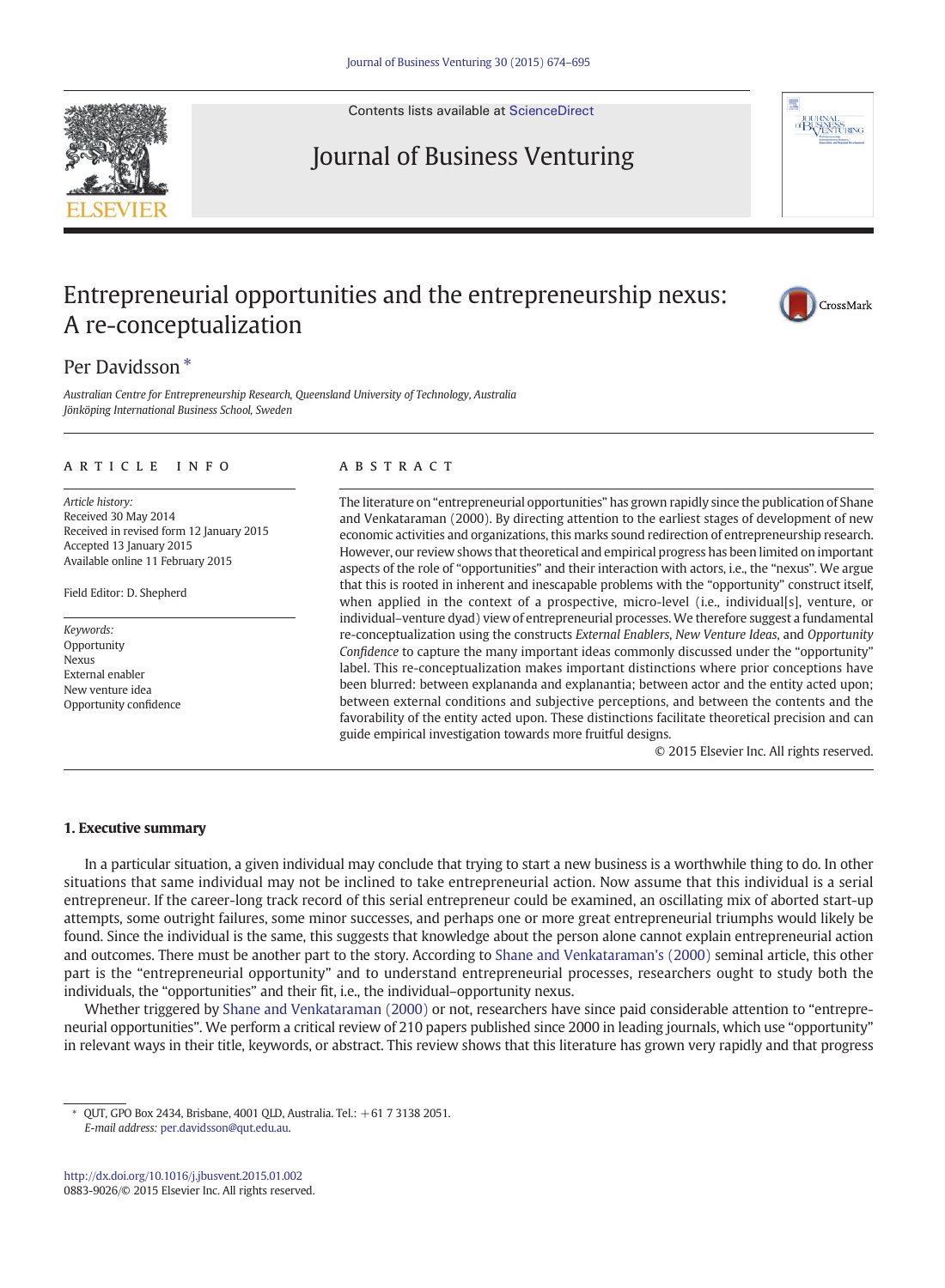has been made on a range of topics. Conceptual distinctions between "discovery" and "creation" of "opportunities", and between "first-person" and third-person "opportunities" have achieved some traction. Progress has also been made regarding the sources of "opportunities" and the evolving nature of entrepreneurial processes. Experimental work has yielded a body of work on prior knowledge and other drivers of the identification of "opportunities" and their perceived attractiveness. Thus, increased attention to "opportunities" seems to have helped open up new and fruitful lines of inquiry.

However, despite its intuitive appeal and apparent early success, the "opportunity" construct may not provide a sound foundation for further progress in entrepreneurship research. Our review shows that the minority of works that offer a definition of "opportunity" have radically different ideas about what they essentially are (e.g., sets of [objective] external conditions vs. individual cognitions vs. social constructions) as well as when, where and why the "opportunity" label is deserved. Importantly, even with a stated definition authors struggle to apply a consistent view of "opportunity" within individual works. In short, "opportunity" is a very elusive concept.

We argue that this lack of construct clarity is a major reason why our review finds disappointingly little progress on several core questions pertaining to "opportunities" and the entrepreneurship nexus. There is very little solid knowledge about what the salient characteristics of "opportunities" are; how we can identify such entities and measure their characteristics in nonexperimental settings, and what direct and actor-moderated effects they have on action and outcomes beyond initial attractiveness assessments. We also argue that many of the problems are inherent in any notion of "opportunity" and therefore inescapable in research under that label. In particular, the favorability connotation of "opportunity" is highly problematic in forward-looking research, i.e., when trying to argue at an early stage how the characteristics of the actor and the "opportunity" will affect action and outcomes. If the rationale for the "opportunity" label is the actor's perception of the entity as an "opportunity", then characteristics of "opportunities" cannot explain inaction and we would have to change labels when the actor stops pursuing the former "opportunity". If the rationale is instead "objectively" favorable outcome prospects, then characteristics of "opportunities" can explain neither inaction nor failure.

On the basis of our review we conclude that "opportunity" is not a suitable construct for the non-actor nexus component in prospective theory of entrepreneurial processes. Further, we conclude that to capture the many valuable ideas developed under the "opportunity" label more than one construct is needed. Therefore, in order to facilitate future theorizing and empirical testing we suggest three carefully defined and elaborated constructs be used. The first is External Enablers for the aggregate-level circumstances—such as regulatory changes, technological breakthroughs, and demographic shifts—which may affect a variety of new venture creation attempts by several, different actors. External Enablers are assumed to create room for new economic activities but cannot ensure success for particular ventures that are initiated in response to their occurrence. Neither need they be positive overall for the economy. The second construct is New Venture Ideas. This denotes "imagined future ventures"; i.e., imaginary combinations of product/service offerings, markets, and means of bringing these offerings into existence. These can be of any quality and may be evaluated differently by different individuals. New Venture Idea is our main alternative to accompany the actor under the nexus view. Third, we suggest that Opportunity Confidence has the important, supplementary role of eliminating perceived favorability from the other two constructs. Hence, Opportunity Confidence refers strictly to a particular actor's subjective evaluation of the attractiveness—or lack thereof—of a stimulus (External Enabler or New Venture Idea) as the basis for entrepreneurial activity.

This re-conceptualization makes clear distinctions where prior conceptions have been blurred: between external conditions and subjective perceptions; between actor and the entity acted upon; between the contents and the favorability of the focal entity, and between explanatory factors and that which is to be explained. These distinctions facilitate theoretical precision and can help develop more fruitful designs for empirical investigations. Using the three constructs, we outline ideas concerning theoretical gaps and empirical approaches for future theorizing and testing of phenomena in entrepreneurial processes. We hope that these ideas will encourage research on a range of theoretically and practically important questions by scholars representing a broad set of disciplines, philosophical convictions, and methodological preferences.

#### 2. Introduction

There is growing consensus that entrepreneurship is the process through which new economic activities and organizations come into existence ([Davidsson, 2003; Gartner, 1988; McMullen and Dimov, 2013; Shane and Venkataraman, 2000; Wiklund et al., 2011](#page-17-0)). [Shane and Venkataraman \(2000\)](#page-20-0) argued that "opportunities" are central to this process and introduced the concept of the *individual*– opportunity nexus. This notion makes the point that micro-level<sup>1</sup> explanations of entrepreneurial action and outcomes should look beyond the individuals involved. Equally important is attention to qualities of the "opportunities" they pursue, and the fit between individual and "opportunity" (cf. [Shane and Venkataraman, 2001; Venkataraman, 1997\)](#page-20-0). Within this framework, a central task for entrepreneurship research is to develop and test theory about how characteristics of "opportunities", directly and in interaction with actor characteristics, give shape to entrepreneurial processes.

It only takes a disequilibrium assumption to allow for actors to try new ventures and achieve success with them. This suggests that "opportunity" in some sense exists. Most would also agree that it is individuals' subjective perception of (first-person) opportunity that makes them take entrepreneurial action [\(McMullen and Shepherd, 2006](#page-19-0)). It is therefore not surprising that the notion of "entrepreneurial opportunity" has achieved a central role in the academic discourses on entrepreneurship and that the associated

<sup>&</sup>lt;sup>1</sup> Throughout this manuscript "micro" refers to the individual(s); the (emerging) venture (idea), or the individual-venture dyad; i.e., the "nexus", as opposed to aggregate entities such as industries; regions; populations, and economic systems.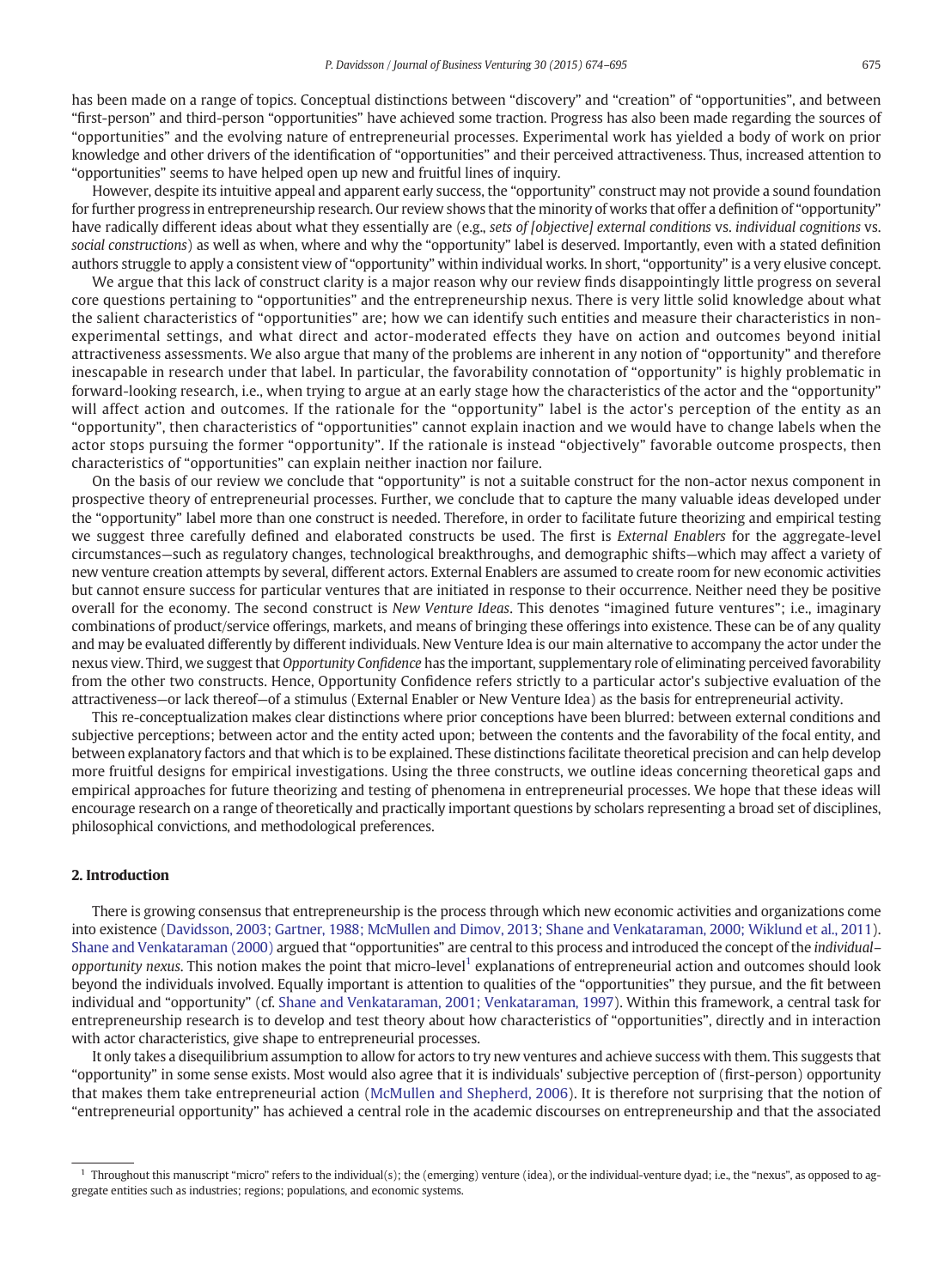<span id="page-2-0"></span>literature has grown rapidly since the publication of the nexus framework ([Busenitz et al, 2014\)](#page-17-0). This also marks sound development in at least two ways. First, it is a move away from overly person-focused explanations. Second, it puts the emphasis on the early stages of creation of new economic activities, which is arguably where entrepreneurship research can make its most distinct contributions to the broader fields of economic and organizational studies.

The research stream has made progress on a range of topics such as the sources of "opportunities" (e.g., [Eckhardt and Shane, 2003;](#page-17-0) [Plummer, et al., 2007](#page-17-0)); different types of "opportunities" (e.g., [Dahlqvist and Wiklund, 2011; Eckhardt and Shane, 2003; Sarasvathy](#page-17-0) [et al., 2003\)](#page-17-0), and the evolving nature of many entrepreneurial processes (e.g., [Alvarez and Barney, 2007; Ardichvili et al., 2003;](#page-16-0) [Dimov, 2007a; Wood and McKinley, 2010](#page-16-0)). In work that includes empirical testing, the progress has been most notable regarding prior knowledge and other drivers of the perception/identification/recognition of "opportunities" (e.g., [Baron and Ensley, 2006;](#page-16-0) [Grégoire, et al., 2010a; Grégoire and Shepherd, 2012; Shane, 2000](#page-16-0)).

However, a systematic review of the literature shows that disappointingly little progress has been made on several core questions pertaining to "opportunities" and the nexus. There is still very little solid knowledge about what the salient characteristics of "opportunities" are, and what direct and actor-moderated effects they have at different critical stages of the journey from non-existence to existence of new economic activities. We<sup>2</sup> argue that this relative paucity of theoretical and empirical progress is rooted in inescapable problems with the "opportunity" construct itself. Lack of construct clarity [\(Suddaby, 2010\)](#page-20-0) across and within works and "conversations" has hampered the building of cumulative knowledge. This stems in large part from the dual nature of "opportunity" as consisting of both contents and (assumed, perceived, or proven) favorability. The favorability aspect of "opportunity" does not sit well in a prospective, process framework aiming to explain not only action and success but also inaction and failure. It is predominantly this aspect of "opportunity" rather than its contents that triggers debate as to its objective vs. subjective nature, and makes it hard to apply the construct consistently and comfortably across actors, space, time, and levels of analysis. Therefore, although the notion of "entrepreneurial opportunity" may appear intuitively appealing and theoretically exciting ([Dimov, 2011; Short et al., 2010\)](#page-17-0), our analysis suggests it is not a suitable construct for the non-actor nexus component in prospective theory of entrepreneurial processes.

In order to facilitate future theorizing and testing that can realize the intentions behind the nexus framework, we invite colleagues to consider using three carefully defined and elaborated constructs that capture more precisely the complex ideas that have been discussed under the opportunity label. The first is External Enablers for the aggregate-level circumstances—such as regulatory changes, technological breakthroughs, and demographic shifts—which may trigger and affect outcomes of a variety of new venture creation attempts across a range of actors. The second is our main alternative to accompany the actor under the nexus view: New Venture Ideas. This denotes "imagined future ventures"; i.e., imaginary combinations of product/service offerings, markets, and means of bringing these offerings into existence. Third, we suggest Opportunity Confidence strictly for the subjective evaluation of the attractiveness—or lack thereof—of a stimulus (External Enabler or New Venture Idea) as the basis for entrepreneurial activity. Building on insights from previous research, this re-conceptualization makes important distinctions where prior conceptions have been blurred: between explananda and explanantia; between actor and the entity acted upon; between external conditions and subjective perceptions, and perhaps most importantly, between the contents and the favorability of the entity acted upon. These distinctions facilitate theoretical precision and can help develop more fruitful designs for empirical investigations.

Our work makes three contributions. First, we offer a critique of prior research on "entrepreneurial opportunities", which goes beyond prior critiques and reviews (cf. [Arend, 2014; Hansen et al., 2011; Korsgaard, 2013; Shane, 2012; Short et al., 2010\)](#page-16-0) in terms of comprehensive assessment of construct clarity and the progress made so far on "opportunity" characteristics and their effects. Second, and most significant, is the development of a set of carefully defined and elaborately described constructs, which capture the ideas commonly associated with "entrepreneurial opportunities" in prior work. We argue that these—External Enablers, New Venture Ideas, and Opportunity Confidence—are much clearer and less susceptible to internal inconsistency, as well as being more operable and less philosophically contentious. This offers a stronger platform for future micro-level research on the nexus and its non-actor element. Third, we outline ideas concerning theoretical gaps and empirical approaches for future, prospective, microlevel theorizing and testing pertaining to entrepreneurial processes. We hope that these ideas will encourage research on a range of theoretically and practically important questions by scholars representing a broad set of disciplines, philosophical convictions, and methodological preferences.

Below, we first provide a quantitative review of the literature, focusing on progress related to Shane and Venkataraman's nexus idea. We then outline our assumptions and criteria for what a prospective, micro-level, nexus theory of entrepreneurial processes should achieve. This is followed by a section explaining why extant views of "opportunity" cannot meet those criteria. We then introduce our suggested, alternative constructs. Finally, we suggest guidelines for future research.

#### 3. Prior use of the opportunity construct in entrepreneurship research: a review

Our examination of the "entrepreneurial opportunities" literature took [Short et al.'s \(2010\)](#page-20-0) review as vantage point, excluding eight articles published before year 2000. Adopting their journal and article inclusion criteria we added all relevant articles published

 $^2$  After much deliberation. I decided to continue to refer to the author as "we" as I had during the peer-review process. This "we" includes—where applicable, and at their discretion—not only those mentioned in the formal Acknowledgements but also all those colleagues whose prior conceptual and empirical work on "entrepreneurial opportunities" were indispensable inputs to developing the ideas expressed in this article.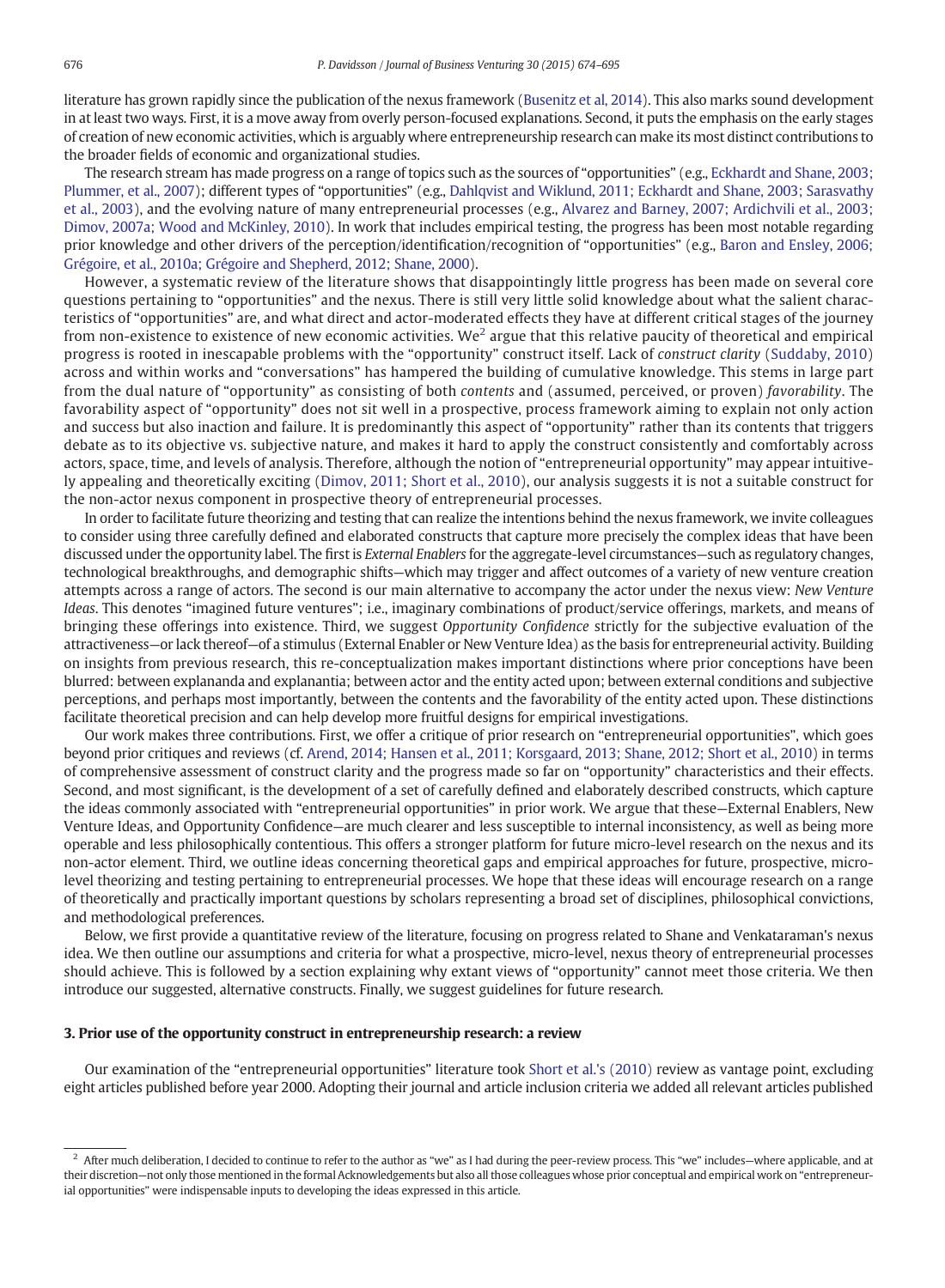subsequently. Detailed coding criteria were developed by the author and a PhD qualified assistant. The consistency of the coding was independently cross-checked by another research assistant.<sup>3</sup> All 210 articles included in the review are included and marked "\*" in the reference list. Summary results are displayed in [Table 1](#page-4-0).

An initial observation is that the literature has almost tripled in volume since [Short et al.'s \(2010\)](#page-20-0) review (cf. [Busenitz et al, 2014](#page-17-0)). Further, the proportion of conceptual articles is high, albeit decreasing. Turning to our core issues, we note that only a minority provide a definition of "opportunity". In the empirical stream the proportion doing so is under 20%, meaning the vast majority fails to meet [Suddaby's \(2010](#page-20-0): 347) "bare minimal standard" of construct clarity. We provide elaboration further below on the lack of clarity that pertains also to those who do provide definitions.

Further, the data indicate limited progress on the nexus idea and the mechanisms by which "opportunities" influence entrepreneurial processes. Despite our criteria intentionally biasing the selection heavily towards articles with an "opportunity" focus, the propositions and hypotheses [\(Table 1,](#page-4-0) entries b and j vs. c and k) reflect a much stronger emphasis on actor effects. The number of explicit attempts to theorize and test the nexus is very small  $(g-h)$  and  $(o-p)$ . The proportion of empirical articles citing the nexus idea or hypothesizing "opportunity" effects remains small, albeit increasing (i; k). This is remarkable considering that [Shane and Venkataraman \(2000\)](#page-20-0) was the most cited entrepreneurship article of the last decade, and the "dominant" or "consensus" position in entrepreneurship research authors ascribe to "opportunities" and the "nexus" ([Busenitz et al., 2014; Korsgaard, 2013:](#page-17-0)130; [Plummer et al., 2007:](#page-19-0) 354; [Shane, 2012:](#page-20-0)18; [van Burg and Romme, 2014:](#page-20-0) 372; [Suddaby et al., 2014](#page-20-0): 2; [Venkataraman et al., 2012:](#page-20-0) 22).

Returning to definitions.<sup>4</sup> [Table 2](#page-5-0) demonstrates wide variation in the essential properties assigned to "entrepreneurial opportunities". Some view them as a set of [objective] external conditions while others portray "opportunities" as individual cognitions or social constructions. They are thus variously described as a confluence of (pre-existing or created) external circumstances; imagined future ventures; future action paths, or imagined future states. The usage also demonstrates varying or vague scope conditions (cf. [Suddaby,](#page-20-0) [2010](#page-20-0)), especially regarding the supposed actor; the organizational/market/industry context; spatial and temporal boundaries, and the required novelty or profit intent.

Different definitions may reflect justifiable variation across theoretical lenses and philosophical perspectives, so variation across works does not suggest that individual papers fail to define and apply the construct in a consistent manner that achieves their purpose. Different definitions, and perhaps even the low and diminishing proportion providing a definition at all, would also be less of a problem if the literature were divided into distinct streams, each of which adhered to a common and consistent view. However, publication and citation patterns do not support such an interpretation; individual journals publish "opportunity" papers representing varying theoretical lenses and works frequently cite several other works representing varying views of "entrepreneurial opportunity". More importantly, vagueness and inconsistency in the use of "entrepreneurial opportunity" also abound within works. Examples are given in [Table 3](#page-6-0). Moreover, authors who provide a definition typically do not stick to the same definition in subsequent works (see [Table 4\)](#page-7-0).

Some authors come up with rather convoluted definitions in an effort to cover all bases (see [Table 2](#page-5-0): 5, 6, 12; [Table 4](#page-7-0): 14) whereas others appear to deliberately avoid defining the concept while being careful to define other central constructs. In short, reflective authors appear to struggle with the term "entrepreneurial opportunity". It is worth reiterating that this is the image that emerges from works published in leading journals with particular attention to those that actually do provide definitions. Variability and ambiguity in the understanding of "opportunity" is likely to be even greater in works published in less prestigious outlets and among the majority who do not define "opportunity".

The complexity of the meaning of "opportunity" has been a major theme in the conceptual stream, featuring diverging philosophical perspectives on the nature of "opportunities" and their relationship to actors (e.g., [Alvarez and Barney, 2007; Alvarez et al., 2013;](#page-16-0) [Chiasson and Saunders, 2005; Dimov, 2007a; 2011; Eckhardt and Shane, 2013; Klein, 2008; Mole and Mole, 2010; Sarason, et al., 2006;](#page-16-0) [2010; Vaghely and Julien, 2010; Wood and McKinley, 2010;](#page-16-0) cf. also [Alvarez and Barney, 2010; Foss and Klein, 2012](#page-16-0): 75; [Korsgaard,](#page-18-0) [2013; Sarasvathy et al., 2003; Shane, 2012\)](#page-18-0). One contrast that has achieved some traction is that by Alvarez and co-workers (references above) between "discovery" and "creation" of "opportunities". Another notable distinction is "first-person" vs. "third-person" opportunities ([McMullen and Shepherd, 2006; Haynie et al., 2009; Shepherd et al., 2007](#page-19-0); cf. [Autio et al., 2013; Wood et al., 2014](#page-16-0)).

<sup>3</sup> Specifically, we included articles which according to ABI/Inform had "opportunity" or "opportunities" in the title, keywords, or abstract and were published in the 2000-2014 (inclusive) period in the following journals: Administrative Science Quarterly; Academy of Management Journal; Academy of Management Review; Entrepreneurship Theory and Practice; Journal of Applied Psychology; Journal of Business Venturing; Journal of Management; Journal of Management Studies; Journal of Organizational Behavior; Management Science; Organization Science; Organization Studies, Organizational Behavior and Human Decision Processes; Personnel Psychology; Strategic Entrepreneurship Journal and Strategic Management Journal. We excluded articles where "opportunity" clearly did not refer to "entrepreneurial opportunities" (e.g., investment opportunities; research opportunities). All quantitative results of our review build on this selection of papers. For the broader preparation of this manuscript we also engaged other sources, e.g., the 2007 special issue of Small Business Economics; additional works by key contributors (e.g., [Alvarez and Barney, 2010; Foss](#page-16-0) [and Klein, 2012; Sarasvathy et al., 2003; Shane, 2003; 2012](#page-16-0)) and review/critique articles evaluating aspects of this research stream ([Arend, 2014; Hansen et al., 2011;](#page-16-0) [Korsgaard, 2013\)](#page-16-0). Coding procedures and criteria were developed interactively between the two coders. When reliable criteria had been worked out the remaining coding was completed by the author (some categories were deemed not possible to code reliably, and left out). A research student/assistant cross-checked the completed coding for two sizable sub-samples totaling 57 papers or 30% of the articles. This check resulted in over 90% agreement despite follow-on effects inflating the number of apparent discrepancies. Rare instances of error in the original coding were corrected. Remaining discrepancies mainly represented genuine ambiguity due to the original work either conceptualizing the phenomena very differently or providing insufficient or inconsistent information. These instances were carefully examined on a caseby-case basis, predominantly resulting in the original coding being retained. For the final version an additional batch of 25 recently published papers were identified and coded by a research assistant and the author, following the same type of procedures. In this final round we noted an increased occurrence of difficult-to-code cases, which may either be stochastic or due to the increased use of models with more complex contingencies.

<sup>4</sup> To identify definitions we searched all manuscripts for instances of "define\*"; "defini\*"; "concei\*"; "\*unity is", and "\*unities are" and also examined the text surrounding the first 10 occurrences of "opportunity/ies" in Introduction and Theory sections.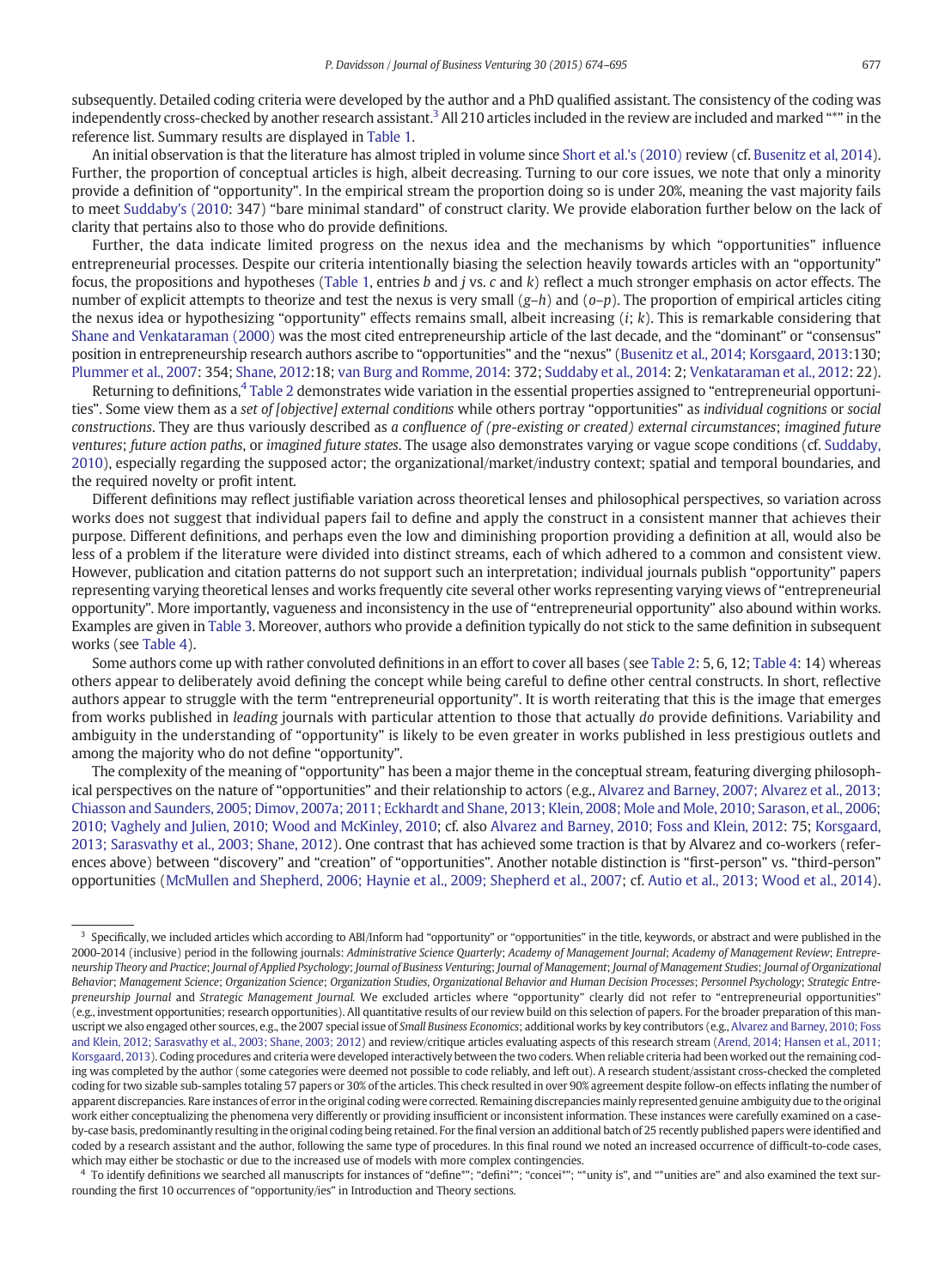<span id="page-4-0"></span>Summary statistics for 210 articles on "entrepreneurial opportunities".

|                                                                           | Before $\sim$ 2010 <sup>a</sup> |      | $2010 - 14$    |       | Total          |      |
|---------------------------------------------------------------------------|---------------------------------|------|----------------|-------|----------------|------|
| Conceptual                                                                | 42                              | 65%  | 51             | 35%   | 93             | 44%  |
| - Thereof in broader, mainstream/disciplinary journals                    | 13                              | 31%  | 23             | 45%   | 36             | 39%  |
| - Thereof with definition of "[entrepreneurial] opportunity"              | 15                              | 36%  | 13             | 24%   | 28             | 30%  |
| Empirical                                                                 | 23                              | 35%  | 94             | 65%   | 117            | 56%  |
| - Thereof in broader, mainstream/disciplinary journals                    | 9                               | 26%  | 39             | 41%   | 48             | 41%  |
| - Thereof with definition of "[entrepreneurial] opportunity"              | 5                               | 12%  | 17             | 19%   | 22             | 19%  |
| Total                                                                     | 65                              | 100% | 145            | 100%  | 210            | 100% |
| - Thereof in broader, mainstream/disciplinary journals                    | 22                              | 34%  | 62             | 43%   | 84             | 40%  |
| - Thereof with definition of "[entrepreneurial] opportunity"              | 20                              | 31%  | 30             | 21%   | 50             | 24%  |
| Conceptual                                                                |                                 |      |                |       |                |      |
| - a) Explicit reference to "nexus" idea                                   | 9                               | 21%  | 10             | 20%   | 19             | 20%  |
| - b) Formal propositions about direct actor effects                       | 14                              | 33%  | 13             | 25%   | 27             | 29%  |
| - c) Formal propositions about direct "opportunity" effects               | 6                               | 14%  | 5              | 10%   | 11             | 12%  |
| $- d$ ) Both <i>b</i> and <i>c</i>                                        | 3                               | 7%   | $\overline{2}$ | 4%    | 5              | 5%   |
| $-$ e) Both <i>b</i> and <i>c</i> and actor $*$ "opportunity" interaction | 3                               | 7%   | $\overline{2}$ | 4%    | 5              | 5%   |
| - f) Formal propositions about any "nexus effects"                        | 6                               | 14%  | 8              | 16%   | 14             | 15%  |
| $-$ g) Explicit "nexus" contribution I: both $a$ and $e$                  | $\Omega$                        | 0%   | $\bf{0}$       | $0\%$ | $\mathbf{0}$   | 0%   |
| $-$ h) Explicit "nexus" contribution II: both $a$ and $f$                 | 2                               | 5%   | $\mathbf{0}$   | 0%    | $\overline{2}$ | 2%   |
| Empirical                                                                 |                                 |      |                |       |                |      |
| - i) Explicit reference to "nexus" idea                                   | 1                               | 4%   | 14             | 15%   | 15             | 13%  |
| - i) Formal hypotheses about direct actor effects                         | 15                              | 65%  | 47             | 50%   | 62             | 53%  |
| - k) Formal hypotheses about direct "opportunity" effects                 | 2                               | 9%   | 17             | 18%   | 19             | 16%  |
| $-1$ ) Both <i>j</i> and <i>k</i>                                         | 1                               | 4%   | $\overline{7}$ | 7%    | 8              | 7%   |
| $-$ m) Both <i>j</i> and <i>k</i> and actor $*$ "opportunity" interaction |                                 | 4%   | 6              | 6%    | $\overline{7}$ | 6%   |
| $-$ n) Formal hypotheses about any "nexus effects"                        | 5                               | 22%  | 15             | 16%   | 20             | 17%  |
| $-$ o) Explicit "nexus" contribution I: both <i>i</i> and <i>m</i>        | $\Omega$                        | 0%   | $\overline{2}$ | 2%    | $\overline{2}$ | 2%   |
| $-$ p) Explicit "nexus" contribution II: both <i>i</i> and <i>n</i>       | 1                               | 4%   | $\overline{7}$ | 7%    | 8              | 7%   |
| - Survey (primary)                                                        | 15                              | 65%  | 27             | 28%   | 42             | 36%  |
| - Archival                                                                | $\overline{2}$                  | 9%   | 40             | 43%   | 42             | 36%  |
| - Experiment (incl. conjoint)                                             | 5                               | 22%  | 13             | 14%   | 18             | 15%  |
| - Qualitative case study                                                  | 1                               | 4%   | 11             | 12%   | 12             | 10%  |
| - Other                                                                   | $\Omega$                        | 0%   | 3              | 3%    | 3              | 3%   |

<sup>a</sup> Includes [Short et al. \(2010\)](#page-20-0) 68 articles plus another 5 eligible articles from the same era, less 8 published prior to year 2000.

<sup>b</sup> "Nexus effects" include actor ∗ "opportunity" moderation or mediation (regardless of analysis approach) as well as actor effects on "opportunity characteristics", but not actor effects on the identification, recognition or evaluation of "opportunities".

#### Others have independently added understanding of the evolving nature of "entrepreneurial opportunities" (e.g., [Ardichvili et al.,](#page-16-0) [2003; Cornelissen and Clarke, 2010; Dimov, 2007a; 2011; Wood and McKinley, 2010](#page-16-0)).

All of this has contributed to the understanding of the journey from non-existence to existence of new economic activities. However, Table 1 (c to h) highlights just how limited the contribution to nexus theorizing is. Formal propositions about direct "opportunity" effects are offered by a total of 11 studies, and the proportion doing so is not increasing. A similar minority—14 studies—formally propose actor–"opportunity" interaction of any kind (see Table 1, row f and note 2). Only two of these papers attempt explicit contributions to nexus theory as indicated by citing the nexus idea. Both represent views of "opportunities" and actor–"opportunity" interaction that are quite far removed from the original framework [\(Sarason et al., 2006; Schindehutte and](#page-19-0) [Morris, 2009](#page-19-0)).

The empirical stream identifies some characteristics of "opportunities"—e.g., novelty, uniqueness, scope, and change—which together with entrepreneur characteristics may give shape to entrepreneurial action and outcomes (e.g., [Dahlqvist & Wiklund,](#page-17-0) [2011; Hmieleski and Baron, 2008; Parker, 2011; Shane, 2001\)](#page-17-0). However, there are hardly any signs of sub-streams evolving around particular "opportunity" characteristics with agreed-upon meaning and operationalizations. The stream also provides examples of nexus contributions, although this is the authors' explicit intention only in a minority of such cases  $(m-n \, vs. \, o-p)$ . Employing the most generous criteria, we identify 22 papers that can be said to further insights into nexus issues, i.e., actor–"opportunity" interplay in entrepreneurial processes. However, while many of those converge on examining "prior knowledge" on the actor side, there is little commonality across studies regarding the "opportunity" characteristics they investigate. Two of the 22 studies are qualitative and exploratory [\(Corner and Ho, 2010; Shane, 2000](#page-17-0)) and therefore not included in row (n) in Table 1. Another two are archival [\(Barreto, 2012a; Renko, 2013\)](#page-16-0), the former providing a rare example of a well-defined "opportunity space" in the context of observational data. Five are survey-based, four of which use dependent variables that gauge the performance of established firms rather than new venture creation [\(Bradley et al., 2012; Dencker et al., 2009; Gruber et al., 2013; Hmieleski and Baron, 2008](#page-17-0)). The exception is [Dimov \(2010\).](#page-17-0)

Remarkably, 13 of the 22 "nexus" studies (57%) use experimental approaches [\(Choi and Shepherd, 2004; Dimov, 2007a; Drover](#page-17-0) [et al., 2014; Grégoire, and Shepherd, 2012; Haynie et al., 2009; Holland and Shepherd, 2013; McKelvie et al., 2011; Mitchell and](#page-17-0) [Shepherd, 2010; Mullins and Forlani, 2005; Shepherd et al., 2013; Welpe et al., 2011; Wood and Williams, 2014; Wood et al.,](#page-17-0) [2014\)](#page-17-0). This is 14 and 4 times higher, respectively, than the prevalence of experimentation in entrepreneurship or "entrepreneurial opportunity" research overall (see Table 1 and [Crook et al., 2010](#page-17-0)). This reflects the method's strength for research on what makes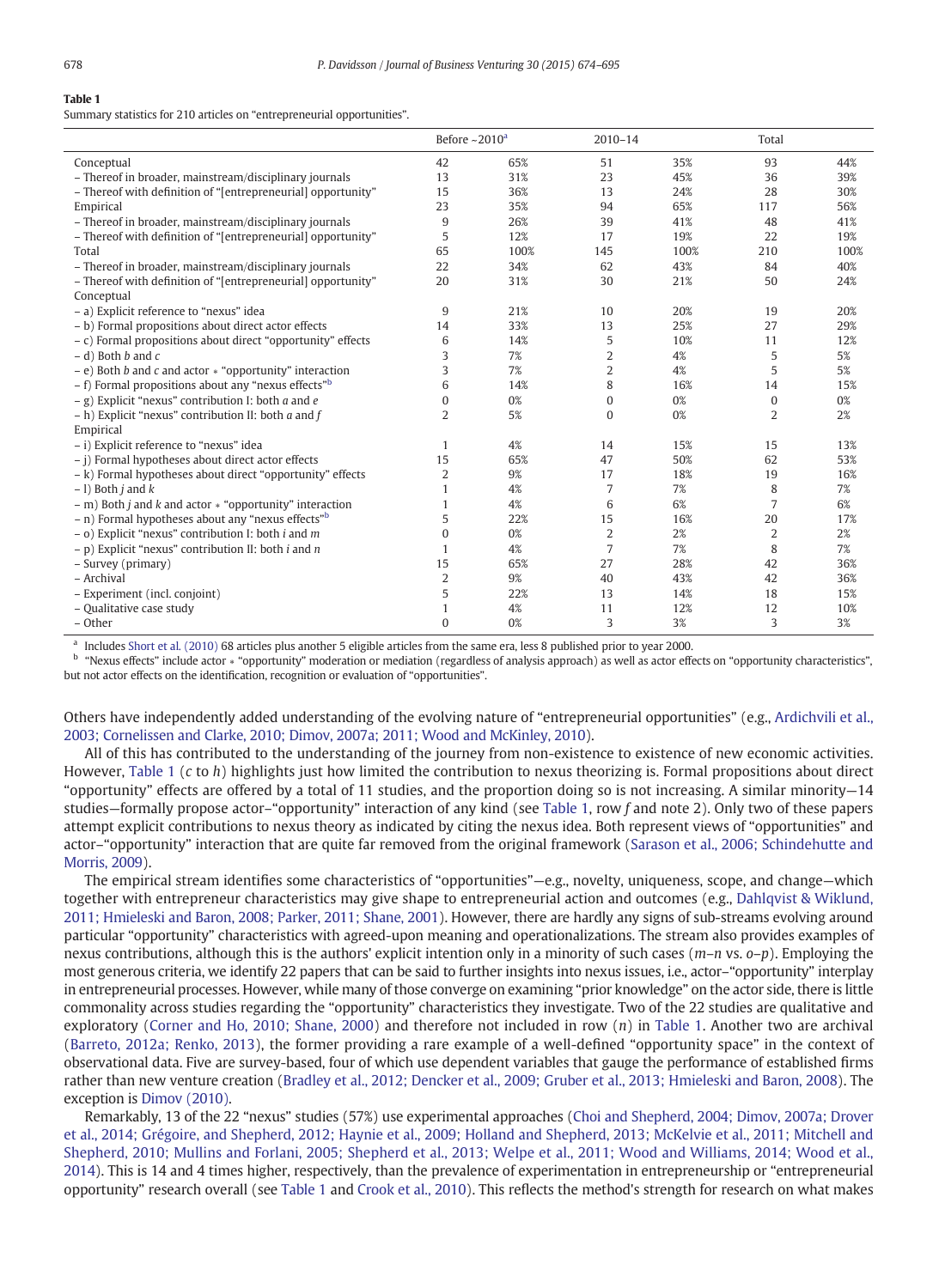<span id="page-5-0"></span>Examples of definitions of "entrepreneurial opportunities".

| Definition                                                                                                                                                                                                                                                                                                                                                                        | Comment                                                                                                                                                                                                                                                                                     |
|-----------------------------------------------------------------------------------------------------------------------------------------------------------------------------------------------------------------------------------------------------------------------------------------------------------------------------------------------------------------------------------|---------------------------------------------------------------------------------------------------------------------------------------------------------------------------------------------------------------------------------------------------------------------------------------------|
| 1. None<br>2. [S] ituations in which new goods, services, raw materials, and organizing<br>processes can be introduced and sold at greater than their cost of<br>production () Entrepreneurial opportunities () require the discovery of<br>new means-ends relationships (Shane and Venkataraman, 2000; 220; cf.<br>Shane, 2012:15)                                               | Close to 80% of reviewed articles do not offer a definition.<br>Opportunity is external, objective and pre-exists discovery (but is unequally<br>accessible to different actors). The definition implies inherent favorability;<br>for-profit; innovation, and a "user pays" revenue model. |
| 3. [A] set of environmental conditions that lead to the introduction of one or<br>more new products or services in the marketplace by an entrepreneur or by<br>an entrepreneurial team through either an existing venture or a newly<br>created one (Dutta and Crossan, 2005, p. 426)                                                                                             | Similar to (2). Explicitly broadens actor and organizational context. Note the<br>deterministic "lead".                                                                                                                                                                                     |
| 4. Opportunity exists when competitive imperfections exist in product or<br>factor markets (Alvarez et al., 2013:302; cf. Alvarez and Barney, 2010: 559)                                                                                                                                                                                                                          | Seemingly similar to (2), but a "creation opportunity" is the end product, not<br>the starting point, of the entrepreneur's actions. Markets and opportunities<br>are social constructions.                                                                                                 |
| 5. [T] he chance for an individual (or a team) to offer some new value to<br>society, often by introducing innovative and novel products or services by<br>creating a nascent firm. These opportunities contain the possibility for<br>economic gain as well as the possibility for financial loss for the<br>entrepreneur(s) pursuing the idea (Lee and Venkataraman, 2006: 110) | The definition illustrates ambiguity/indecision as regards external/objective<br>("chanceto offer" vs. "idea"); innovativeness and organizational context<br>("often" x and y), and inherent favorability ("chancevalue" vs. "gain<br>$loss$ ").                                            |
| 6. [A]n idea or dream that is discovered or created by an entrepreneurial<br>entity and that is revealed through analysis over time to be potentially<br>lucrative (Short et al., 2010: 55)<br>7. [T]he chance to introduce innovative (rather than imitative) goods,                                                                                                             | Illustrates ambiguity/indecision as regards what an opportunity is (create/<br>discover a dream?), especially across time. Increasing objectivity and<br>(known) favorability over time is implied.<br>Appears to refer to external conditions; explicitly limited to innovative            |
| services, or processes to an industry or economic marketplace (Gaglio,<br>2004: 534)                                                                                                                                                                                                                                                                                              | endeavors.                                                                                                                                                                                                                                                                                  |
| 8. [A]n idea for an innovation that may have value after further investment<br>(Kornish and Ulrich, 2011: 107)                                                                                                                                                                                                                                                                    | Also restricted to innovative endeavors, but clearly referring to subjective<br>ideas.                                                                                                                                                                                                      |
| 9. [P]rojected courses of action to introduce (and profit from) new and/or<br>improved supply-demand combinations that seek to address market<br>failure problems (Grégoire et al., 2010b;117)                                                                                                                                                                                    | Action path focus; requires a degree of innovation; introduces intentionality<br>as regards profit and addressing market failure.                                                                                                                                                           |
| 10. [A] future situation that is both desirable and feasible, regardless of the<br>resources currently under the control of the entrepreneur (Wood and<br>McKinley, 2010: 68)                                                                                                                                                                                                     | Taken literally, opportunity is neither a current situation nor an idea, but a<br>future situation. Note that favorability ("feasible") is known.                                                                                                                                           |
| 11. The progress (idea $+$ action) along a continuum ranging from an initial<br>insight to a fully shaped idea about starting and operating a business.<br>(Dimov, 2007a: 720)                                                                                                                                                                                                    | Focus on subjective ideas (like 8) but also includes action. The evolving,<br>process nature is emphasized even more than in (6, 9).                                                                                                                                                        |
| 12. [P]erceived as positive situations that are controllable () must represent<br>a desirable future state, involving growth or at least change; and the<br>individual must believe it is possible to reach that state (Gartner et al.,<br>2008: 304)                                                                                                                             | Similar to (10) but emphasizes controllability. Illustrates ambiguity or<br>indecision as regards objective/subjective and current/future.                                                                                                                                                  |

actors perceive something to be an opportunity. The experimental set of studies can also be lauded for predominantly using business practitioners as participants. This said, there are limitations to the approach and to how it has been applied so far. The dependent variable is typically an expression of attitude or preference, and with one exception ([Holland and Shepherd, 2013\)](#page-18-0) it refers to early, pre-action aspects of the entrepreneurial process.

In all, our review clearly suggests that from a nexus perspective, the voluminous research on "entrepreneurial opportunities" has made limited progress. This does not imply that the individual studies failed to reach their intended goals, but collectively they have only achieved limited contributions to conceptualizing and operationalizing characteristics of "opportunities", theorizing their direct and actor–contingent effects on action and outcomes in the venture creation process, or rigorously testing such effects.

#### 4. Assumed requisites of a prospective, micro-level theory of an entrepreneurship nexus

A theory is a system of constructs in which the constructs are related to each other by propositions [\(Bacharach, 1989\)](#page-16-0). If the meaning of constructs is not clear, then relationships among constructs cannot be clear, either. Construct clarity is essential to the development of sound theory, effective communication, and the building of cumulative knowledge [\(Bacharach, 1989; McKinley,](#page-16-0) [2007; Miller, et al., 2013; Suddaby, 2010\)](#page-16-0). Therefore, each explanans and explanandum, or antecedent and outcome, should have clearly defined and consistent meaning, which is distinct from other constructs in the theory.

Assuming the entrepreneurial process is the journey from non-existence to existence of new economic activities, a prospective, micro-level theory of entrepreneurial processes can address a number of questions pertaining to identification, evaluation, initiation, progress, persistence, and success. These are strong candidates for the role of explananda, or dependent variables. By success we mean the establishment of a new, viable economic activity. Relative performance of established firms lies outside the immediate realm of the theory (cf. [Shane, 2012; Shane and Venkataraman, 2000; Venkataraman, 1997](#page-20-0)).

The nexus framework focuses on two micro-level explanantia. We generalize [Shane and Venkataraman's \(2000\)](#page-20-0) "individuals" to "Actor", thus allowing this role to be held also by teams, a relay of champions, or organizations (cf. Table 2; definitions 3, 5, 6). As the second nexus element they choose "opportunities". For now, we will use the label "Non-Actor" for this component of the theory.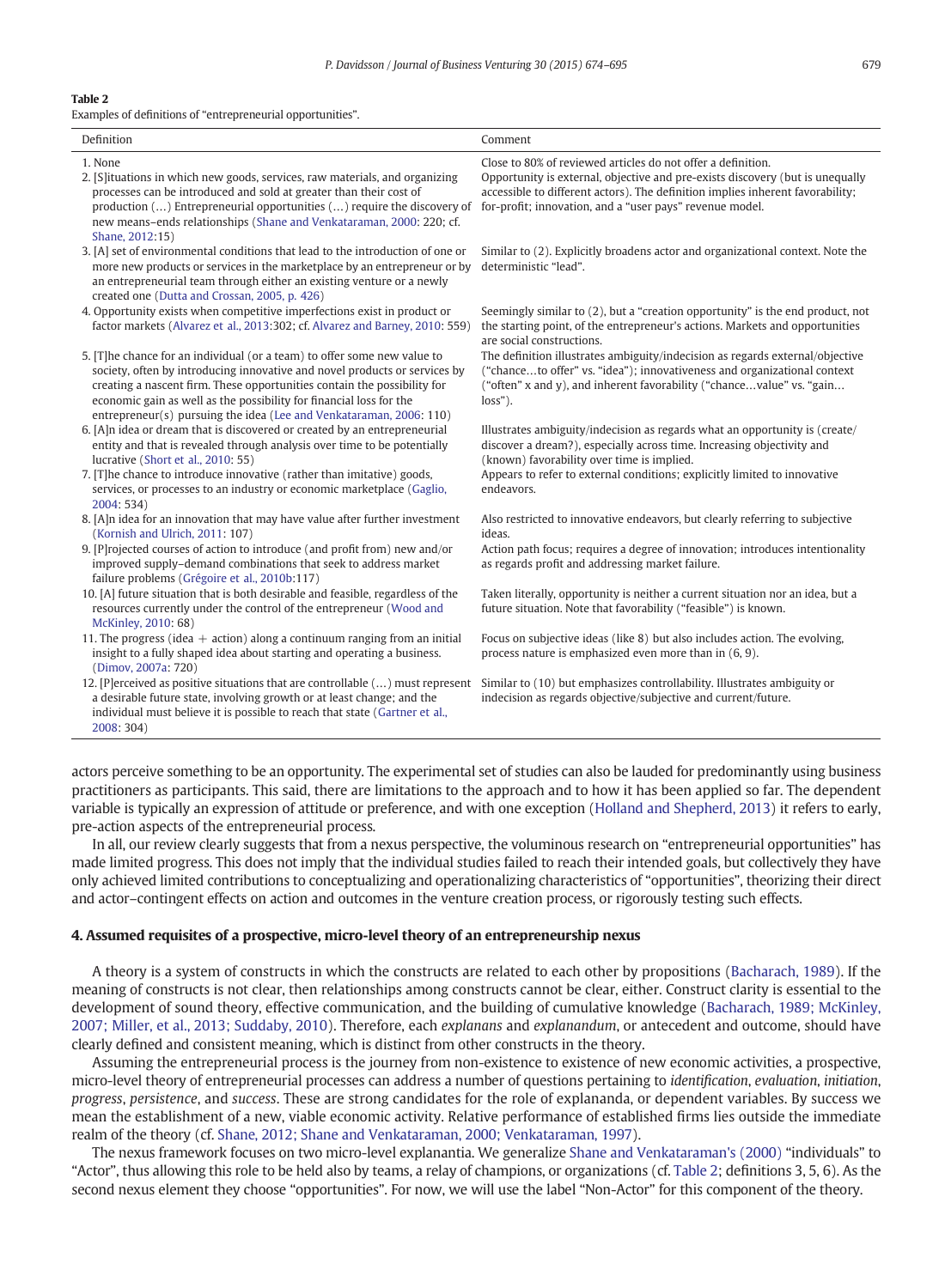<span id="page-6-0"></span>Examples of within-work inconsistencies in the meaning of "opportunity".

- 1. Opportunities are defined as objective, external situations and yet entrepreneurs can choose to sell their opportunity to another actor ([Shane and](#page-20-0) [Venkataraman, 2000](#page-20-0): 220 vs. 221, 224).
- 2. Opportunities are situations that "allow outputs to be sold at more than their cost of production" yet four of eight cases so labeled did not generate profit and one was not technologically feasible ([Shane, 2000](#page-20-0): 451 vs. 455).
- 3. Opportunities are defined as objective, external situations although later they are described as subjective ideas [that may evolve or be abandoned] ([Dutta](#page-17-0) [and Crossan, 2005:](#page-17-0) 426 vs. 436–8; [Hmieleski and Baron, 2008:](#page-18-0) 285 vs. 286, 291, regarding "discovery opportunities").
- 4. New technologies are described as opportunities in themselves whereas in other instances that label is used for specific applications of said technologies ([Eckhardt and Shane, 2010](#page-17-0): 49 vs. 61; [Shane, 2003:](#page-20-0) 34 vs. 24; levels inconsistency).
- 5. An opportunity is a chance "to introduce" something but also remains an opportunity after it has been introduced, as long as it generates profit [\(Eckhardt](#page-17-0) [and Shane, 2010:](#page-17-0) 49 vs. 54; [Shane and Venkataraman, 2000](#page-20-0): 220 vs. 221; time [and/or level] inconsistency).
- 6. Opportunity is defined to mean the chance to introduce innovative (rather than imitative) goods, services, or processes and yet there are also "imitative opportunities" ([Gaglio, 2004:](#page-18-0) 434 vs. 435; [Shane and Venkataraman, 2000](#page-20-0): 220 ["new means–ends frameworks"] vs. 221; however, also see [Shane, 2012](#page-20-0), on this issue).
- 7. Opportunity is a market imperfection and the authors assert it is not contingent on actual realization of economic wealth [\(Alvarez et al., 2013](#page-16-0): 302) yet "creation opportunities" only exist after they are enacted in an iterative process of action and reaction (p. 308). This begs the question what criterion other than the realization of economic wealth marks the existence of such opportunities/market imperfections.
- 8. A "creation opportunity" is defined as "a competitive imperfection in product or factor markets" created by the actor, yet the "opportunity" label is also applied to an early stage, unproven idea ([Alvarez et al., 2013](#page-16-0), pp. 302, 308, 310; cf. [Alvarez and Barney, 2007,](#page-16-0) different parts of p. 15; [Alvarez and Barney,](#page-16-0) [2013](#page-16-0): 155; time/essential properties inconsistency). Cf. also the expression "Enacted opportunities formed endogenously by entrepreneurs seeking to exploit them" as source of "competitive imperfections" (=opportunities) ([Alvarez et al., 2013](#page-16-0): 305t1). What is it entrepreneurs are trying to exploit, when they start forming an "opportunity"?
- 9. In The Creation View "opportunities" is not pre-existing but created by the Actor, yet Actors are within this view portrayed as if they embraced the Discovery View, because early in the process they ponder what "opportunities" they might "face" and whether they have the resources to "exploit" them  $(Alyarer et al. 2013: 308)$ .
- 10. More than one (own or adopted) definition is provided where the definitions do not agree on essential properties of an "opportunity" [\(Smith et al., 2009:](#page-20-0) 41 vs. 42; situation vs. information; [Casson and Wadeson, 2007:](#page-17-0) 298 vs. 285–6; favorability perceived vs. objective; opportunities existing independent of perception or not).
- 11. Opportunity is defined as "desirable" and "feasible" yet some are eventually abandoned because the entrepreneur no longer believes in them ([Wood and](#page-20-0) [McKinley, 2010:](#page-20-0) 68 vs. 71, 75; cf. [DeTienne and Chandler, 2007,](#page-17-0) feasible by definition pp. 366 vs. not required in operationalization, p. 371)
- 12. Opportunity is defined as an idea for an innovation that may have value; however, there appears to have been no attempt to exclude from the empirical study those ideas that fall at the low end of the distribution according to quasi-objective measures of value or originality [\(Kornish and Ulrich, 2011](#page-18-0): 107 vs. 111–112).

On the Actor side, the theory needs to assume that Actors exist and that they vary across time and cases on distinct characteristics which can help explain, e.g., their action or inaction, and their success or lack thereof. Similarly, to perform its role as explanans, the Non-Actor needs to exist early, otherwise it cannot contribute to a decision to initiate (or not) the process. The Non-Actor also needs to have characteristics that are distinct from the Actor and from the explananda. Further, the theory needs to assume variance in these characteristics and that this variance can help explain variance in identification, evaluation, initiation, persistence, progress and/or success. A core, nexus assumption is that the effects of the characteristics of the Non-Actor component are potentially contingent on characteristics of the Actor, and vice versa.

Finally, we hold that testability is a preferable characteristic. A conceptualization making instances of Non-Actor identifiable and their characteristics possible to operationalize is preferable to a conceptualization that makes testability problematic in these regards.

#### 5. Limitations of extant conceptualizations for our current purposes

#### 5.1. Three views of "opportunities" and the entrepreneurial process

Our literature review demonstrated that prior work has expressed varying ideas regarding the nature and role of the Non-Actor in entrepreneurial processes. Noting that a coarse classification can never do justice to each individual work, we can with some expansion of earlier expositions (e.g., [Alvarez et al., 2013\)](#page-16-0) broadly classify three different perspectives: the Discovery View, the Creation View, and the Evolving Idiosyncrasy View. As demonstrated below, none of these currently fulfills the criteria outlined above for a prospective, micro level theory of the "entrepreneurship nexus". This is because essential constructs are either missing, unclear, or problematically overlapping. This leads to further problems of specifying relationships and putting them to an empirical test.

The Discovery View is most clearly expressed in works by Shane and co-workers (e.g., [Eckhardt and Shane, 2003; 2010; 2013;](#page-17-0) [Shane, 2000; 2003; 2012; Shane and Venkataraman, 2000](#page-17-0)) and is at least partly and implicitly embraced also in laboratory research that presents presumed "opportunities" to participants. It is the origin of the nexus idea, and it is therefore not surprising that it fulfills many of the criteria outlined above. Actors and "opportunities" are assumed to pre-date the entrepreneurial journey, have varying characteristics, and jointly shape the process and its outcomes. An "opportunity" is something objectively existing and favorable [\(Table 2:](#page-5-0) 2). However, neither the Actor nor the analyst can know ex ante whether what the Actor is (considering) Acting upon truly is an "opportunity" or not ([Eckhardt and Shane, 2003](#page-17-0): 339; [Eckhardt and Shane, 2010:](#page-17-0) 54; cf. [Dimov, 2007a](#page-17-0): 724). This has dire consequences. First, the Non-Actor component conceptually overlaps the explanandum "success". This is because "opportunity" is defined in such a way that competently exploited by a suitable Actor the outcome must be successful [\(Eckhardt and Shane, 2010](#page-17-0):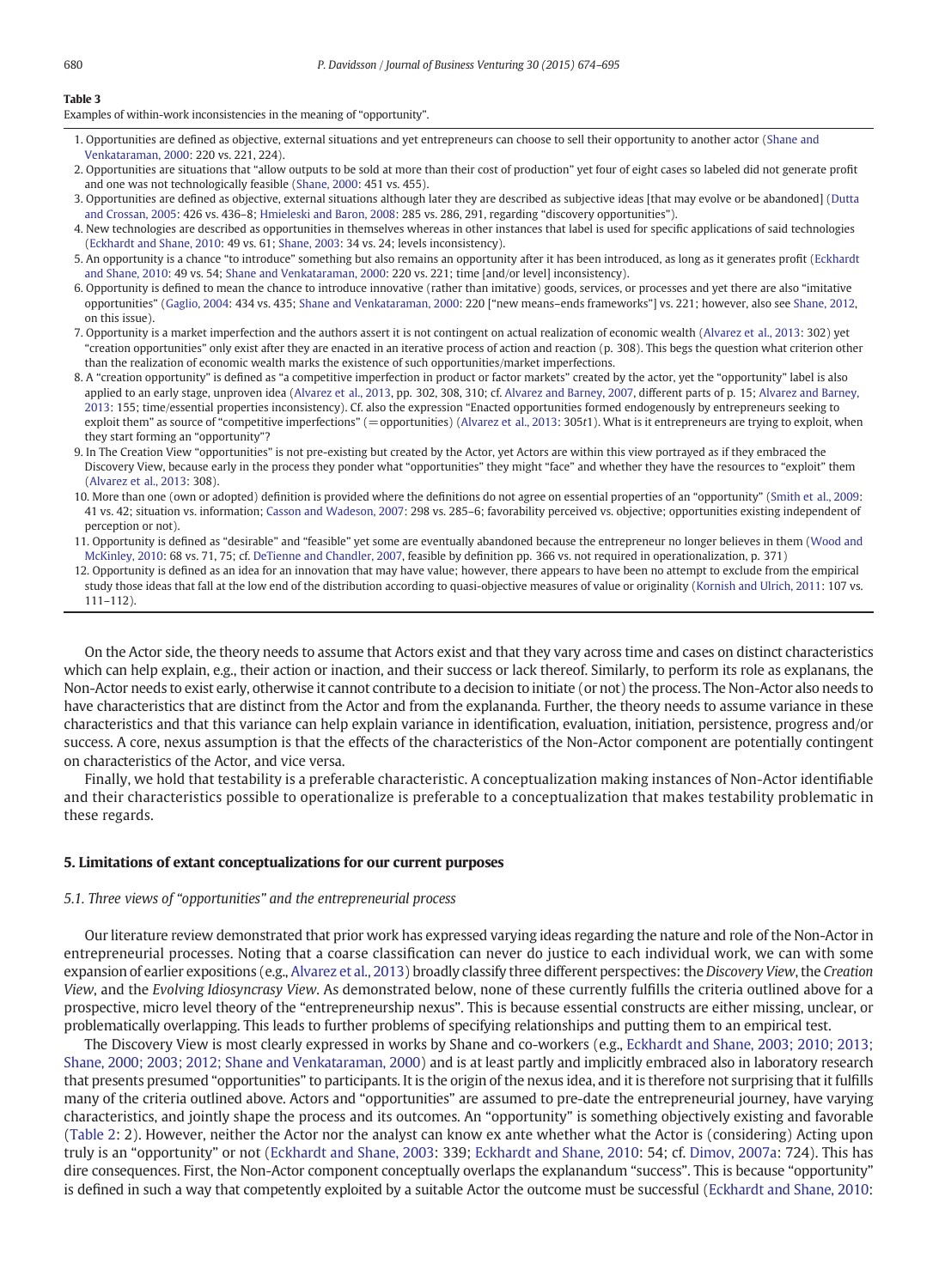<span id="page-7-0"></span>Examples of "within-author" drift in meaning of "opportunity" across works/time.

| Work                                                                                                                               | Definition                                                                                                                                                                                                                                                                                                                                                                                                                                                                                                                                                                                                                                                                                                                        |
|------------------------------------------------------------------------------------------------------------------------------------|-----------------------------------------------------------------------------------------------------------------------------------------------------------------------------------------------------------------------------------------------------------------------------------------------------------------------------------------------------------------------------------------------------------------------------------------------------------------------------------------------------------------------------------------------------------------------------------------------------------------------------------------------------------------------------------------------------------------------------------|
| Shane (2000: 451)                                                                                                                  | 1. Entrepreneurial opportunities are opportunities to bring into existence new goods,<br>services, raw materials, and organizing methods that allow outputs to be sold at more<br>than their cost of production.                                                                                                                                                                                                                                                                                                                                                                                                                                                                                                                  |
| Shane and Venkataraman (2000: 220)                                                                                                 | 2. [S] ituations in which new goods, services, raw materials, and organizing processes<br>can be introduced and sold at greater than their cost of production.                                                                                                                                                                                                                                                                                                                                                                                                                                                                                                                                                                    |
| Eckhardt and Shane (2003:336 [a + b + c]): Shane and Eckhardt<br>$(2003: 165 [a + b])$ ; Eckhardt and Shane $(2013: 161 [a only])$ | 3. a: [S] ituations in which new goods, services, raw materials, and organizing<br>processes can be introduced through the formation of new means, ends, or means-<br>ends relationships. (cont. b) These situations do not need to change the terms of<br>economic exchange to be entrepreneurial opportunities, but only need to have the<br>potential to alter the terms of economic exchange. (cont. c) In addition, unlike<br>optimizing or satisficing decisions, in which the ends that the decision maker is trying<br>to achieve and the means that the decision maker will employ are given,<br>entrepreneurial decisions are creative decisions. That is, the entrepreneur constructs<br>the means, the ends, or both. |
| Shane (2003: 18)                                                                                                                   | 4. [A] situation in which a person can create a new means-ends framework for<br>recombining resources that the entrepreneur believes will yield a profit.                                                                                                                                                                                                                                                                                                                                                                                                                                                                                                                                                                         |
| Nicolaou, Shane, et al. (2009: 109)                                                                                                | 5. [Opportunity recognition is the identification of] a chance to combine resources in a<br>way that might generate a profit.                                                                                                                                                                                                                                                                                                                                                                                                                                                                                                                                                                                                     |
| Eckhardt and Shane (2010: 49)                                                                                                      | 6. [S] ituations in which new goods, services, raw materials, markets and organizing<br>processes can be introduced for profit. [The work also states that "Opportunities are<br>economic circumstances where if the correct goods or service were to be properly<br>organized and offered for sale that the result would be profitable" (p. 48).                                                                                                                                                                                                                                                                                                                                                                                 |
| Shane (2012: 15)                                                                                                                   | 7. [S]ituations in which it is possible to recombine resources in a way that generates a<br>profit. (The work also repeats the Shane and Venkataraman, 2000, definition).                                                                                                                                                                                                                                                                                                                                                                                                                                                                                                                                                         |
| Eckhardt and Shane (2013: 161)                                                                                                     | 8. Unexploited profitable combinations of what is technologically feasible and market<br>feasible. Exist independent of human perception. [the work also repeats the first part<br>of the definition given by Eckhardt and Shane (2003a)].                                                                                                                                                                                                                                                                                                                                                                                                                                                                                        |
| Grégoire & Shepherd (2012: 756)                                                                                                    | 9. [S] ituations that are relevant for introducing new or improved products, services, or<br>ways of doing business to better serve the needs of consumers in one or more<br>market(s) (cf. same authors Table 1, def. $(9)$ ; however, these authors re-use the above<br>definition also in Grégoire and Shepherd, in press).                                                                                                                                                                                                                                                                                                                                                                                                    |
| Wood et al. (2014: 254)                                                                                                            | 10. Opportunities concern the introduction of new and/or improved means of supply<br>(e.g., new products, services, or ways of doing business) to better serve the needs of<br>consumers in one or more markets.                                                                                                                                                                                                                                                                                                                                                                                                                                                                                                                  |
| Wood and Williams (2014: 575; 578)                                                                                                 | 11. [S] ubjective interpretations about a set of circumstances and what could be done<br>in these situations $()$ [which] involve the introduction of new means-ends<br>relationships (cf. same author above and Table 1, def. 10).                                                                                                                                                                                                                                                                                                                                                                                                                                                                                               |
| Drover, Wood & Payne (2014: 839)                                                                                                   | 12. [S]ituations in which "new goods, services, raw materials, and organizing methods<br>can be introduced and sold at greater than their cost of production" (Casson, 2000,<br>p. 220). By definition then, opportunities must hold profit potential (cf. same author<br>above and Table 1, def. 10).                                                                                                                                                                                                                                                                                                                                                                                                                            |
| Dimov (2003: 412)<br>Sarasvathy, Dew, Velamuri, & Venkataraman (2003: 143)                                                         | 13. [A] perceived possibility of economic gain (cf. same author Table 1, def. 7).<br>14. New idea/s or invention/s that may or may not lead to the achievement of one or<br>more economic ends that become possible through those ideas or inventions (and)<br>beliefs about things favorable to the achievement of possible valuable ends; and<br>actions that generate and implement those ends through specific (imagined) new<br>economic artifacts. (cf. same author Table 1, def. 2 and 5).                                                                                                                                                                                                                                 |

48). Therefore, the theoretically defined Non-Actor cannot explain negative outcomes. If an Actor fails to act on what is objectively an "opportunity" (for them), this cannot be explained by the characteristics of that "opportunity". The same goes for failure to bring the start-up process to completion. These negative outcomes must be due to faults on the Actor side, or to other factors not included in the model. This is at odds with the very heart of the nexus idea, which highlights the interplay of two, micro-level explanantia as well as uncertainty and the importance of allowing for failure [\(Eckhardt and Shane, 2010; Shane, 2012](#page-17-0)).

Second, the Discovery View currently lacks a construct to denote the contents of what the Actor is (considering) acting upon ([Shane, 2012:](#page-20-0) 15–16). Alternatively, the "opportunity" label is used—confusingly—both for the early, inherently uncertain Non-Actor entities and the more restrictive set of such entities that are theoretically assumed or empirically proven to be favorable ([Table 3](#page-6-0): 1–3). Despite claims to the contrary ([Eckhardt and Shane, 2013](#page-17-0)), the contents of the early stage, subjective entity acted upon are not captured by the notion of "conjecture", which focuses on (positive) evaluation rather than substance [\(Eckhardt](#page-17-0) [and Shane, 2003:](#page-17-0) 339). Further confusion surrounds the level at which objective, pre-existing "opportunity" is defined ([Table 3:](#page-6-0) 4).

Third, to reconcile the ideas of objective, Actor-independent existence on the one hand and the uncertainty and fallibility of the Non-Actors that Actors actually pursue on the other, proponents of the Discovery View sometimes explicitly treat "opportunities" as unknown [\(Eckhardt and Shane, 2010:](#page-17-0) 50–54). However, this does not seem well aligned with insistence on the importance of measuring "opportunities" and their effects ([Shane, 2012; Shane and Venkataraman, 2000\)](#page-20-0). Adding to their unknown status the criterion that they be Actor-independent makes operationalization and probability sampling of "opportunities" as defined in this view seem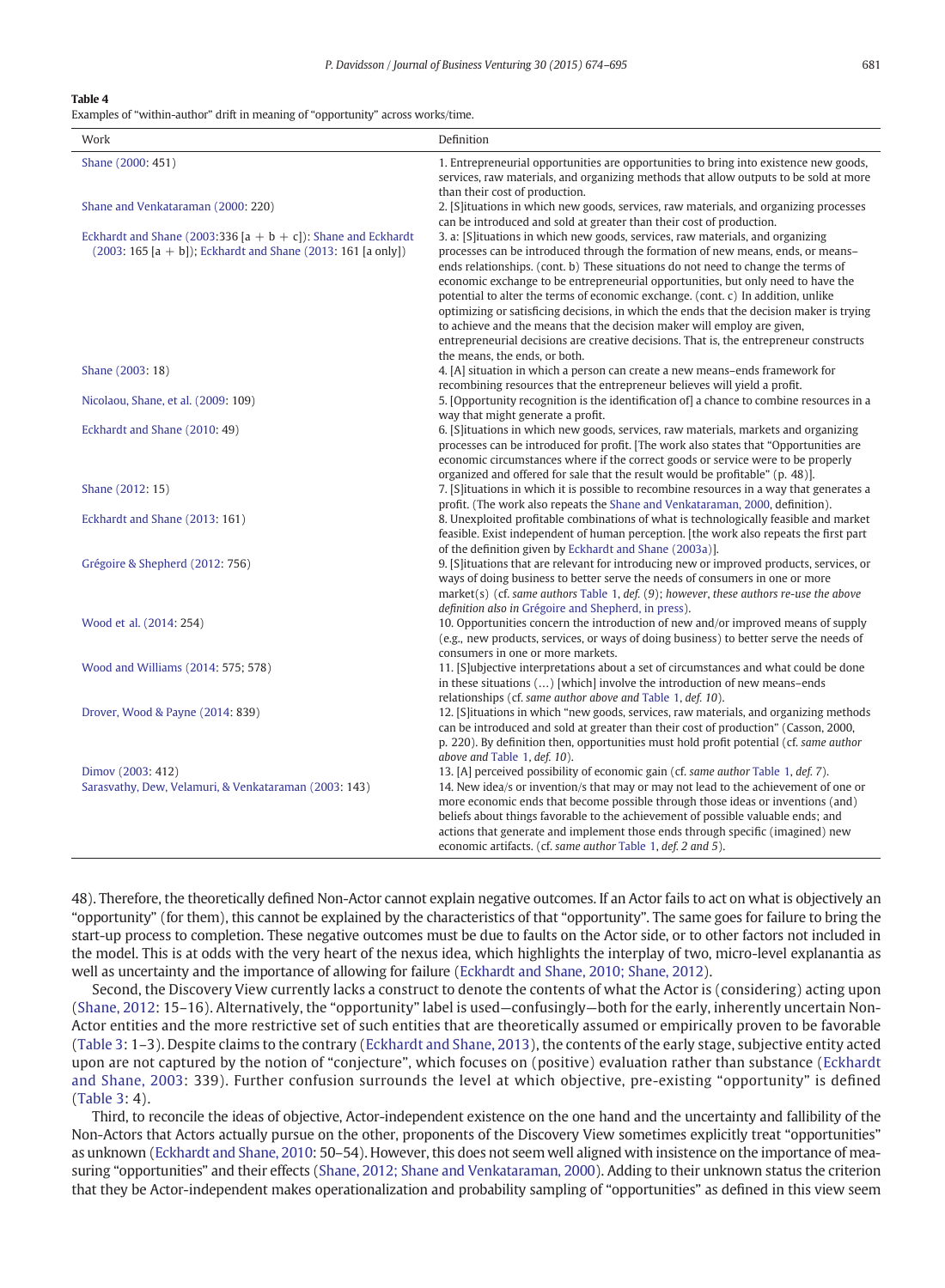impossible. This has raised concerns that propositions within this view may be inoperable and/or non-testable ([Alvarez and Barney,](#page-16-0) [2013; Dimov, 2011\)](#page-16-0).<sup>5</sup>

The Creation View is mainly associated with Alvarez and co-workers (e.g., [Alvarez and Barney, 2007; Alvarez et al., 2013\)](#page-16-0), although others have put forward related arguments more or less independently (e.g., [Ardichvili et al., 2003; Cornelissen and Clarke, 2010;](#page-16-0) [Wood and McKinley, 2010](#page-16-0)). This perspective is cast as an alternative or complement to the Discovery View. However, although Actors and "opportunities" remain on center stage, it was not developed with an explicit aim to theorize how variance in Actors and Non-Actor components jointly shape entrepreneurial processes. It is therefore not surprising that it lacks elements needed for our current purposes.

Like the Discovery View, the Creation view defines "opportunity" in a rather external-objectivistic manner as a market imperfection, although it is emphasized that "opportunities" can be socially constructed and emerge only thanks to Actor's actions [\(Table 2:](#page-5-0) 4). The created "opportunity" is the successful end point of the entrepreneurial journey; hence existence or characteristics of "opportunities" under this view cannot explain why the Actor took action in the first place, and giving them a role in explaining success would be tautological. Similar to the Discovery View, the Creation View lacks a well-developed concept for the uncertain and sometimes rightfully abandoned Non-Actor worked on at early stages of the process (cf. [Klein, 2008](#page-18-0): 181). There is cursory reference to "initial beliefs about opportunities" (e.g., [Alvarez and Barney, 2007:](#page-16-0) 15; [Alvarez et al., 2013](#page-16-0): 308) mixed with recurring instances of also applying the "opportunity" label to such early, subjective, and uncertain beliefs [\(Table 3](#page-6-0): 8). Moreover, there may be a more fundamental lack of clarity of what the discovery-creation distinction is under the Creation View, as it is alternately cast as a matter of theoretical assumptions [\(Alvarez and Barney, 2007](#page-16-0): 17); objectively different states of the "real world" ([Alvarez and](#page-16-0) [Barney, 2007](#page-16-0): 14n3), and different sets of action patterns in venture creation processes ([Alvarez et al., 2013\)](#page-16-0).

What we label the Evolving Idiosyncrasy View, most clearly expressed by [Dimov \(2011:](#page-17-0) 64–66) and [Sarason et al. \(2006; 2010\)](#page-19-0), has a similar but slightly different take on the evolving, Actor–contingent nature of the entrepreneurial process. "Opportunity" is predominantly used to denote a subjective and unproven idea. This idea exists early in the process, but can change considerably during its course, and take on increasing "objectification" over time ([Wood and McKinley, 2010\)](#page-20-0). This makes the perspective reminiscent of [Sarasvathy's \(2001\)](#page-19-0) description of effectual processes, although her theorizing does not emphasize the "opportunity" construct.

Under the Evolving Idiosyncrasy View the uniqueness of each "opportunity" is emphasized, and the argument insists on the inseparability of the "opportunity" from the entrepreneur. Although this highlights the interplay between Actor and Non-Actor, in line with the nexus idea, the perspective explicitly denies that characteristics of the "opportunity" can be meaningfully discussed without reference to a particular actor. This is in direct opposition to viewing Actor and Non-Actor as separate entities whose characteristics may have both direct and interactive effects. Thus, the Evolving Idiosyncrasy View does not invite theorizing about—or empirical assessment of—abstracted characteristics of the Non-Actor component nor their influence on action and outcomes across  $Actor + Non-Actor dyads.$ 

#### 5.2. Favorability as an obstacle to construct clarity

Our review and analysis above show that the meaning of "entrepreneurial opportunities" is unclear (cf. [Foss and Klein, 2012:](#page-18-0) 74; [Hansen et al., 2011; McMullen et al., 2007](#page-18-0): 273). Further, this holds not only across but also within works and "views". A major reason why authors have not attained clarity is that "opportunity" necessarily carries a connotation of favorability. It thus comprises both contents and an evaluation of the contents. Authoritative lexical definitions suggest "A time, juncture, condition of things favorable to an end or purpose, or admitting of something being done or effected" or "A set of circumstances that makes it possible to do something" (cited from [Grégoire and Shepherd, in press; Sarasvathy et al., 2003](#page-18-0)). The assumed favorability shows also in the definitions in [Table 2.](#page-5-0) When the "opportunity" is occasionally described as "false", "illusory", "unfruitful" or as bringing losses to the entrepreneur, it is only because someone has changed their mind or failed to take the right action in relation to the "opportunity". If a formal definition were worded so that no favorability of any kind is implied, there can be no reason to keep the label "opportunity".

The locus of the favorability may vary. It may be (1) stipulated or assumed by the theorist, (2) proven through the eventual outcome, or (3) perceived by (potential) entrepreneurs or their stakeholders. The Discovery View builds on (1) but due to the elusive nature of empirical "opportunities" its proponents also lean on (2) [\(Eckhardt and Shane, 2003:](#page-17-0) 339) and occasionally drift into (3) ([Table 4](#page-7-0): 4). The Creation View combines (1) and (2) by theoretically defining "opportunities" as market imperfections created by the Actor, but its proponents also slide into (3) [\(Table 3](#page-6-0): 8). The Evolving Idiosyncrasy View applies (3) as the main view, and may or may not consistently stick to it. Either way, it is doubtful whether the theorist ever has reason to accept this criterion for using the "opportunity" label for subjective ideas, including those that are all but delusional, rejected by other stakeholders, and lead to non-action, eventual abandonment, or failure (cf. [Dimov, 2007a:](#page-17-0) 720).

A greater problem is that even when there is agreement across views, or consistency within a particular view, the favorability connotation creates conceptual problems in relation to the scope conditions that [Suddaby \(2010\)](#page-20-0) argues need to be specified in order to reach construct clarity: space; time; level, and values.<sup>6</sup> When a new technology (or regulatory, demographic or social change)

 $5$  Interpreting "objective" as pertaining only to physical existence and applying a very low threshold for objective favorability (e.g., above-zero probability of success; [Shane, 2012](#page-20-0)), there are a few empirical contexts where "objective, pre-existing opportunity" may be a reasonable approximation. This is when the "opportunity" essentially consists of a site and its characteristics, such as well-defined geographical markets [\(Barreto, 2012a\)](#page-16-0), real estate development sites [\(Fiet, 2007\)](#page-17-0), or potential mining sites ([Bakker et al., 2014\)](#page-16-0).

<sup>6</sup> [Suddaby \(2010\)](#page-20-0) regards level as an aspect of space.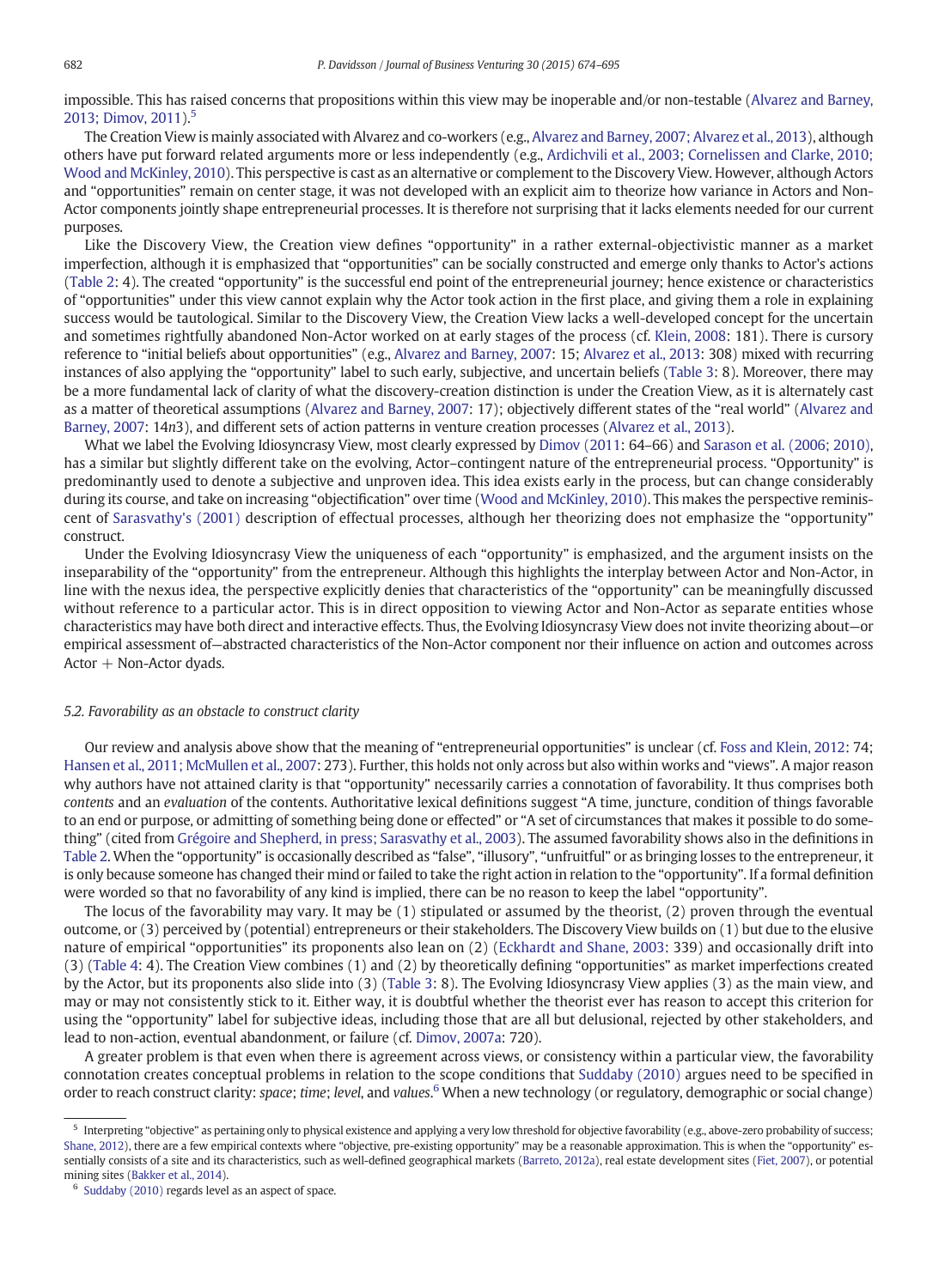<span id="page-9-0"></span>is introduced, this may be good or bad for the economy as a whole, and of varying benefit across regions, industries, firms, individuals, and particular new venture attempts involving different applications of the focal technology. Where does the "opportunity" label apply? An idea for a new type of business venture may be favorable or not depending on who pursues it as well as when and where it is converted into a new market entry attempt. Even those who accept the existence of "objective opportunity" concede that the opportunity may no longer exist by the time the Actor is ready to launch ([Eckhardt and Shane,](#page-17-0) [2010](#page-17-0): 50). Does an Actor's choice to give up a start-up attempt mean that the "opportunity" no longer exists; that it never did, or that the "opportunity" is now available for someone else? Combining level, time and space, assume a number of entrepreneurs respond to the same regulatory change by trying to start the same type of businesses in the same and different locations at different points in time, and that some of them succeed and others fail. Which of these cases represented "opportunities", and which did not (cf. [Barreto, 2012a\)](#page-16-0)?

It is questions like these that authors wrestle with and stumble on when theorizing about "opportunities" (see [Tables 3 and 4\)](#page-6-0). As a result, nowhere in the reviewed literature have we found use of the "opportunity" construct that approaches satisfaction of [Suddaby's](#page-20-0) [\(2010\)](#page-20-0) criteria for construct clarity. But the problem here lies more with the notion of "opportunity" itself than any shortcomings of its users. Our conclusion is that "opportunity" is not a suitable construct for prospective, micro-level theories of entrepreneurial processes. A second conclusion is that micro-level favorability should not be built into either the Actor or Non-Actor constructs of such a theory. Thirdly, to capture and extend the ideas that have previously been discussed under the "opportunity" label, more than one construct will be needed.

#### 6. An alternative conceptualization

Using [Suddaby's \(2010\)](#page-20-0) criteria for construct clarity as inspiration we outline in Table 5 the three constructs we suggest be used instead of "entrepreneurial opportunity", with further elaboration below. The purpose of this exercise is to fulfill the previously outlined criteria of construct clarity, early existence, explanatory variance in characteristics, and testability, while retaining widely accepted notions that external conditions are important, and that Actors act on the basis of subjective cognitions.

#### Table 5

Summary of constructs to represent "Entrepreneurial Opportunity".

|                               | <b>External Enabler</b>                                                                                                                                                                                                               | New Venture Idea                                                                                                                                                                                                                                                 | Opportunity Confidence                                                                                                                                                                                           |
|-------------------------------|---------------------------------------------------------------------------------------------------------------------------------------------------------------------------------------------------------------------------------------|------------------------------------------------------------------------------------------------------------------------------------------------------------------------------------------------------------------------------------------------------------------|------------------------------------------------------------------------------------------------------------------------------------------------------------------------------------------------------------------|
| Definition                    | A single, distinct, external circumstance,<br>which has the potential of playing an<br>essential role in eliciting and/or enabling a<br>variety of entrepreneurial endeavors by<br>several (potential) actors                         | An "imagined future venture"; i.e., an<br>imaginary combination of product/service<br>offering, markets, and means of bringing<br>the offering into existence                                                                                                    | The result of an actor's evaluation of a<br>stimulus (External Enabler or New Venture<br>Idea) as a basis for the creation of new<br>economic activity                                                           |
| Examples of what<br>it is     | Changes to technology, demography,<br>culture, human needs and wants;<br>institutional framework conditions.<br>macro-economic conditions, and the<br>natural environment                                                             | The contents of "imagined future ventures"<br>Any of the eight conceived applications of<br>3DP™ technology described by Shane<br>(2000)                                                                                                                         | An assessment that:<br>"Because of EE x, this is a good/bad time for<br>people to introduce new ventures"<br>"I/someone could (not) make good money<br>from using technology X in manner Z to<br>serve market Y" |
| Examples of what<br>it is not | The complete set of external circumstances<br>that influence the fate of a particular<br>venture<br>Necessarily perceived or acted upon<br>Generally favorable for the economy at<br>large, or for all types of ventures and actors   | A manifest venture or business model<br>An idea for increased efficiency of existing<br>operations<br>Necessarily innovative, complete or well-<br>articulated; acted upon; successful, or<br>perceived to represent "an opportunity" by<br>anyone or for anyone | Identification of New Venture Ideas<br>The contents of External Enablers or New<br>Venture Ideas<br>Entrepreneurial self-efficacy<br>Necessarily even remotely correct<br>Necessarily referring to self          |
| Favorability                  | Assumed on aggregate level for some<br>activities (unknown which) but not<br>necessarily overall.<br>Micro-level favorability is selective,<br>interdependent, subjective, uncertain, and<br>only revealed through empirical analysis | Not built into construct-revealed through<br>empirical analysis<br>Variable across ideas, actors and contexts                                                                                                                                                    | Degree of favorability-from low to<br>high-is the essence of the construct<br>Subjective<br>Ipsative<br>Of varying magnitude and uncertainty                                                                     |
| Level                         | Aggregate; pertaining to multiple potential<br>activities and actors                                                                                                                                                                  | Venture (through one or more cognizing<br>agents)                                                                                                                                                                                                                | The evaluator: individual<br>The evaluated: micro to macro                                                                                                                                                       |
| Time                          | Particular EEs are temporary; some EEs are<br>always present in a disequilibrium economy                                                                                                                                              | Existing when cognized; in operation for<br>the duration of the venture creation<br>process; changeable                                                                                                                                                          | Momentary<br>Periodically reassessed                                                                                                                                                                             |
| Lineage                       | Economics<br>Sociology<br>Social psychology<br>Organization/Management<br>Prior "Entrepreneurial Opportunities"<br>research                                                                                                           | Prior "Entrepreneurial Opportunities"<br>research<br>Cognitive and Social psychology                                                                                                                                                                             | Psychology<br>Prior "Entrepreneurial Opportunities"<br>research                                                                                                                                                  |
| Values/assumptions            | External Enablers are good if conducive to<br>new economic activities that improve the<br>economy at large                                                                                                                            | New Venture Ideas are good if conducive<br>to venture level success and/or<br>improvement of the economy at large                                                                                                                                                | Confidence may or may not be well<br>founded, leading to positive or negative<br>effects for focal Actor and others                                                                                              |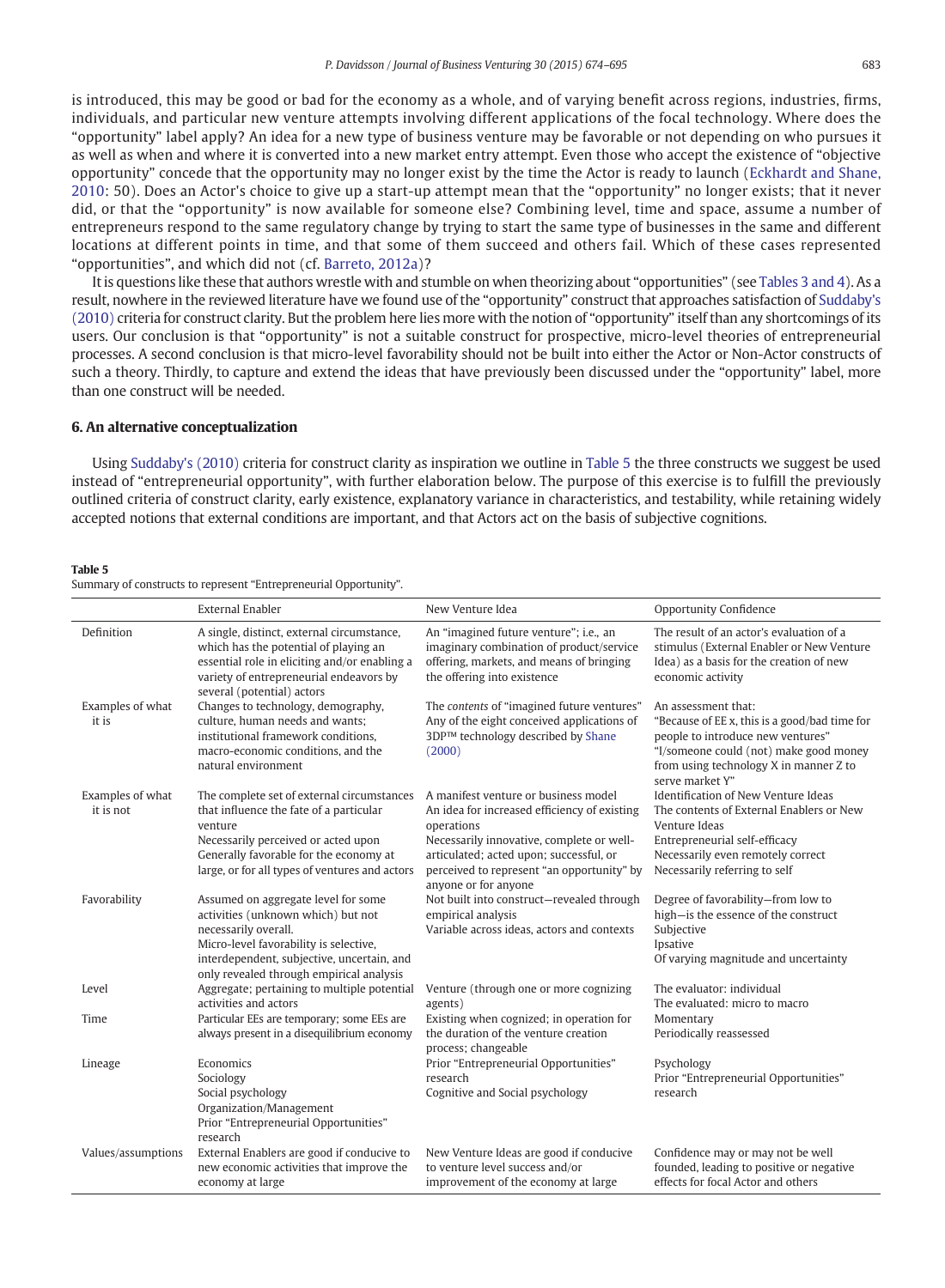### 6.1. External Enablers

The idea of objectively favorable, pre-existing and actor-independent "opportunities" on the micro-level has triggered philosophical and logical opposition, which has arguably led researchers to either reject the nexus idea or dissuaded them from applying it in empirical research. At the same time there is widespread agreement across proponents of different views that changes in, e.g., technology, demographics, regulatory frameworks and the natural environment trigger new venturing attempts, some of which will prove successful ([Alvarez and Barney, 2013; Davidsson, 2003; Dimov, 2011; Shane, 2012\)](#page-16-0). Prior research has also demonstrated that focusing on particular aspects of environmental change can illuminate our understanding of how new economic activities emerge (e.g., [Barreto, 2012a; Grégoire, and Shepherd, 2012; Hiatt et al., 2009; Shane, 2000; 2004; Sine and Lee, 2009\)](#page-16-0).

External Enabler is our label for such single, distinct, external circumstances, which—by affecting supply, demand, costs, prices or payoff structures—can play an essential role in eliciting and/or enabling a variety of venture development attempts by several Actors. It is thus an aggregate level construct. The existence and enabling capacity of External Enablers is theoretically assumed, in alignment with an underlying assumption of a disequilibrium economy [\(Arend, 2014; Shane and Venkataraman, 2000\)](#page-16-0). This also accords with historical experience; in each long enough time period environmental changes occur. Some Actors try to exploit these changes, and a number of them attain success in doing so.

Importantly, however, External Enablers (EE) are not favorable for all purposes and the economic effect of any given EE is not necessarily positive overall. On the micro-level, what is an enabler of one venture may be the undoing of another. Consequently, natural disasters or terrorist attacks can be External Enablers for ventures initiated in response to these events. In other words, the favorability of any EE is selective, subjective, interdependent, and uncertain. By selective we mean that their favorability is contingent on space, time, and application area (e.g., industry; product; geographical area; time of the event of the EE and of the attempt to exploit it). The favorability is subjective in the sense that it is contingent on the characteristics of the Actor.

Further, the favorability of an EE may be interdependent with other external conditions, as when the unleashing of the potential in new technology is contingent on regulatory change (see, e.g., [Navis and Glynn, 2010](#page-19-0)). Finally, due to competitive action and other unknown future changes, the favorability of an EE for any particular purpose is fundamentally uncertain ex ante.

External Enablers are temporary. Over time, the actions of other entrepreneurs and additional changes within the economic system will erode the existence of an EE or its enabling capacity for particular types of new economic activity.

Being abstract- and environment-related, the construct has its relevant lineage from economics, sociology and social psychology. Therefore, these disciplines would be the most likely sources of extant theories, auxiliary constructs, and validated measures. The construct also shares some characteristics with Strategic Issues in management research ([Barreto, 2012b; Gartner et al., 2008\)](#page-16-0), although we do not assume the existence of an organization or established economic activity (cf. [Shane, 2012:](#page-20-0)11). Further, not all Strategic Issues require entrepreneurial responses.

By including External Enablers we wish to acknowledge environmental circumstances, whose importance is insisted on in the Discovery View, and which may be regarded as under emphasized by others (see. e.g., [Eckhardt and Shane, 2013; Shane, 2012\)](#page-17-0). However, in line with arguments from the Creation View (e.g., [Alvarez and Barney, 2007](#page-16-0)) we also acknowledge that Actors themselves can have some influence on some External Enablers and occasionally have a major role in them, as when entrepreneurial Actors are also the inventors behind new technology or successfully lobby for the regulatory change they subsequently try to exploit.

#### 6.2. New Venture Ideas

Our second construct, New Venture Ideas, stands for "imagined future ventures" (cf. [Cornelissen and Clarke, 2010; Klein, 2008\)](#page-17-0), where "new venture" denotes a distinct economic (i.e., resource-transforming) activity offering goods and/or services to customers or other beneficiaries. Thus, New Venture Ideas (NVI) are imaginary combinations of product/service offerings; potential markets or users, and means of bringing these offerings into existence. They are the contents (but not the favorability) of what others may have called "opportunity recognition", "opportunity identification" or "(entrepreneurial) discovery". We use the label "New Venture Idea" to indicate inclusion of ideas that guide the creation of new corporate and social ventures. The intended new activity needs not be innovative (see [Amason et al., 2006,](#page-16-0) on newness vs. novelty) but it must aim at introducing to potential users something not previously offered by the same actor, rather than optimizing an on-going activity (cf. [Shane and Venkataraman, 2000:](#page-20-0) 220).

New Venture Ideas are cognitive and non-material. They may to a varying extent reflect the Actors' interpretation of identifiable External Enablers. Further, they represent what an Actor might be aiming to create, rather than denoting the gradually materializing venture itself. However, the cognitive nature of ideas does not make them completely inseparable from a particular individual. A wellarticulated NVI can be shared within a team or transferred between successive champions. It can be codified and communicated to other individuals, such as potential investors and customers. Different individuals can independently conceive of NVIs with essentially the same characteristics. An experimenter can present NVIs with varying characteristics to participants to test their reactions. An individual entrepreneur can conceive of and act upon a variety of NVIs with varying success. All this suggests that characteristics of NVIs can be meaningfully conceptualized separately from a particular Actor (cf. [Katz and Gartner, 1988; Shane, 2012\)](#page-18-0). It also suggests that despite its cognitive nature the New Venture Idea construct is best attributed to the level of the (emerging) venture ([Davidsson](#page-17-0) [and Wiklund, 2001\)](#page-17-0).

Importantly, NVIs are not inherently favorable or perceived to be so. They can be good or bad; their subjective or objective favorability is what the effects of their characteristics on explananda are supposed to show. Individuals can conceive of an NVI and then decide not to act because they (correctly or incorrectly) conclude it is not worth their while, and different individuals contemplating the same NVI may assess them differently. This shows that identification or recognition of New Venture Ideas does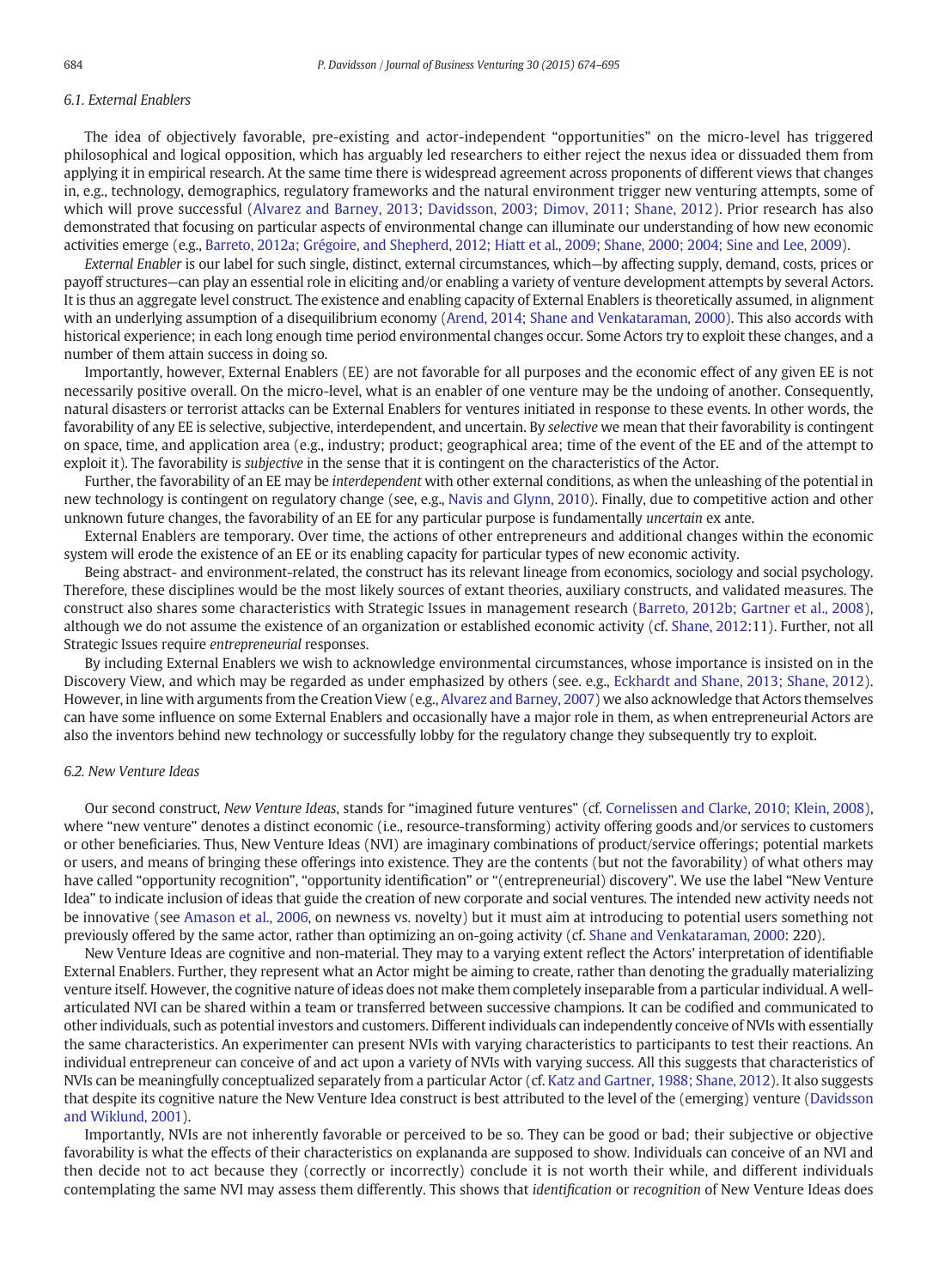not require positive evaluation. It also underlines that separating the two is essential (see Opportunity Confidence below). In terms of time, an NVI exists—albeit initially often in rudimentary and malleable form (cf. [Sarasvathy, 2001](#page-19-0))—as soon as someone cognizes it. It is in operation from the moment the entrepreneur starts to act on it until the attempt is either given up, or the new economic activity has been established in the market. Conversely, there can be no new venture creation process before there is an NVI. The cognitions that give direction to hobbyists' actions to solve their own problems are not NVIs before they see their solution as the potential basis for a business.

Aspects of our notion of New Venture Idea appear under the "entrepreneurial opportunity" label in prior literature, although this is not always in line with the authors' stated definition (cf. [Table 3](#page-6-0)). Similar ideas also appear under other labels (e.g., [new] [venture] idea; opportunity idea; business idea/concept; entrepreneurial idea/concept). This use typically occurs without conceptual elaboration and often interchangeably with "opportunity". In some earlier works, [New] [Venture] Idea is the main construct (e.g., [Brush](#page-17-0) [et al., 2001; Foo et al., 2005; Klofsten, 2005](#page-17-0)), yet again with little conceptual elaboration [\(Hill and Birkinshaw's, 2010,](#page-18-0) discussion of sets of ideas being an exception; cf. [Gruber et al., 2013](#page-18-0)). We have not found under any label a well-developed construct which corresponds to our notion of New Venture Idea, and which clearly distinguishes between the contents and the evaluation of what is being cognized.

#### 6.3. Opportunity Confidence

Our third construct has an important supplementary role. Opportunity Confidence (OC) refers exclusively to an Actor's evaluation—from negative to positive—of a stimulus that may be relevant to the creation of new economic activity. It denotes not what the Actor sees but their evaluation of it. It represents the only phenomenon where the notion of "opportunity" is justified in a prospective theory: Actors take action or not depending on whether they are confident that what they "see" is an opportunity.

The term was introduced by [Dimov \(2010\)](#page-17-0), although our definition (see [Table 5](#page-9-0)) deviates slightly from his, or at least from his operationalization. Prior literature has also used "[opportunity] evaluation/belief/conjecture" ([Autio et al., 2013; Eckhardt and](#page-16-0) [Shane, 2003; Grégoire et al., 2010b; Shepherd et al., 2007\)](#page-16-0) in a similar manner. Consequently, our intention is not to introduce an entirely new idea. Instead, we aim for clarification by sharpening and elaborating on the construct, and by eliminating this dimension from our main constructs: External Enablers and New Venture Ideas.

Degree of favorability is what the OC construct is all about. The favorability is subjective as in subject-specific; because of knowledge–, resource– and opportunity–cost differences across Actors, they may correctly assign varying attractiveness to identical stimuli ([McMullen and Shepherd, 2006; Shane, 2000](#page-19-0)). Opportunity Confidence is also subjective in a second sense, due to Actors' tendency to under- or over-estimate what is possible for them. This is what [Frey and Heggli \(1989\)](#page-18-0) call ipsative. This also implies that OC may be mistaken and have little to do with the true state of External Enablers or the success chances of New Venture Ideas.

Opportunity Confidence is an individual level, perceptual construct, although it can emerge from social interaction [\(Dimov, 2007a;](#page-17-0) [Gemmel et al., 2011\)](#page-17-0) and be shared within a team (cf. [Foss and Klein, 2012:](#page-18-0) 79). Separating this individual level perception from the venture- and aggregate level stimuli to be evaluated makes it easier to account for different stakeholders holding varying levels of OC with regards to the same External Enabler or New Venture Idea. The level of the evaluated entity may vary from micro (one's own New Venture Idea) to macro (e.g., the favorability of an External Enabler for business start-ups in general). Importantly, the evaluated en-tity is not the self, which is instead captured by the notion of entrepreneurial self-efficacy [\(Chen et al., 1998](#page-17-0)). If an Actor loses heart and gives up somewhere in the process, this may be because they no longer believe in the viability of their New Venture Idea. Alternatively, they no longer believe they are the right person to exploit what they still see as a viable idea. This is an important and neglected conceptual distinction, which can arguably be managed by assessing self-efficacy separately, and considering [McMullen and Shepherd's](#page-19-0) [\(2006\)](#page-19-0) first- vs. third-person contrast when assessing OC.

Subjective, perceptual, and individual-level, the construct has its most relevant lineage from psychology and its application in prior research on opportunity perception and evaluation. Along the time dimension, OC is momentary in the sense that the evaluation is made at and is valid for a particular point in time. Over an entrepreneurial process the OC may vary, even if its object remains unchanged. Allowing this independent evolution of contents and evaluation over the process is an additional advantage of conceptually separating the two.

In summary, Opportunity Confidence—ranging from low to high—refers to individuals' evaluation of External Enablers and/or New Venture Ideas. It is essential to conceptualize this evaluation separately in order to eliminate innate favorability from the other constructs; let different stakeholders' evaluations vary for the same stimulus, and to allow contents and evaluation of the stimulus to vary independently of each other over time.

[Fig. 1](#page-12-0) Illustrates how the three constructs are related. The five individuals may be potential entrepreneurs (Actors) or other stakeholders. Two of them, A and B, contemplate the same External Enabler, e.g., a new technology or a socio-demographic shift, but arrive at very different levels of Opportunity Confidence in relation to it. This could be due to differences in prior knowledge or dispositional optimism. Individuals C and D both evaluate the same New Venture Idea and do so at the same point in time. C discards the idea while D thinks it is excellent, again due to some kind of personal differences. Inspired by the idea, D acts on it or at least finds reason to assess it again at a later point in time. The second evaluation is more lukewarm, presumably because of learning more about the qualities of the idea. The arrow from External Enabler to New Venture Idea is dashed because the idea may or may not have a clear basis in an External Enabler. [Shane \(2000\)](#page-20-0) eight applications of 3DP technology are examples of the former, while the ideas behind many imitative start-ups in stable industries exemplify the latter. Individual E evaluates two different New Venture Ideas (at the same point in time) and arrives at different levels of confidence that they represent opportunities, presumably due to differences in the characteristics of the ideas themselves. Hence, E would be more likely to act, or recommend action, on NVI#2 than on NVI#1.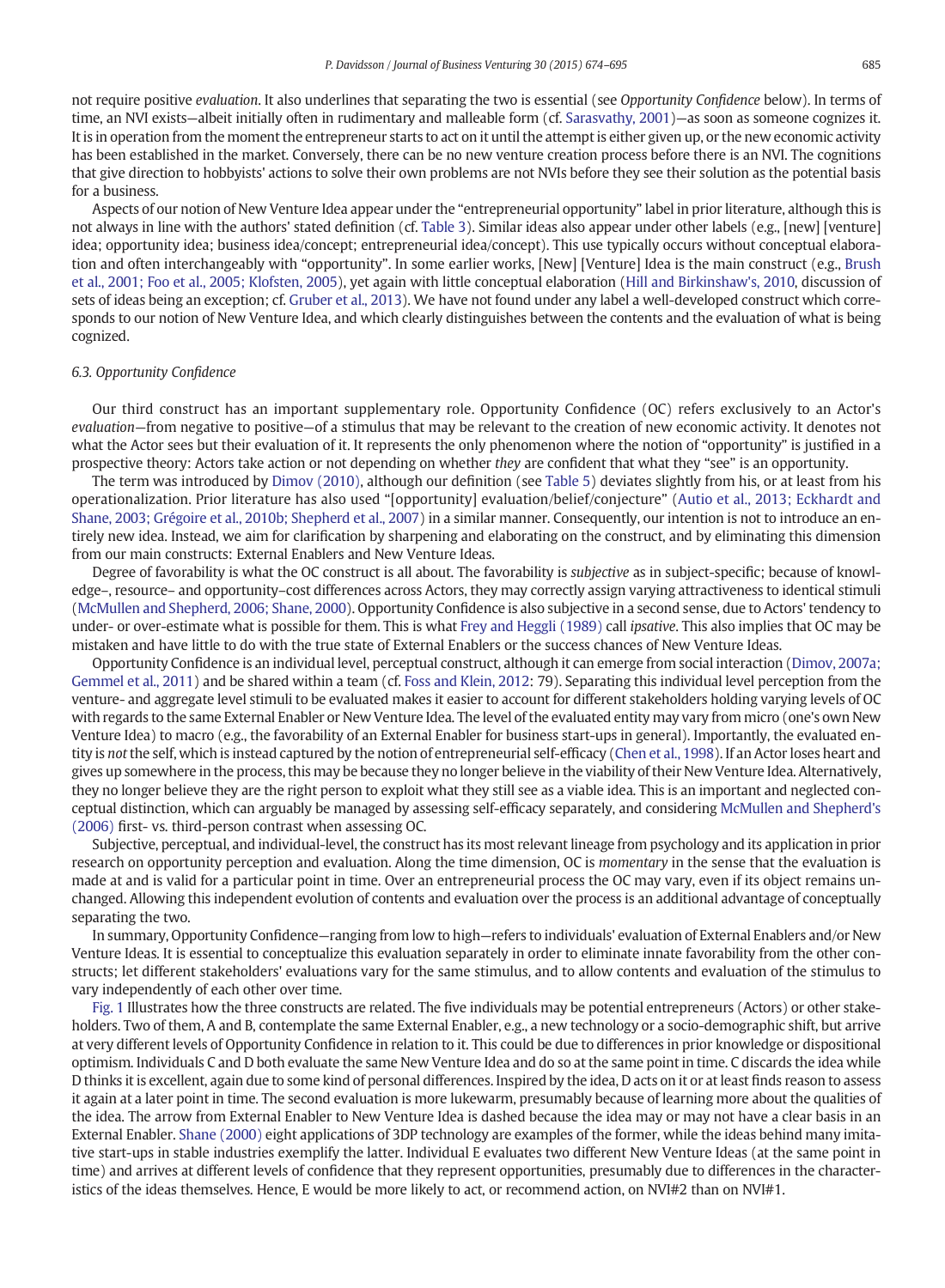<span id="page-12-0"></span>

Fig. 1. External Enablers, New Venture Ideas, and Opportunity Confidence.

#### 7. A revised framework for developing and testing entrepreneurship nexus theory

Our goal in this article is to provide a more workable framework, promoting testable theory for the micro-level study of how new economic activities and organizations emerge. In so doing, we put particular emphasis on the nexus idea and the role of the Non-Actor, i.e., the contents of "that, on which Actors [might] act". For this purpose we represent the various ideas previously labeled "entrepreneurial opportunity" by three constructs: External Enablers, New Venture Ideas, and Opportunity Confidence. We also suggest expanding [Shane and Venkataraman \(2000\)](#page-20-0) emphasis on "individuals" to "Actors". Further, we heed calls to highlight entrepreneurial Action ([Dimov, 2011; Klein, 2008; McMullen and Dimov, 2013; McMullen and Shepherd, 2006;](#page-17-0) [Venkataraman et al., 2012](#page-17-0)) and Outcomes ([Davidsson, 2003; Zahra and Dess, 2001\)](#page-17-0), which can also be seen as one of several ways in which we try to increase explicit attention to process issues within the framework. The delineation between Action and Outcomes is not crucial for our current purposes. We have previously suggested initiation, progress, persistence, and success as explananda. In addition, Action can be alternatively construed as action path such as mode-of-exploitation ([Shane and](#page-20-0) [Venkataraman, 2000](#page-20-0)) or activity pattern, referring to such things as the intensity and sequence of different (types of) actions over time [\(Lichtenstein et al., 2007; Shane and Delmar, 2004\)](#page-19-0).

To maintain focus we will not elaborate on the precise meaning of, or inter-relationships among, these latter constructs. The same goes for Actor characteristics and their direct effects, as well as environmental contingencies other than as represented by the External Enablers. These delimitations do not mean we necessarily consider these de-emphasized factors to be less interesting or important. Further, we wish to emphasize that what we are offering is not a fully developed theory but a framework within which such theory can be developed and tested. In [Sections 3 to 6](#page-2-0) we have dealt with construct clarity for a particularly problematic part of the framework. Below we add some further ideas on research questions, the structure of relationships, and suitable empirical approaches.

#### 7.1. The Actor ∗ New Venture Idea nexus

A significant share of the extant literature on "entrepreneurial opportunities" associates that construct—conceptually and/or empirically—with subjective ideas about potential, future ventures (cf. [Table 2,](#page-5-0) definitions 5, 6, 8, 11). Frequently, this does not appear to be a deliberate, consistently upheld or preferred choice but rather a practical, second-best solution. In contrast, we argue that New Venture Ideas should be embraced as the main alternative. New Venture Ideas appear early and pertain to all new venture creation processes. Their label is not contingent on Actor, time, or outcome, and the variances of their characteristics are not subject to any theoretical range restrictions. New Venture Ideas can be of any quality and they come with no assumptions regarding Actor evaluations or eventual outcomes. Further, it is a notion that should be compatible with a multitude of philosophical positions, and with "process theory" as well as "variance theory" ([van de Ven, 2007](#page-20-0)).

This said, at least three arguments against using subjective ideas in a nexus approach can be found in the literature. First, arguing for the Discovery View, [Shane \(2012: 16\)](#page-20-0) emphatically argues that short of objective, actor-independent "entrepreneurial opportunities" there is no meaningful nexus because both parts of it are functions of the Actor. Second, the Evolving Idiosyncrasy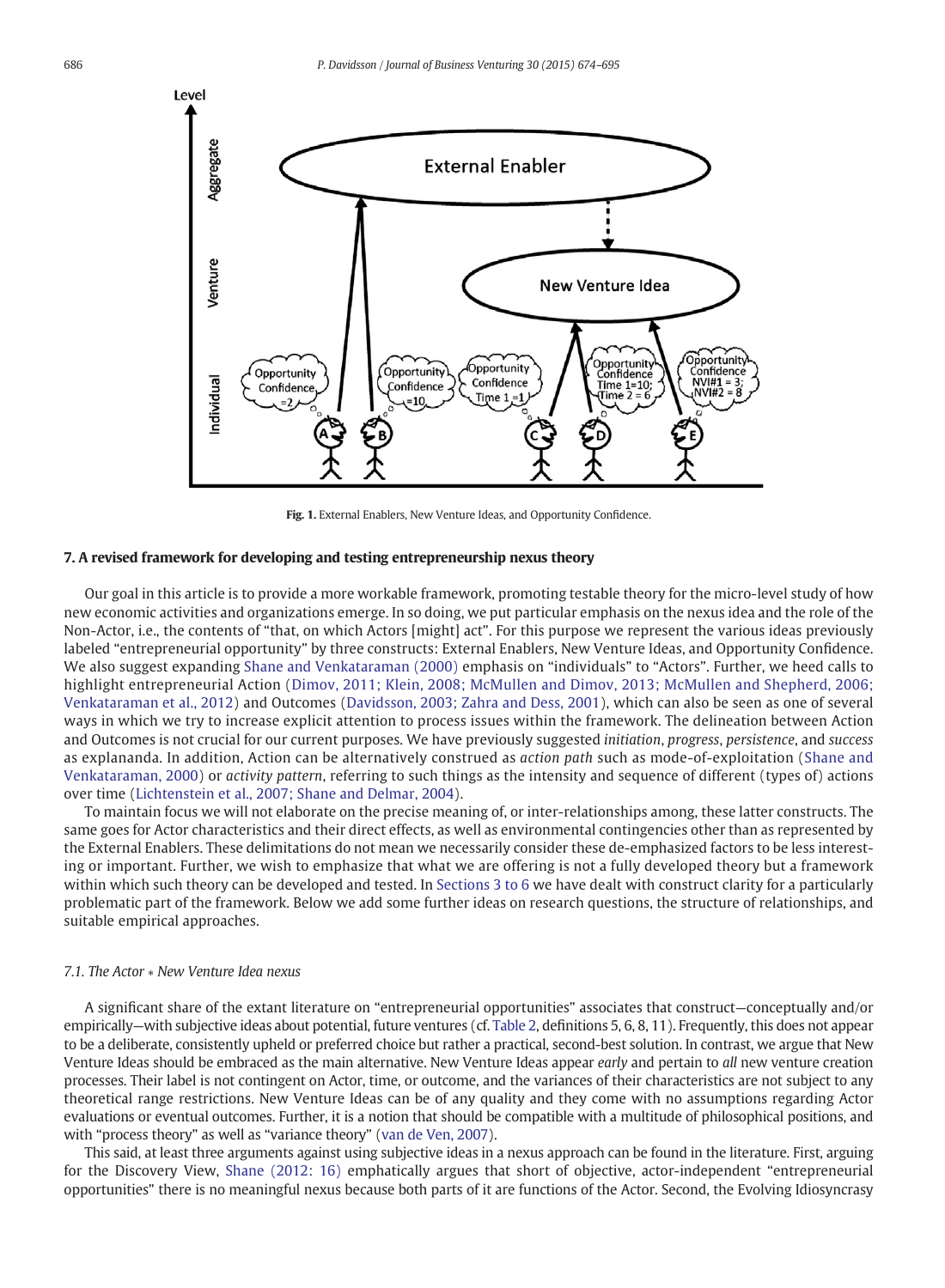View suggests that the entrepreneur and the "opportunity" (usually referring to a subjective idea) are so intertwined that they cannot be meaningfully separated [\(Dimov, 2011; Sarason et al., 2006, 2010](#page-17-0)). Third, there is the suggestion that the solution to the elusiveness of "opportunities" is not to put subjective ideas in their place but to increase the focus on actions in the entrepreneurial process ([Dimov, 2011; Klein, 2008\)](#page-17-0).

As regards Actor-dependence, real world entrepreneurs select which "opportunities" (according to the Discovery View) they act on. Hence, Actor-dependence and the endogeneity problems it might bring [\(Hamilton and Nickerson, 2003](#page-18-0)) pertain to all nexus research using observational data. Only experimental designs can fully separate the two nexus elements, and this they can do regardless of whether the experimenter-manipulated Non-Actor component is a set of external conditions or New Venture Ideas. Further, research on habitual entrepreneurs [\(Ucbasaran et al., 2006\)](#page-20-0) demonstrates that the same individuals pursue different New Venture Ideas with varying results. Arguably, this outcome variance is largely due to differences in the quality of the New Venture Ideas and their fit with the Actors. The moderate rate of completion of nascent venture processes [\(Parker and Belghitar, 2006\)](#page-19-0) also suggests there is considerable variance in New Venture Idea quality in observational data. Hence, even when New Venture Ideas do not have Actor-Independent existence, they can have conceptually meaningful characteristics that can be assessed and compared across ventures. These characteristics seem to have considerable variance and may prove to have probabilistic effects that can be meaningfully construed as, at least in part, Actor-independent.

Regarding the third objection, Actors act on something, and the efficacy of particular actions is likely to be contingent on the nature of the imagined new venture the Actor is trying to establish ([Alvarez et al., 2013; Eckhardt and Shane, 2010](#page-16-0)). An increased emphasis on action does therefore not eliminate the need for investigation of New Venture Ideas. For these reasons, we maintain that nexus theorizing based on New Venture Ideas has considerable potential.

#### 7.1.1. Theoretical development

A major mission for future research is to identify, conceptualize and operationalize the salient characteristics of New Venture Ideas. This is a very considerable task, yet an important and potentially fruitful one. For example, psychology has the "Big Five" personality characteristics [\(John and Srivastava, 1999\)](#page-18-0) and innovation research has distilled five generic innovation attributes which affect their diffusion speed ([Rogers, 1995](#page-19-0)). By the same token, it might serve entrepreneurship research well to develop a manageable set of well-defined and -operationalized New Venture Idea characteristics.

This work does not start completely from scratch. Our review hinted at some potentially salient characteristics (see also [Baron and](#page-16-0) [Ensley, 2006](#page-16-0)). However, only novelty (innovation) comes with a rich conceptual background (e.g., [Gatignon et al., 2002; Rogers, 1995;](#page-18-0) [Schumpeter, 1934; Utterback and Abernathy, 1975\)](#page-18-0) and even there, work on operationalizations appropriate for the emergent stage has only recently begun [\(Dahlqvist & Wiklund, 2011; Hill and Birkinshaw, 2010\)](#page-17-0). Further exploration into risk, uncertainty and ambiguity and similar distinctions ([Alvarez and Barney, 2007; Sarasvathy et al., 2003\)](#page-16-0) might prove useful, although this requires careful consideration of what can justifiably be conceptualized as characteristics of the idea rather than the Actor or the environment. Similarly, aspects of [McMullen and Shepherd's \(2006\)](#page-19-0) distinction between first- and third-person "opportunities" can be addressed in terms of the New Venture Idea's degree of relatedness to its founders' knowledge and resource endowments [\(Haynie et al., 2009\)](#page-18-0) as long as the theorist observes that this moves the nexus mechanism into the construct rather than being represented as interaction between constructs.

Research needs to allow for New Venture Ideas being only vaguely formulated at early stages, and sometimes subject to substantial change (cf. [Sarasvathy, 2001; Smith et al., 2009](#page-19-0)). This can possibly be achieved by including, e.g., clarity, completeness, and change as New Venture Idea characteristics. Readiness ([Douglas and Shepherd, 2002\)](#page-17-0) or preparedness for immediate market implementation would reflect aspects of discovery vs. creation, and the range from the simplest arbitrage [\(Kirzner, 1973\)](#page-18-0) to attempted realization of what is thought technically and commercially impossible (e.g., [Shane's, 2012](#page-20-0), "Leo Air").

In the interest of parsimony several of the above notions may eventually be reduced to sub-dimensions in a sufficiently complete and broadly applicable list of salient super-constructs representing attributes of New Venture Ideas; something like the Big Five. Moreover, as a list is not theory ([Sutton and Staw, 1995](#page-20-0)) the next challenge is to work out the theoretical mechanisms and to subject these ideas to empirical testing. This is depicted in [Fig. 2.](#page-14-0) We should emphasize at this point that the applicability of the three constructs developed in [Section 5](#page-6-0) is broader than the "boxes and arrows" framing of this figure, and likely to be useful also for "process theory" [\(McMullen and Dimov, 2013; van de Ven, 2007](#page-19-0)).

The merging arrows in [Fig. 2](#page-14-0) (which represent direct as well as interactive effects) reflect the research question "How do characteristics of Actors and New Ventures Ideas independently and interactively influence new venture creation processes?", where the latter stands for Opportunity Confidence, Action, and Outcomes. Theorizing and testing the role of characteristics of New Venture Ideas for different aspects and stages of the venture creation process is a major task for future research. This is particularly true for Action and Outcomes at later stages of the process, which our review demonstrated have received only cursory attention in prior research.

A process perspective on venture creation calls for consideration of feedback loops. In [Fig. 2](#page-14-0) this is represented, firstly, by the feedback arrow from Action/Outcomes to Opportunity Confidence. Contacts with potential customers and resource providers, as well as intermediate Outcomes, may make Actors adjust their assessment of the favorability of their New Venture Idea (cf. [Dimov,](#page-17-0) [2010; McMullen and Shepherd, 2006,](#page-17-0) on "doubt"). Theorizing and testing this dynamic from a nexus perspective is another important task for future research. There is reason to suspect that explicit consideration of variation in Opportunity Confidence over time may reconcile limited or mixed support for theorized effects of other factors on Outcomes in prior research [\(Dimov, 2010](#page-17-0)). Second, New Venture Ideas being incomplete and malleable at early stages makes it unlikely that their early-stage characteristics can accurately explain venture creation Outcomes at a much later time. This highlights the need for multi-stage theorizing. The research question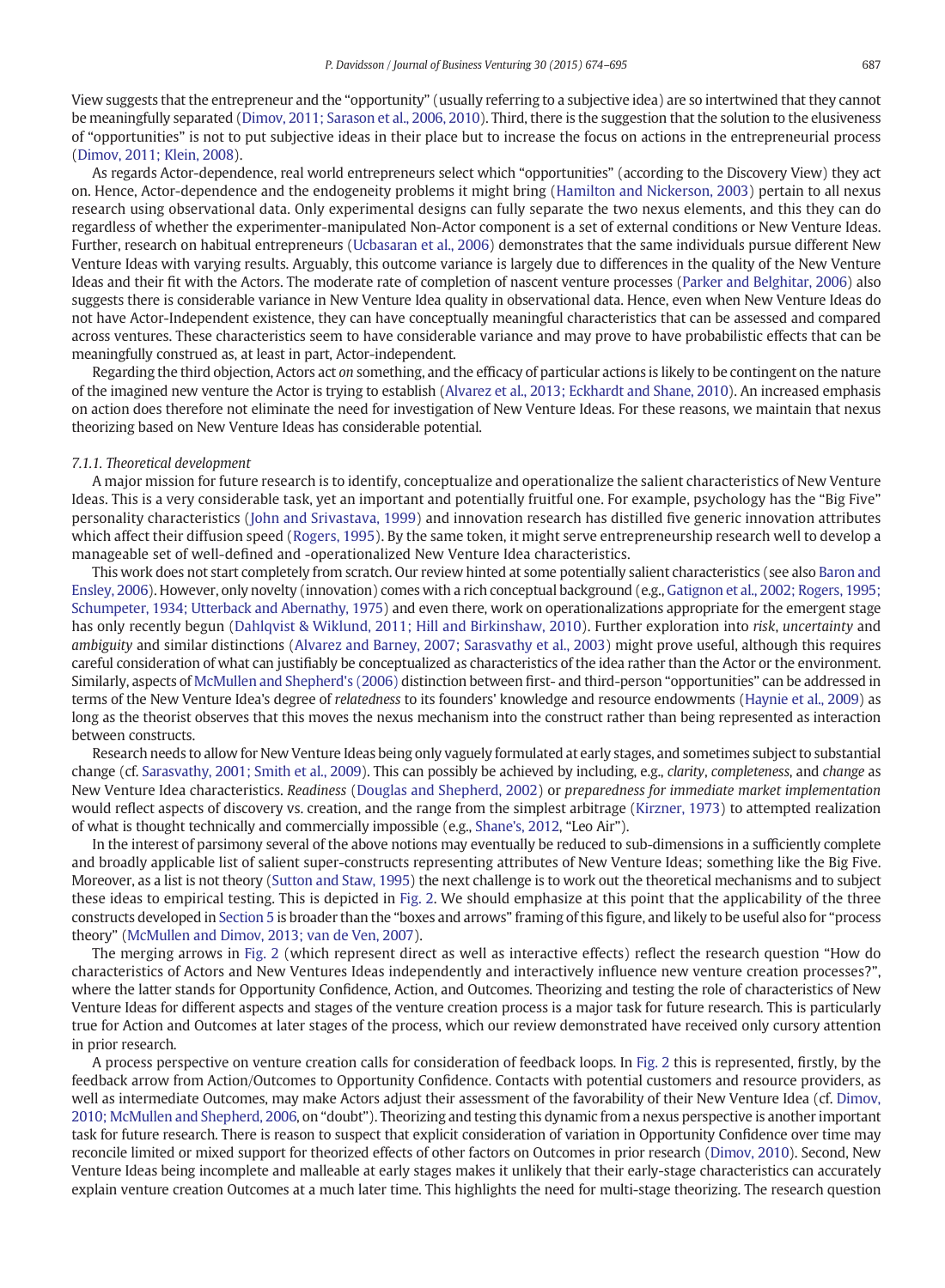<span id="page-14-0"></span>

Fig. 2. The Actor—New Venture Idea Nexus.

implied by the dashed feedback arrow at the bottom of Fig. 2 is "How and why do Actions and (intermediate) Outcomes in the new venture creation process lead to changes in the New Venture Idea?" whereas backward- and forward-pointing arrows combined suggest interesting possibilities in terms of learning and excessive tinkering. Although this theme has appeared in prior work there is certainly room for further development of abstracted, testable theory pertaining to these questions.

#### 7.1.2. Empirical development

External Enablers may serve as an excellent, heterogeneity-reducing context for studies of the Actor ∗ New Venture Idea nexus, as indicated by the dashed envelope in Fig. 2 (see, e.g., [Barreto, 2012a; Shane, 2000](#page-16-0)). Further, regardless of specific empirical approach, our framework calls for longitudinal designs undertaking repeated assessment of New Venture Idea characteristics and Opportunity Confidence. Limitations of archival data sets (making the trend in [Table 2](#page-5-0) dubious) include that Opportunity Confidence can usually only be inferred from Action and that they are unlikely to provide satisfactory detail on New Venture Idea characteristics. In one rare case when it does ([Shane, 2001\)](#page-20-0) information on the Actor is lacking. This said, longitudinal survey studies like the Panel Study of Entrepreneurial Dynamics have developed a methodology through which the Actor ∗ New Venture Idea nexus can be investigated in large-scale, prospective, and process-oriented studies on the micro level. Future studies of this nature could collect rich, timevarying data on both parts of the nexus (and on Opportunity Confidence), utilizing the versatility of survey-based data collection. Challenges for the future include finding ways to apply the approach to more homogeneous and theoretically suitable samples [\(Davidsson and Gordon, 2012\)](#page-17-0) and to extend it into the study of new internal ventures [\(Davidsson, 2003](#page-17-0)).

Experimental and simulation-based studies can completely eliminate selection bias and range restriction pertaining to New Venture Ideas. They can systematically examine what type of New Venture Ideas appeal to and fit with what type of Actors (e.g., novice vs. expert; solo entrepreneurs vs. teams; founders vs. investors; independent start-ups vs. corporate venturing) using any range of variation in New Venture Idea characteristics that the investigators deem theoretically motivated. Further, our framework provides guidance for the design of future laboratory research where prior work has often failed to make critical distinctions. First, it clarifies that "Which Actors are most likely to identify New Venture Ideas?" and "Which Actors become more confident that a given New Venture Idea represents an opportunity?" are separate questions which are likely to have different answers. Second, it forces experimenters to think twice about portraying, e.g., the probability and magnitude of future financial outcomes as contents of the Non-Actor part of the nexus. In our framework, these would reflect Actor inferences, presumably from more substantive attributes of New Venture Ideas, which would affect the Opportunity Confidence.

#### 7.2. External Enablers as Non-Actor component

Even though New Venture Idea is our main suggestion for the Non-Actor nexus component, there are reasons to sometimes assign a greater role to External Enablers. Changes in external conditions are no doubt a trigger of new economic activities and hence of central interest to an understanding of entrepreneurship and its role in the economy. Further, the nexus framework outlined in Fig. 2 does not address where New Venture Ideas come from in the first place. There is therefore reason to also develop and test theory where External Enablers assume the role of Non-Actor nexus element. However, this comes with some caveats. Early identification of External Enablers can be challenging, and traditional, broadly based data may not be able to capture sufficient variation in External Enablers across cases or within processes over time. This limits the prospects of applying this perspective to concurrent study of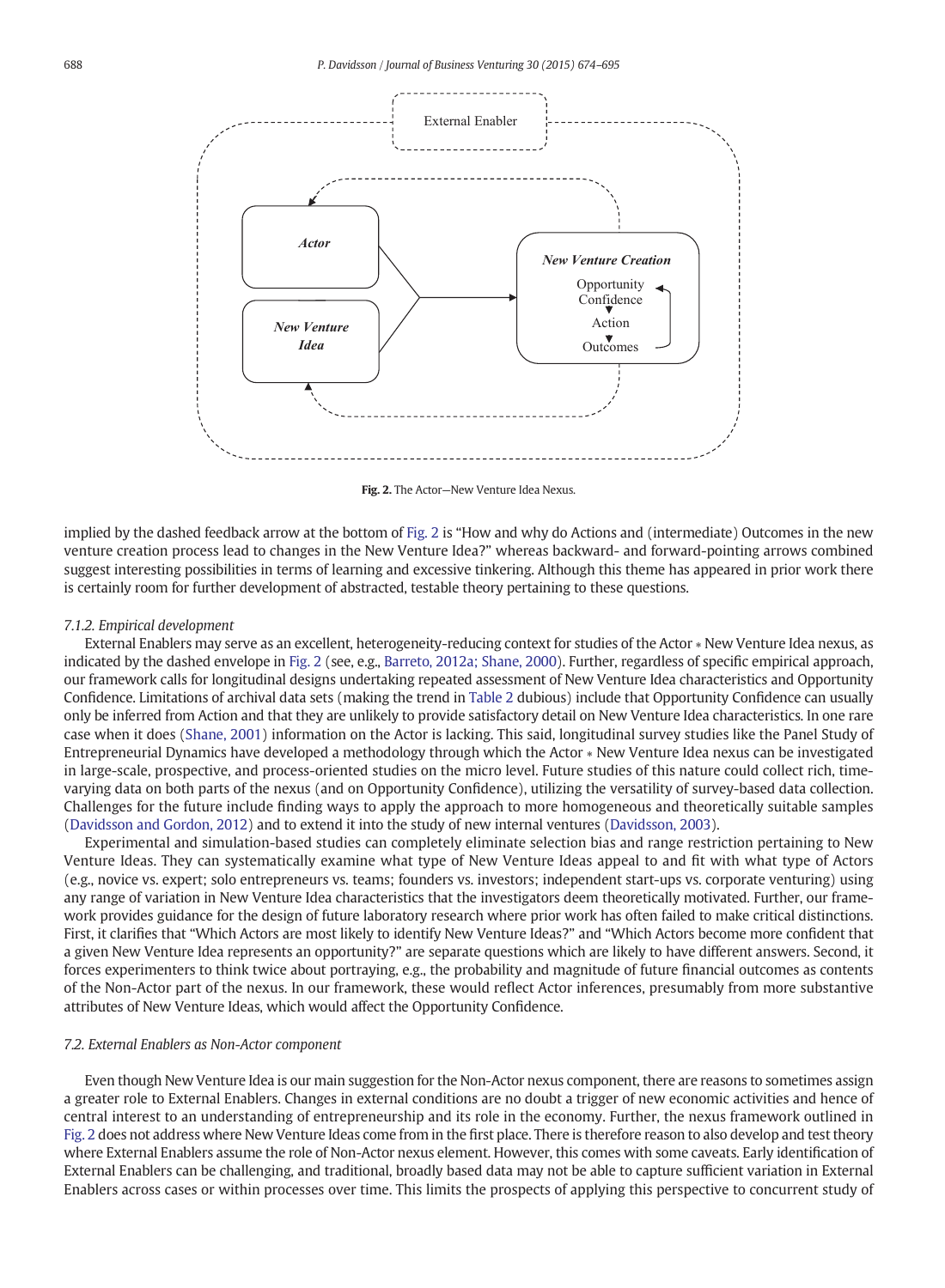

Fig. 3. The Actor—External Enabler Nexus.

venture creation processes. In many cases—notably imitative start-ups and corporate "me-too" entry in mature industries—no clearly identifiable External Enabler has a major role in triggering initiation or determining success. Thus, attention to distinct External Enablers is neither necessary nor sufficient for studying the emergence of all kinds of new economic activities. Further, by taking External Enablers as a starting point and not repeating the feedback loops from the previous figure, Fig. 3 does not capture well what [Alvarez and Barney \(2007, 2010\)](#page-16-0) call "creation opportunities". For these reasons, we see Fig. 3 as supplementary to our main argument.

#### 7.2.1. Theoretical development

The overarching research question depicted in Fig. 3 is "How do characteristics of Actors and attributes of External Enablers independently and interactively influence new venture creation processes?", where the latter stands for identification of New Venture Ideas; Opportunity Confidence; Action, and Outcomes. Here, there is need for conceptual development that classifies External Enablers theoretically rather than just grouping them as socio-cultural, demographic, climatic, regulatory or technological changes and documenting the effects of individual instances of these. A good example here is [Grégoire and Shepherd's \(2012\)](#page-18-0) work on the role played by structural alignment of what we would label as External Enablers, i.e., defined technologies and market needs. Another main challenge is to increase specificity of the assumed effects for the different explananda in Fig. 3, i.e., the role(s) of External Enablers across the venture creation process.

#### 7.2.2. Empirical development

A range of empirical approaches can be (and have been) used to study what we call External Enablers. [Shane \(2000\)](#page-20-0) reveals the potential in carefully designed case study research, although this approach shares the limited generalizability of any "small n" research. If retrospective, case studies usually also suffer from survival bias. Grégoire's work demonstrates the potential in laboratory research [\(Grégoire and Shepherd, 2012; Grégoire et al., 2010a](#page-18-0)). A limitation is the restricted ability to address process and dynamism, especially in relation to Action and Outcomes further into the entrepreneurial process. Future research may find ways to overcome this limitation through extension into multi-period designs. This said, inability to study real Action involving high stakes will remain a non-trivial limitation.

Hence, for external validation, observational studies are also needed. High quality information on a meaningful yet manageable range of variation in both Actors and External Enablers is rarely found in archival data. However, longitudinal data collected before and after a "natural experiment" can be used, as in [Shane's \(2004\)](#page-20-0) work on the effects of the Bayh–Dole Act. Repeated, crosscontext surveys like the Global Entrepreneurship Monitor ([Amorós et al., 2013\)](#page-16-0) can occasionally allow addressing—on a rather abstract level—the question of which Actors build more Opportunity Confidence and come up with (what kind of) New Venture Ideas in response to particular External Enablers? This is conceivable, e.g., when the population studied is subjected to major tax reform or significant currency devaluation between waves of data collection. Future survey studies may be able to follow cohorts of start-up attempts triggered by different External Enablers. Alternatively, the design can aim at capturing the differential influence of a given External Enabler across contexts, e.g., where a technology or regulation has differential impact across industries or geographical regions.

To sum up, using External Enablers as the Non-Actor component facilitates theorizing and testing of drivers of the identification and contents of New Venture Ideas. In addition, it can provide insights into the influence of external conditions at different stages of entrepreneurial processes.

### 8. Conclusion

Our aim is not to discredit prior work on "entrepreneurial opportunities" or to dissuade others from pursuing research in this area. On the contrary, we argue that the phenomena commonly discussed under the "entrepreneurial opportunities" label are of central importance, as are many of the ideas previously developed in that literature. We fully acknowledge that it is only thanks to the foundation laid by others that we could identify the inherent problems of the "entrepreneurial opportunity" construct. Building on that foundation we suggest alternatives that we hope can create avenues for entrepreneurship research to unleash previously under-utilized potential to make important and unique contributions to the broader fields of economic and organizational studies.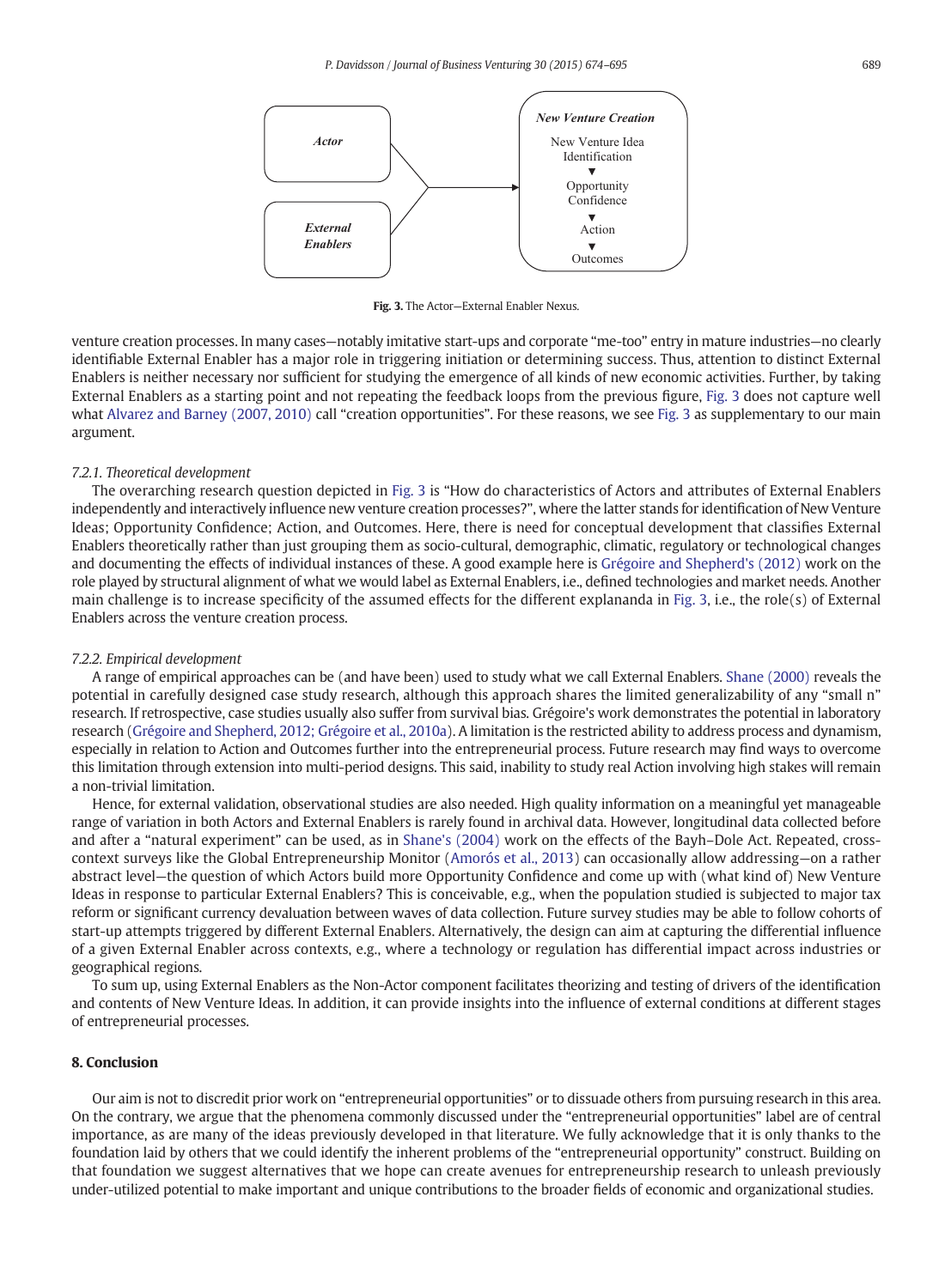<span id="page-16-0"></span>We cannot expect wholesale adoption of our views on the part the research community. However, it is reasonable to suggest that editors and reviewers insist on widely accepted criteria for good science and therefore consider our critique in evaluating manuscripts where "entrepreneurial opportunity" has a central role. Similarly, authors of review articles and meta-analyses may find our critique enables them to aggregate knowledge across more precise notions of "opportunity" rather than combining findings across phenomena that—despite a shared label—are exceedingly diverse.

As regards new studies we hope scholars from a broad set of backgrounds will find that our delineation of External Enablers, New Venture Ideas, and Opportunity Confidence provides useful tools that help them make leaps forward in developing knowledge about the phenomena commonly discussed under the elusive "opportunity" label. We cannot guarantee success in such endeavors. For example, it may turn out too challenging a task to distil a manageable set of operable New Venture Idea characteristics that can be meaningfully applied across different types of ventures and stages of the venture creation process. Alternatively, it may turn out to be impossible to find sufficiently generalizable effects of such characteristics or to reliably isolate their effects from those attributable to the Actor. Similarly, distinguishing Opportunity Confidence from Actor constructs like "entrepreneurial self-efficacy" is a challenge. However, all research is challenging and risky. We hold that the constructs suggested in this article reduce the risk and challenges involved in clinging to the "entrepreneurial opportunity" construct. Hence, at this juncture our Opportunity Confidence is high that the journey we have outlined is a journey worth taking.

#### Acknowledgments

I would like to thank the many colleagues who have provided encouragement and constructive as well as challenging feedback on previous versions of this paper: Dean Shepherd and three anonymous JBV reviewers; Ted Baker and the 2012 ENT Division Research Committee; Henri Burgers, Rene Bakker, Jonas Dahlqvist, Scott R. Gordon, Denis Grégoire, Peter G. Klein, Lucia Naldi, Roy Suddaby, Johan Wiklund; other colleagues and former colleagues at QUT and JIBS; participants at presentations of previous versions at EPFL, JIBS, Leuphana University, QUT, University of Aarhus; University of Sheffield; the 2012 Residence Week for Entrepreneurship Scholars (Oxford, UK); the 2013–14 ACERE conferences; the 2012 and 2014 Academy of Management meetings, and anonymous reviewers of earlier versions. Great thanks also to Jonathan Bader, Robyn Denton, Jan Gruenhagen, Marcello Tonelli and Christina Wicker for assistance in developing this manuscript.

#### References⁎

- \*Aguinis, H., Lawal, S.O., 2012. [Conducting field experiments using eLancing's natural environment. J. Bus. Ventur. 27 \(4\), 493](http://refhub.elsevier.com/S0883-9026(15)00013-0/rf0005)–505.
- \*Aldrich, H.E., Cliff, J.E., 2003. [The pervasive effects of family on entrepreneurship: toward a family embeddedness perspective. J. Bus. Ventur. 18 \(5\), 573](http://refhub.elsevier.com/S0883-9026(15)00013-0/rf0010)–596.
- \*Alvarez, S.A., Barney, J.B., 2007. [Discovery and creation: alternative theories of entrepreneurial creation. Strateg. Entrep. J. 1 \(1\), 11](http://refhub.elsevier.com/S0883-9026(15)00013-0/rf0015)–26.
- Alvarez, S.A., Barney, J.B., 2010. [Entrepreneurship and epistemology: the philosophical underpinnings of the study of entrepreneurial opportunities. Acad. Manag. Ann.](http://refhub.elsevier.com/S0883-9026(15)00013-0/rf0020) [4 \(1\), 557](http://refhub.elsevier.com/S0883-9026(15)00013-0/rf0020)–583.
- \*Alvarez, S.A., Barney, J.B., 2013. [Epistemology, opportunities, and entrepreneurship: comments on Venkataraman et al. \(2012\) and Shane \(2012\). Acad. Manag. Rev.](http://refhub.elsevier.com/S0883-9026(15)00013-0/rf1305) [38 \(1\), 154](http://refhub.elsevier.com/S0883-9026(15)00013-0/rf1305)–157.
- \*Alvarez, S.A., Barney, J.B., 2014. [Entrepreneurial opportunities and poverty alleviation. Enterp. Theory Pract. 38 \(1\), 159](http://refhub.elsevier.com/S0883-9026(15)00013-0/rf0025)–184.
- \*Alvarez, S.A., Barney, J.B., Anderson, P., 2013. [Forming and exploiting opportunities: the implications of discovery and creation processes for entrepreneurial and or](http://refhub.elsevier.com/S0883-9026(15)00013-0/rf0030)[ganizational research. Organ. Sci. 24, 301](http://refhub.elsevier.com/S0883-9026(15)00013-0/rf0030)–317.
- \*Alvarez, S.A., Parker, S.C., 2009. [Emerging firms and the allocation of control rights: a Bayesian approach. Acad. Manag. Rev. 34 \(2\), 209](http://refhub.elsevier.com/S0883-9026(15)00013-0/rf0035)–227.
- Amason, A.C., Shrader, R.C., Tompson, G.H., 2006. [Newness and novelty: relating top management team composition to new venture performance. J. Bus. Ventur. 21](http://refhub.elsevier.com/S0883-9026(15)00013-0/rf0040) [\(1\), 125](http://refhub.elsevier.com/S0883-9026(15)00013-0/rf0040)–148.
- Amorós, J.E., Bosma, N., Levie, J., 2013. [Ten years of global entrepreneurship monitor: accomplishments and prospects. Int. J. Entrep. Ventur. 5 \(2\), 120](http://refhub.elsevier.com/S0883-9026(15)00013-0/rf0045)–152.
- \*Anokhin, S., Wincent, J., 2014. [Technological arbitrage opportunities and interindustry differences in entry rates. J. Bus. Ventur. 29 \(3\), 437](http://refhub.elsevier.com/S0883-9026(15)00013-0/rf0050)–452.
- \*Ardichvili, A., Cardozo, R., Ray, S., 2003. [A theory of entrepreneurial opportunity identification and development. J. Bus. Ventur. 18 \(1\), 105](http://refhub.elsevier.com/S0883-9026(15)00013-0/rf0055)–123.
- \*Arend, R.J., 2013. A heart–mind–[opportunity nexus: distinguishing social entrepreneurship for entrepreneurs. Acad. Manag. Rev. 38 \(2\), 313](http://refhub.elsevier.com/S0883-9026(15)00013-0/rf0060)–315.
- Arend, R.J., 2014. Promises, premises… [an alternative view on the effects of the Shane and Venkataraman 2000 AMR Note. J. Manag. Inq. 23 \(1\), 38](http://refhub.elsevier.com/S0883-9026(15)00013-0/rf0065)–50.
- \*Autio, E., Dahlander, L., Frederiksen, L., 2013. [Information exposure, opportunity evaluation and entrepreneurial action: an empirical investigation of an online user](http://refhub.elsevier.com/S0883-9026(15)00013-0/rf0070) [community. Acad. Manag. J. 56 \(5\), 1348](http://refhub.elsevier.com/S0883-9026(15)00013-0/rf0070)–1371.
- Bacharach, S.B., 1989. [Organizational theories: some criteria for evaluation. Acad. Manag. Rev. 496](http://refhub.elsevier.com/S0883-9026(15)00013-0/rf0075)–515.
- Bakker, R.M., Shepherd, D.A., Davidsson, P., 2014. [When to pull the plug and when to take the plunge: timing strategic decisions about new ventures. In: Humphreys, J.](http://refhub.elsevier.com/S0883-9026(15)00013-0/rf1310) [\(Ed.\), Best Paper Proceedings: The Power of Words. Academy of Management, PA](http://refhub.elsevier.com/S0883-9026(15)00013-0/rf1310).
- \*Baron, R.A., 2007. [Behavioral and cognitive factors in entrepreneurship: entrepreneurs as the active element in new venture creation. Strateg. Entrep. J. 1 \(1](http://refhub.elsevier.com/S0883-9026(15)00013-0/rf1315)‐2), 167–[182.](http://refhub.elsevier.com/S0883-9026(15)00013-0/rf1315)
- \*Baron, R.A., 2008. [The role of affect in the entrepreneurial process. Acad. Manag. Rev. 33 \(2\), 328](http://refhub.elsevier.com/S0883-9026(15)00013-0/rf0080)–340.
- \*Baron, R.A., Ensley, M.D., 2006. [Opportunity recognition as the detection of meaningful patterns: evidence from comparisons of novice and experienced entrepre](http://refhub.elsevier.com/S0883-9026(15)00013-0/rf0085)[neurs. Manag. Sci. 52 \(9\), 1331](http://refhub.elsevier.com/S0883-9026(15)00013-0/rf0085)–1344.
- \*Baron, R.A., Henry, R.A., 2010. [How entrepreneurs acquire the capacity to excel: insights from research on expert performance. Strateg. Entrep. J. 4 \(1\), 49](http://refhub.elsevier.com/S0883-9026(15)00013-0/rf0090)–65.
- \*Baron, R.A., Hmieleski, K.M., Henry, R.A., 2012. [Entrepreneurs' dispositional positive affect: the potential benefits](http://refhub.elsevier.com/S0883-9026(15)00013-0/rf0095) and potential costs of being "up". J. Bus. Ventur. [27 \(3\), 310](http://refhub.elsevier.com/S0883-9026(15)00013-0/rf0095)–324.
- \*Baron, R.A., Tang, J., 2011. [The role of entrepreneurs in firm-level innovation: joint effects of positive affect, creativity, and environmental dynamism. J. Bus. Ventur. 26](http://refhub.elsevier.com/S0883-9026(15)00013-0/rf0100)  $(1)$ , 49–60.
- \*Barreto, I., 2012a. [A behavioral theory of market expansion based on the opportunity prospects rule. Organ. Sci. 23 \(4\), 1008](http://refhub.elsevier.com/S0883-9026(15)00013-0/rf0105)–1023.
- \*Barreto, I., 2012b. [Solving the entrepreneurial puzzle: the role of entrepreneurial interpretation in opportunity formation and related processes. J. Manag. Stud. 49](http://refhub.elsevier.com/S0883-9026(15)00013-0/rf0110) (2), 356–[380.](http://refhub.elsevier.com/S0883-9026(15)00013-0/rf0110)
- \*Barreto, I., Patient, D.L., 2013. [Toward a theory of intraorganizational attention based on desirability and feasibility factors. Strateg. Manag. J. 34 \(6\), 687](http://refhub.elsevier.com/S0883-9026(15)00013-0/rf0115)–703.
- \*Bhagavatula, S., Elfring, T., van Tilburg, A., van de Bunt, G.G., 2010. [How social and human capital influence opportunity recognition and resource mobilization in](http://refhub.elsevier.com/S0883-9026(15)00013-0/rf0120) [India's handloom industry. J. Bus. Ventur. 25 \(3\), 245](http://refhub.elsevier.com/S0883-9026(15)00013-0/rf0120)–260.

⁎ Included in the review.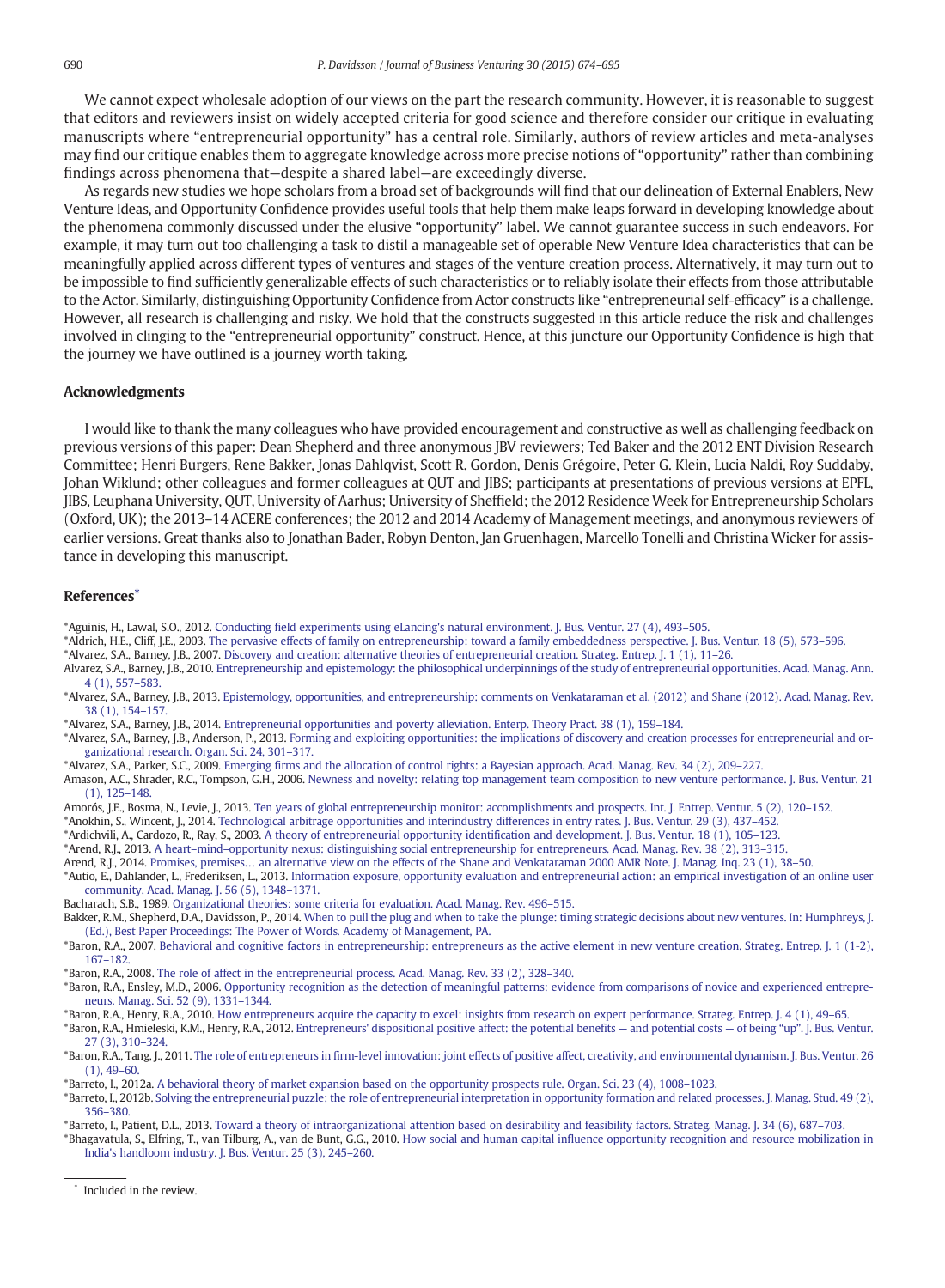<span id="page-17-0"></span>\*Bingham, C.B., 2009. [Oscillating improvisation: how entrepreneurial firms create success in foreign market entries over time. Strateg. Entrep. J. 3 \(4\), 321](http://refhub.elsevier.com/S0883-9026(15)00013-0/rf0125)–345. \*Bingham, C.B., Eisenhardt, K.M., Furr, N.R., 2007. [What makes a process a capability? Heuristics, strategy, and effective capture of opportunities. Strateg. Entrep. J. 1 \(1](http://refhub.elsevier.com/S0883-9026(15)00013-0/rf1320)‐ [2\), 27](http://refhub.elsevier.com/S0883-9026(15)00013-0/rf1320)–47.

\*Bradley, S.W., McMullen, J.S., Artz, K., Simiyu, E.M., 2012. [Capital is not enough: innovation in developing economies. J. Manag. Stud. 49 \(4\), 684](http://refhub.elsevier.com/S0883-9026(15)00013-0/rf0130)–717.

- \*Bradley, S.W., Shepherd, D.A., Wiklund, J., 2011. [The importance of slack for new organizations facing](http://refhub.elsevier.com/S0883-9026(15)00013-0/rf0135) 'tough' environments. J. Manag. Stud. 48 (5), 1071–1097. Brush, C.G., Greene, P.G., Hart, M.M., 2001. [From initial idea to unique advantage: the entrepreneurial challenge of constructing a resource-base. Acad. Manag. Exec. 15](http://refhub.elsevier.com/S0883-9026(15)00013-0/rf0140) [\(1\), 64](http://refhub.elsevier.com/S0883-9026(15)00013-0/rf0140)–78.
- \*Busenitz, L.W., Plummer, L.A., Klotz, A.C., Shahzad, A., Rhoads, K., 2014. Entrepreneurship research (1985–[2009\) and the emergence of opportunities. Enterp. Theory](http://refhub.elsevier.com/S0883-9026(15)00013-0/rf0145) [Pract. 38 \(5\), 981](http://refhub.elsevier.com/S0883-9026(15)00013-0/rf0145)–1000.
- Casson, M., Wadeson, N., 2007. [The discovery of opportunities: extending the economic theory of the entrepreneur. Small Bus. Econ. 28 \(4\), 285](http://refhub.elsevier.com/S0883-9026(15)00013-0/rf0150)–300.

Chen, C.C., Greene, P.G., Crick, A., 1998. [Does entrepreneurial self-efficacy distinguish entrepreneurs from managers? J. Bus. Ventur. 13 \(4\), 295](http://refhub.elsevier.com/S0883-9026(15)00013-0/rf0155)–316.

- \*Chiasson, M., Saunders, C., 2005. [Reconciling diverse approaches to opportunity research using the structuration theory. J. Bus. Ventur. 20 \(6\), 747](http://refhub.elsevier.com/S0883-9026(15)00013-0/rf0160)–767.
- \*Chiles, T.H., Bluedorn, A.C., Gupta, V.K., 2007. [Beyond creative destruction and entrepreneurial discovery: a radical Austrian approach to entrepreneurship. Organ.](http://refhub.elsevier.com/S0883-9026(15)00013-0/rf0165) [Stud. 28 \(4\), 467](http://refhub.elsevier.com/S0883-9026(15)00013-0/rf0165)–493.

\*Choi, Y.R., Lévesque, M., Shepherd, D.A., 2008. [When should entrepreneurs expedite or delay opportunity exploitation? J. Bus. Ventur. 23 \(3\), 333](http://refhub.elsevier.com/S0883-9026(15)00013-0/rf0170)–355.

- \*Choi, Y.R., Shepherd, D.A., 2004. [Entrepreneurs' decisions to exploit opportunities. J. Manag. 30 \(3\), 377](http://refhub.elsevier.com/S0883-9026(15)00013-0/rf0175)–395. \*Chowdhury, S., 2011. [The moderating effects of customer driven complexity on the structure and growth relationship in young firms. J. Bus. Ventur. 26 \(3\), 306](http://refhub.elsevier.com/S0883-9026(15)00013-0/rf0180)–320.
- \*Cliff, J.E., Jennings, P.D., Greenwood, R., 2006. [New to the game and questioning the rules: the experiences and beliefs of founders who start imitative versus innova](http://refhub.elsevier.com/S0883-9026(15)00013-0/rf0185)[tive firms. J. Bus. Ventur. 21 \(5\), 633](http://refhub.elsevier.com/S0883-9026(15)00013-0/rf0185)–663.
- \*Cohen, B., Winn, M.I., 2007. [Market imperfections, opportunity and sustainable entrepreneurship. J. Bus. Ventur. 22 \(1\), 29](http://refhub.elsevier.com/S0883-9026(15)00013-0/rf0190)–49.
- \*Corbett, A.C., 2005. [Experiential learning within the process of opportunity identification and exploitation. Enterp. Theory Pract. 29 \(4\), 473](http://refhub.elsevier.com/S0883-9026(15)00013-0/rf0195)–491.
- \*Corbett, A.C., 2007. [Learning asymmetries and the discovery of entrepreneurial opportunities. J. Bus. Ventur. 22 \(1\), 97](http://refhub.elsevier.com/S0883-9026(15)00013-0/rf0200)–118.
- \*Cornelissen, J.P., Clarke, J.S., 2010. [Imagining and rationalizing opportunities: inductive reasoning and the creation and justification of new ventures. Acad. Manag. Rev.](http://refhub.elsevier.com/S0883-9026(15)00013-0/rf0205) [35, 539](http://refhub.elsevier.com/S0883-9026(15)00013-0/rf0205)–557.
- \*Corner, P.D., Ho, M., 2010. [How opportunities develop in social entrepreneurship. Enterp. Theory Pract. 34 \(4\), 635](http://refhub.elsevier.com/S0883-9026(15)00013-0/rf0210)–659.
- Crook, T.R., Shook, C.L., Morris, M.L., Madden, T.M., 2010. [Are we there yet? An assessment of research design and construct measurement practices in entrepreneur](http://refhub.elsevier.com/S0883-9026(15)00013-0/rf0215)[ship research. Organ. Res. Methods 13 \(1\), 192](http://refhub.elsevier.com/S0883-9026(15)00013-0/rf0215)–206.
- \*Cullen, J.B., Johnson, J.L., Parboteeah, K.P., 2013. [National rates of opportunity entrepreneurship activity: insights from institutional anomie theory. Enterp. Theory](http://refhub.elsevier.com/S0883-9026(15)00013-0/rf0220) [Pract. 38 \(4\), 775](http://refhub.elsevier.com/S0883-9026(15)00013-0/rf0220)–806.
- \*Dahlqvist, J., Wiklund, J., 2011. [Measuring the market newness of new ventures. J. Bus. Ventur. 27, 185](http://refhub.elsevier.com/S0883-9026(15)00013-0/rf0225)–196.
- \*David, R.J., Sine, W.D., Haveman, H.A., 2013. [Seizing opportunity in emerging fields: how institutional entrepreneurs legitimated the professional form of management](http://refhub.elsevier.com/S0883-9026(15)00013-0/rf0230) [consulting. Organ. Sci. 24 \(2\), 356](http://refhub.elsevier.com/S0883-9026(15)00013-0/rf0230)–377.
- Davidsson, P., 2003. [The domain of entrepreneurship research: some suggestions. In: Katz, J., Shepherd, D. \(Eds.\), Cognitive Approaches to Entrepreneurship Research.](http://refhub.elsevier.com/S0883-9026(15)00013-0/rf0235) [Elsevier/JAI Press, Oxford, UK, pp. 315](http://refhub.elsevier.com/S0883-9026(15)00013-0/rf0235)–372.
- Davidsson, P., Gordon, S.R., 2012. [Panel studies of new venture creation: a methods-focused review and suggestions for future research. Small Bus. Econ. 39 \(4\),](http://refhub.elsevier.com/S0883-9026(15)00013-0/rf0240) [853](http://refhub.elsevier.com/S0883-9026(15)00013-0/rf0240)–876.
- Davidsson, P., Wiklund, J., 2001. [Levels of analysis in entrepreneurship research: current practice and suggestions for the future. Enterp. Theory Pract. 25 \(4\),](http://refhub.elsevier.com/S0883-9026(15)00013-0/rf0245) 81–[99.](http://refhub.elsevier.com/S0883-9026(15)00013-0/rf0245)
- \*Davis, J.P., Eisenhardt, K.M., Bingham, C.B., 2009. [Optimal structure, market dynamism, and the strategy of simple rules. Adm. Sci. Q. 54 \(3\), 413](http://refhub.elsevier.com/S0883-9026(15)00013-0/rf0250)–452.
- \*Dean, T.J., McMullen, J.S., 2007. [Toward a theory of sustainable entrepreneurship: reducing environmental degradation through entrepreneurial action. J. Bus. Ventur.](http://refhub.elsevier.com/S0883-9026(15)00013-0/rf0255) [22 \(1\), 50](http://refhub.elsevier.com/S0883-9026(15)00013-0/rf0255)–76.
- \*De Carolis, D.M., Saparito, P., 2006. [Social capital, cognition, and entrepreneurial opportunities: a theoretical framework. Enterp. Theory Pract. 30 \(1\), 41](http://refhub.elsevier.com/S0883-9026(15)00013-0/rf0260)–56. \*De Clercq, D., Dimov, D., Thongpapanl, N.T., 2010. [The moderating impact of internal social exchange processes on the entrepreneurial orientation](http://refhub.elsevier.com/S0883-9026(15)00013-0/rf0265)–performance re-
- [lationship. J. Bus. Ventur. 25 \(1\), 87](http://refhub.elsevier.com/S0883-9026(15)00013-0/rf0265)–103.
- \*de Jong, J.P., 2013. [The decision to exploit opportunities for innovation: a study of high](http://refhub.elsevier.com/S0883-9026(15)00013-0/rf0270)‐tech small‐business owners. Enterp. Theory Pract. 37 (2), 281–301.
- \*Dencker, J.C., Gruber, M., Shah, S.K., 2009. [Individual and opportunity factors influencing job creation in new firms. Acad. Manag. J. 52 \(6\), 1125](http://refhub.elsevier.com/S0883-9026(15)00013-0/rf0275)–1147.
- \*Denrell, J., Fang, C., Winter, S.G., 2003. [The economics of strategic opportunity. Strateg. Manag. J. 24 \(10\), 977](http://refhub.elsevier.com/S0883-9026(15)00013-0/rf0280)–990.
- \*DeTienne, D.R., Chandler, G.N., 2007. [The role of gender in opportunity identification. Enterp. Theory Pract. 31 \(3\), 365](http://refhub.elsevier.com/S0883-9026(15)00013-0/rf0285)–386.
- \*Dew, N., 2009. [Serendipity in entrepreneurship. Organ. Stud. 30 \(7\), 735](http://refhub.elsevier.com/S0883-9026(15)00013-0/rf0290)–753.
- Dimov, D., 2003. [The nexus of individual and opportunity: opportunity recognition as a learning process. Front. Entrep. Res. 23, 410](http://refhub.elsevier.com/S0883-9026(15)00013-0/rf0295)–421.
- \*Dimov, D., 2007a. Beyond the single‐person, single‐[insight attribution in understanding entrepreneurial opportunities. Enterp. Theory Pract. 31 \(5\), 713](http://refhub.elsevier.com/S0883-9026(15)00013-0/rf0300)–731.
- \*Dimov, D., 2007b. [From opportunity insight to opportunity intention: the importance of person](http://refhub.elsevier.com/S0883-9026(15)00013-0/rf0305)–situation learning match. Enterp. Theory Pract. 31 (4), 561–583.
- \*Dimov, D., 2010. [Nascent entrepreneurs and venture emergence: opportunity confidence, human capital, and early planning. J. Manag. Stud. 47 \(6\), 1123](http://refhub.elsevier.com/S0883-9026(15)00013-0/rf0310)–1153.
- \*Dimov, D., 2011. [Grappling with the unbearable elusiveness of entrepreneurial opportunities. Enterp. Theory Pract. 35 \(1\), 57](http://refhub.elsevier.com/S0883-9026(15)00013-0/rf0315)–81.
- \*Douglas, E.J., 2013. [Reconstructing entrepreneurial intentions to identify predisposition for growth. J. Bus. Ventur. 28 \(5\), 633](http://refhub.elsevier.com/S0883-9026(15)00013-0/rf0320)–651.
- Douglas, E.J., Shepherd, D., 2002. [Exploring investor readiness: assessments by entrepreneurs and investors in Australia. Ventur. Cap. 4 \(3\), 219](http://refhub.elsevier.com/S0883-9026(15)00013-0/rf0325)–236.
- \*Drover, W., Wood, M.S., Payne, G.T., 2014. [The effects of perceived control on venture capitalist investment decisions: a configurational perspective. Enterp. Theory](http://refhub.elsevier.com/S0883-9026(15)00013-0/rf0330) [Pract. 38 \(4\), 833](http://refhub.elsevier.com/S0883-9026(15)00013-0/rf0330)–861.
- \*Dubuisson-Quellier, S., 2013. [A market mediation strategy: how social movements seek to change firms' practices by promoting new principles of product valuation.](http://refhub.elsevier.com/S0883-9026(15)00013-0/rf0335) [Organ. Stud. 34 \(5](http://refhub.elsevier.com/S0883-9026(15)00013-0/rf0335)–6), 683–703.
- \*Dutta, D.K., Crossan, M.M., 2005. [The nature of entrepreneurial opportunities: understanding the process using the 4I organizational learning framework. Enterp. The](http://refhub.elsevier.com/S0883-9026(15)00013-0/rf0340)[ory Pract. 29 \(4\), 425](http://refhub.elsevier.com/S0883-9026(15)00013-0/rf0340)–449.
- \*Dyer, J.H., Gregersen, H.B., Christensen, C., 2008. [Entrepreneur behaviors, opportunity recognition, and the origins of innovative ventures. Strateg. Entrep. J. 2 \(4\),](http://refhub.elsevier.com/S0883-9026(15)00013-0/rf0345) [317](http://refhub.elsevier.com/S0883-9026(15)00013-0/rf0345)–338.
- \*Eckhardt, J.T., Ciuchta, M.P., 2008. Selected variation: the population‐[level implications of multistage selection in entrepreneurship. Strateg. Entrep. J. 2 \(3\), 209](http://refhub.elsevier.com/S0883-9026(15)00013-0/rf0350)–224.
- \*Eckhardt, J.T., Shane, S.A., 2003. [Opportunities and entrepreneurship. J. Manag. 29 \(3\), 333](http://refhub.elsevier.com/S0883-9026(15)00013-0/rf0355)–349.
- Eckhardt, J.T., Shane, S.A., 2010. An update to the individual–[opportunity nexus. In: Acs, Z.J., Audretsch, D.B. \(Eds.\), Handbook of Entrepreneurship Research: An Inter](http://refhub.elsevier.com/S0883-9026(15)00013-0/rf0360)[disciplinary Survey and Introduction. Springer, New York, NY, pp. 47](http://refhub.elsevier.com/S0883-9026(15)00013-0/rf0360)–76.

\*Eckhardt, J.T., Shane, S.A., 2011. [Industry changes in technology and complementary assets and the creation of high-growth firms. J. Bus. Ventur. 26 \(4\), 412](http://refhub.elsevier.com/S0883-9026(15)00013-0/rf0365)–430. \*Eckhardt, J.T., Shane, S.A., 2013. [Response to the responses: the IO nexus integrates objective and subjective aspects of entrepreneurship. Acad. Manag. Rev. 38 \(1\),](http://refhub.elsevier.com/S0883-9026(15)00013-0/rf0370) [160](http://refhub.elsevier.com/S0883-9026(15)00013-0/rf0370)–163.

- \*Eddleston, K.A., Kellermanns, F.W., Sarathy, R., 2008. [Resource configuration in family firms: linking resources, strategic planning and technological opportunities to](http://refhub.elsevier.com/S0883-9026(15)00013-0/rf0375) [performance. J. Manag. Stud. 45 \(1\), 26](http://refhub.elsevier.com/S0883-9026(15)00013-0/rf0375)–50.
- \*Edelman, L., Yli‐Renko, H., 2010. [The impact of environment and entrepreneurial perceptions on venture](http://refhub.elsevier.com/S0883-9026(15)00013-0/rf1325)‐creation efforts: bridging the discovery and creation views of [entrepreneurship. Enterp. Theory Pract. 34 \(5\), 833](http://refhub.elsevier.com/S0883-9026(15)00013-0/rf1325)–856.
- \*Felin, T., Zenger, T.R., 2009. [Entrepreneurs as theorists: on the origins of collective beliefs and novel strategies. Strateg. Entrep. J. 3 \(2\), 127](http://refhub.elsevier.com/S0883-9026(15)00013-0/rf0380)–146.
- \*Fiet, J.O., 2007. [A prescriptive analysis of search and discovery. J. Manag. Stud. 44 \(4\), 592](http://refhub.elsevier.com/S0883-9026(15)00013-0/rf0385)–611.
- \*Fiet, J.O., Patel, P.C., 2008. [Forgiving business models for new ventures. Enterp. Theory Pract. 32 \(4\), 749](http://refhub.elsevier.com/S0883-9026(15)00013-0/rf0390)–761.
- \*Foo, M.D., 2011. [Emotions and entrepreneurial opportunity evaluation. Enterp. Theory Pract. 35 \(2\), 375](http://refhub.elsevier.com/S0883-9026(15)00013-0/rf0395)–393.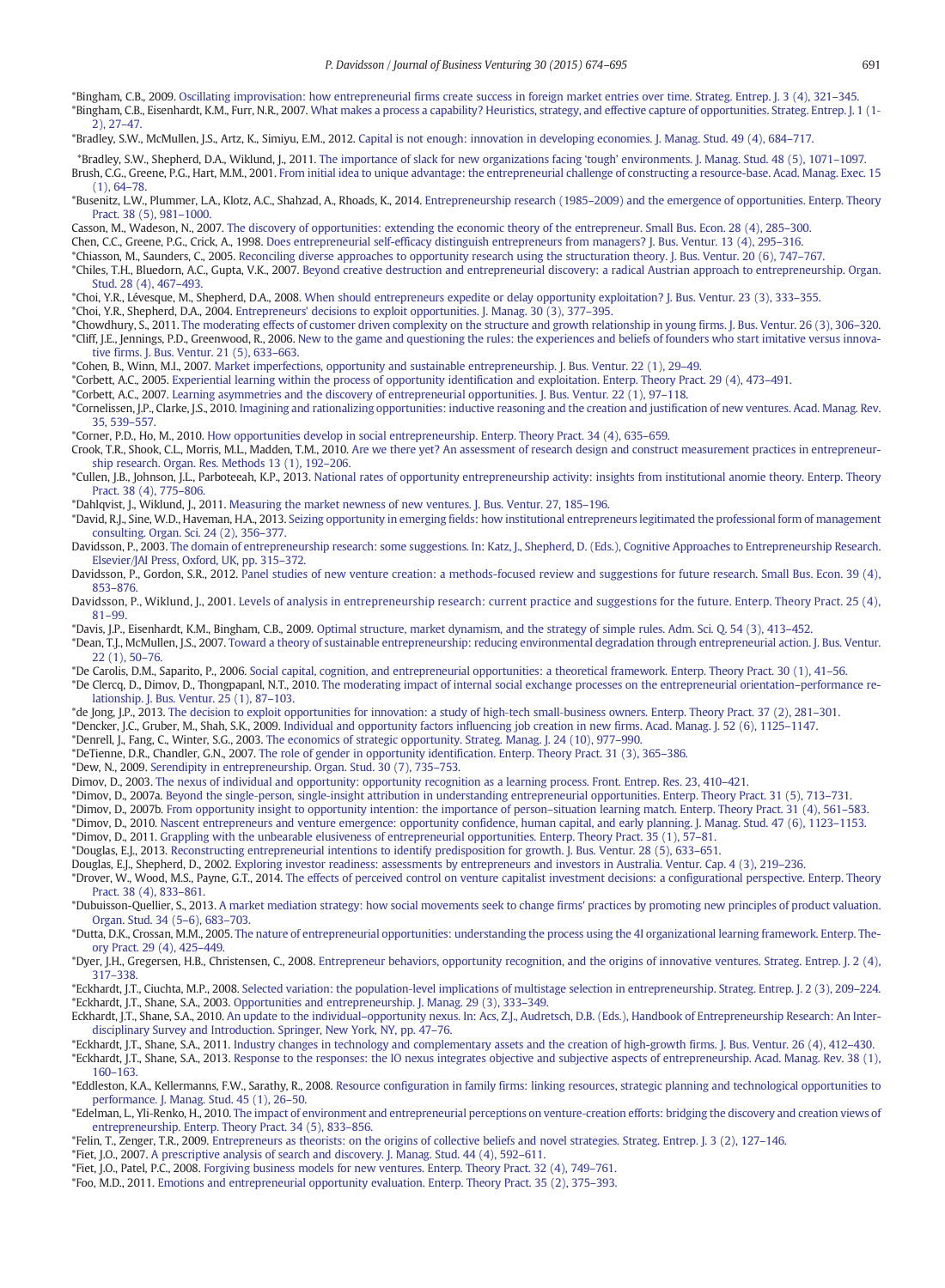<span id="page-18-0"></span>Foo, M.D., Wong, P.K., Ong, A., 2005. [Do others think you have a viable business idea? Team diversity and judges' evaluation of ideas in a business plan competition.](http://refhub.elsevier.com/S0883-9026(15)00013-0/rf0400) [J. Bus. Ventur. 20 \(3\), 385](http://refhub.elsevier.com/S0883-9026(15)00013-0/rf0400)–402.

\*Foss, K., Foss, N.J., 2008. [Understanding opportunity discovery and sustainable advantage: the role of transaction costs and property rights. Strateg. Entrep. J. 2 \(3\), 191](http://refhub.elsevier.com/S0883-9026(15)00013-0/rf0405)–207. Foss, N.J., Klein, P.G., 2012. [Organizing Entrepreneurial Judgment: A New Approach to the Firm. Cambridge University Press, Cambridge, UK](http://refhub.elsevier.com/S0883-9026(15)00013-0/rf0410).

\*Foss, N.J., Lyngsie, J., Zahra, S.A., 2013. [The role of external knowledge sources and organizational design in the process of opportunity exploitation. Strateg. Manag. J.](http://refhub.elsevier.com/S0883-9026(15)00013-0/rf0415) [34 \(12\), 1453](http://refhub.elsevier.com/S0883-9026(15)00013-0/rf0415)–1471.

Frey, B.S., Heggli, B., 1989. [An ipsative theory of business behavior. J. Econ. Psychol. 10 \(1\), 1](http://refhub.elsevier.com/S0883-9026(15)00013-0/rf0420)–20.

\*Furr, N.R., Cavarretta, F., Garg, S., 2012. [Who changes course? The role of domain knowledge and novel framing in making technology changes. Strateg. Entrep. J. 6 \(3\),](http://refhub.elsevier.com/S0883-9026(15)00013-0/rf0425) 236–[256.](http://refhub.elsevier.com/S0883-9026(15)00013-0/rf0425)

\*Gaglio, C.M., 2004. [The role of mental simulations and counterfactual thinking in the opportunity identification process. Enterp. Theory Pract. 28 \(6\), 533](http://refhub.elsevier.com/S0883-9026(15)00013-0/rf0430)–552.

Gartner, W.B., 1988. "Who is an entrepreneur?" [is the wrong question. Am. Small Bus. J. 12 \(4\), 11](http://refhub.elsevier.com/S0883-9026(15)00013-0/rf0435)–31.

\*Gartner, W.B., Shaver, K.G., Liao, J.J., 2008. [Opportunities as attributions: categorizing strategic issues from an attributional perspective. Strateg. Entrep. J. 2 \(4\),](http://refhub.elsevier.com/S0883-9026(15)00013-0/rf0440) 301–[315.](http://refhub.elsevier.com/S0883-9026(15)00013-0/rf0440)

\*Garud, R., Giuliani, A.P., 2013. [A narrative perspective on entrepreneurial opportunities. Acad. Manag. Rev. 38 \(1\), 157](http://refhub.elsevier.com/S0883-9026(15)00013-0/rf0445)–160.

Gatignon, H., Tushman, M.L., Smith, W., Anderson, P., 2002. [A structural approach to assessing innovation: construct development of innovation locus, type, and char](http://refhub.elsevier.com/S0883-9026(15)00013-0/rf0450)[acteristics. Manag. Sci. 48 \(9\), 1103](http://refhub.elsevier.com/S0883-9026(15)00013-0/rf0450)–1122.

\*Gavetti, G., 2012. [Toward a behavioral theory of strategy. Organ. Sci. 23 \(1\), 267](http://refhub.elsevier.com/S0883-9026(15)00013-0/rf0455)–285.

\*Gedajlovic, E., Cao, Q., Zhang, H., 2012. [Corporate shareholdings and organizational ambidexterity in high-tech SMEs: evidence from a transitional economy. J. Bus.](http://refhub.elsevier.com/S0883-9026(15)00013-0/rf0460) [Ventur. 27 \(6\), 652](http://refhub.elsevier.com/S0883-9026(15)00013-0/rf0460)–665.

Gemmel, R.M., Boland, R.J., Kolb, D.A., 2011. [The socio-cognitive dynamics of entrepreneurial ideation. Enterp. Theory Pract. 36 \(5\), 1053](http://refhub.elsevier.com/S0883-9026(15)00013-0/rf0465)–1073.

\*George, G., Bock, A.J., 2011. [The business model in practice and its implications for entrepreneurship research. Enterp. Theory Pract. 35 \(1\), 83](http://refhub.elsevier.com/S0883-9026(15)00013-0/rf0470)–111.

\*Gielnik, M.M., Frese, M., Graf, J.M., Kampschulte, A., 2012a. [Creativity in the opportunity identification process and the moderating effect of diversity of information.](http://refhub.elsevier.com/S0883-9026(15)00013-0/rf0475) [J. Bus. Ventur. 27 \(5\), 559](http://refhub.elsevier.com/S0883-9026(15)00013-0/rf0475)–576.

\*Gielnik, M.M., Zacher, H., Frese, M., 2012b. [Focus on opportunities as a mediator of the relationship between business owners' age and venture growth. J. Bus. Ventur.](http://refhub.elsevier.com/S0883-9026(15)00013-0/rf0480) [27 \(1\), 127](http://refhub.elsevier.com/S0883-9026(15)00013-0/rf0480)–142.

\*Godley, A.C., 2013. [Entrepreneurial opportunities, implicit contracts, and market making for complex consumer goods. Strateg. Entrep. J. 7 \(4\), 273](http://refhub.elsevier.com/S0883-9026(15)00013-0/rf0485)–287.

\*Gras, D., Mendoza-Abarca, K.I., 2014. [Risky business? The survival implications of exploiting commercial opportunities by nonprofits. J. Bus. Ventur. 29 \(3\), 392](http://refhub.elsevier.com/S0883-9026(15)00013-0/rf0490)–404. \*Grégoire, D.A., Barr, P.S., Shepherd, D.A., 2010a. [Cognitive processes of opportunity recognition: the role of structural alignment. Organ. Sci. 21 \(2\), 413](http://refhub.elsevier.com/S0883-9026(15)00013-0/rf0495)–431.

\*Grégoire, D.A., Shepherd, D.A., 2012. Technology–[market combinations and the identification of entrepreneurial opportunities: an investigation of the opportunity](http://refhub.elsevier.com/S0883-9026(15)00013-0/rf0500)– [individual nexus. Acad. Manag. J. 55 \(4\), 753](http://refhub.elsevier.com/S0883-9026(15)00013-0/rf0500)–785.

Grégoire, D.A., Shepherd, D.A., 2015. [Opportunity identification. In: Kuratko, D., Morris, M. \(Eds.\), Encyclopedia of Entrepreneurship. Wiley, Hoboken, NJ \(in press\)](http://refhub.elsevier.com/S0883-9026(15)00013-0/rf1345). Grégoire, D.A., Shepherd, D.A., Lambert, L., 2010b. Measuring opportunity–[recognition beliefs. Organ. Res. Methods 13 \(1\), 114](http://refhub.elsevier.com/S0883-9026(15)00013-0/rf0505)–145.

\*Gruber, M., 2007. [Uncovering the value of planning in new venture creation: a process and contingency perspective. J. Bus. Ventur. 22 \(6\), 782](http://refhub.elsevier.com/S0883-9026(15)00013-0/rf0510)–807.

\*Gruber, M., MacMillan, I.C., Thompson, J.D., 2008. [Look before you leap: market opportunity identification in emerging technology firms. Manag. Sci. 54 \(9\),](http://refhub.elsevier.com/S0883-9026(15)00013-0/rf0515) 1652–[1665.](http://refhub.elsevier.com/S0883-9026(15)00013-0/rf0515)

\*Gruber, M., MacMillan, I.C., Thompson, J.D., 2013. [Escaping the prior knowledge corridor: what shapes the number and variety of market opportunities identified be](http://refhub.elsevier.com/S0883-9026(15)00013-0/rf0520)[fore market entry of technology start-ups? Organ. Sci. 24 \(1\), 280](http://refhub.elsevier.com/S0883-9026(15)00013-0/rf0520)–300.

\*Gupta, V.K., Goktan, A.B., Gunay, G., 2014. [Gender differences in evaluation of new business opportunity: a stereotype threat perspective. J. Bus. Ventur. 29 \(2\),](http://refhub.elsevier.com/S0883-9026(15)00013-0/rf0525) 273–[288.](http://refhub.elsevier.com/S0883-9026(15)00013-0/rf0525)

\*Haller, M.K., Welch, E.W., 2013. [Entrepreneurial behavior of academic scientists: network and cognitive determinants of commitment to grant submissions and award](http://refhub.elsevier.com/S0883-9026(15)00013-0/rf0530) [outcomes. Enterp. Theory Pract. 38 \(4\), 807](http://refhub.elsevier.com/S0883-9026(15)00013-0/rf0530)–831.

Hamilton, B.H., Nickerson, J.A., 2003. [Correcting for endogeneity in strategic management research. Strateg. Organ. 1 \(1\), 51](http://refhub.elsevier.com/S0883-9026(15)00013-0/rf0535)–78.

Hansen, D.J., Shrader, R., Monllor, J., 2011. [Defragmenting definitions of entrepreneurial opportunity. J. Small Bus. Manag. 49 \(2\), 283](http://refhub.elsevier.com/S0883-9026(15)00013-0/rf0540)–304.

\*Harmeling, S., 2011. [Contingency as an entrepreneurial resource: how private obsession fulfills public need. J. Bus. Ventur. 26 \(3\), 293](http://refhub.elsevier.com/S0883-9026(15)00013-0/rf0545)–305.

\*Haynie, J.M., Shepherd, D.A., McMullen, J.S., 2009. [An opportunity for me? The role of resources in opportunity evaluation decisions. J. Manag. Stud. 46 \(3\), 337](http://refhub.elsevier.com/S0883-9026(15)00013-0/rf0550)–361. \*Hiatt, S.R., Sine, W.D., Tolbert, P.S., 2009. [From Pabst to Pepsi: the deinstitutionalization of social practices and the creation of entrepreneurial opportunities. Adm. Sci.](http://refhub.elsevier.com/S0883-9026(15)00013-0/rf0555) [Q. 54 \(4\), 635](http://refhub.elsevier.com/S0883-9026(15)00013-0/rf0555)–667.

Hill, S.A., Birkinshaw, J.M., 2010. [Idea sets: conceptualizing and measuring a new unit of analysis in entrepreneurship research. Organ. Res. Methods 13 \(1\), 85](http://refhub.elsevier.com/S0883-9026(15)00013-0/rf0560)–113. \*Hjorth, D., 2007. [Lessons from Iago: narrating the event of entrepreneurship. J. Bus. Ventur. 22 \(5\), 712](http://refhub.elsevier.com/S0883-9026(15)00013-0/rf0565)–732.

\*Hmieleski, K.M., Baron, R.A., 2008. [Regulatory focus and new venture performance: a study of entrepreneurial opportunity exploitation under conditions of risk versus](http://refhub.elsevier.com/S0883-9026(15)00013-0/rf0570) [uncertainty. Strateg. Entrep. J. 2 \(4\), 285](http://refhub.elsevier.com/S0883-9026(15)00013-0/rf0570)–299.

\*Hockerts, K., Wüstenhagen, R., 2010. Greening Goliaths versus emerging Davids — [theorizing about the role of incumbents and new entrants in sustainable entrepre](http://refhub.elsevier.com/S0883-9026(15)00013-0/rf0575)[neurship. J. Bus. Ventur. 25 \(5\), 481](http://refhub.elsevier.com/S0883-9026(15)00013-0/rf0575)–492.

\*Holland, D.V., Shepherd, D.A., 2013. [Deciding to persist: adversity, values, and entrepreneurs' decision policies. Enterp. Theory Pract. 331](http://refhub.elsevier.com/S0883-9026(15)00013-0/rf0580)–358.

\*Hsieh, C., Nickerson, J.A., Zenger, T.R., 2007. [Opportunity discovery, problem solving and a theory of the entrepreneurial firm. J. Manag. Stud. 44 \(7\), 1255](http://refhub.elsevier.com/S0883-9026(15)00013-0/rf0585)–1277.

\*Ireland, R.D., Hitt, M.A., Sirmon, D.G., 2003. [A model of strategic entrepreneurship: the construct and its dimensions. J. Manag. 29 \(6\), 963](http://refhub.elsevier.com/S0883-9026(15)00013-0/rf0590)–989.

John, O., Srivastava, S., 1999. [The Big Five trait taxonomy: history, measurement, and theoretical perspectives. In: Pervin, L., John, O. \(Eds.\), Handbook of Personality:](http://refhub.elsevier.com/S0883-9026(15)00013-0/rf0595) [Theory and Research. Guilford Press, New York, pp. 139](http://refhub.elsevier.com/S0883-9026(15)00013-0/rf0595)–153.

\*Kacperczyk, A.J., 2013. [Social influence and entrepreneurship: the effect of university peers on entrepreneurial entry. Organ. Sci. 24 \(3\), 664](http://refhub.elsevier.com/S0883-9026(15)00013-0/rf0600)–683.

\*Kapoor, R., 2013. [Persistence of integration in the face of specialization: how firms navigated the winds of disintegration and shaped the architecture of the semicon](http://refhub.elsevier.com/S0883-9026(15)00013-0/rf0605)[ductor industry. Organ. Sci. 24 \(4\), 1195](http://refhub.elsevier.com/S0883-9026(15)00013-0/rf0605)–1213.

Katz, J., Gartner, W.B., 1988. [Properties of emerging organizations. Acad. Manag. Rev. 13 \(3\), 429](http://refhub.elsevier.com/S0883-9026(15)00013-0/rf0610)–441.

\*Kaul, A., 2013. [Entrepreneurial action, unique assets, and appropriation risk: firms as a means of appropriating profit from capability creation. Organ. Sci. 24 \(6\),](http://refhub.elsevier.com/S0883-9026(15)00013-0/rf0615) 1765–[1781.](http://refhub.elsevier.com/S0883-9026(15)00013-0/rf0615)

\*Ketchen Jr., D.J., Short, J.C., Combs, J.G., 2011. [Is franchising entrepreneurship? Yes, no, and maybe so. Enterp. Theory Pract. 35 \(3\), 583](http://refhub.elsevier.com/S0883-9026(15)00013-0/rf0620)–593.

\*Khavul, S., Bruton, G.D., Wood, E., 2009. [Informal family business in Africa. Enterp. Theory Pract. 33 \(6\), 1219](http://refhub.elsevier.com/S0883-9026(15)00013-0/rf0625)–1238.

\*Kickul, J., Gundry, L.K., Barbosa, S.D., Whitcanack, L., 2009. [Intuition versus analysis? Testing differential models of cognitive style on entrepreneurial self](http://refhub.elsevier.com/S0883-9026(15)00013-0/rf0630)‐efficacy and [the new venture creation process. Enterp. Theory Pract. 33 \(2\), 439](http://refhub.elsevier.com/S0883-9026(15)00013-0/rf0630)–453.

\*Kim, E.H., 2013. [Deregulation and differentiation: incumbent investment in green technologies. Strateg. Manag. J. 34 \(10\), 1162](http://refhub.elsevier.com/S0883-9026(15)00013-0/rf0635)–1185.

\*Kim, J., Mahoney, J.T., 2010. [A strategic theory of the firm as a nexus of incomplete contracts: a property rights approach. J. Manag. 36 \(4\), 806](http://refhub.elsevier.com/S0883-9026(15)00013-0/rf0640)–826.

Kirzner, I.M., 1973. [Competition and Entrepreneurship. University of Chicago Press, Chicago, IL.](http://refhub.elsevier.com/S0883-9026(15)00013-0/rf0645)

\*Klein, P.G., 2008. [Opportunity discovery, entrepreneurial action, and economic organization. Strateg. Entrep. J. 2 \(3\), 175](http://refhub.elsevier.com/S0883-9026(15)00013-0/rf0650)–190.

Klofsten, M., 2005. [New venture ideas: an analysis of their origin and early development. Tech. Anal. Strat. Manag. 17 \(1\), 105](http://refhub.elsevier.com/S0883-9026(15)00013-0/rf0655)–119.

\*Kor, Y.Y., Mahoney, J.T., Michael, S.C., 2007. [Resources, capabilities and entrepreneurial perceptions. J. Manag. Stud. 44 \(7\), 1187](http://refhub.elsevier.com/S0883-9026(15)00013-0/rf0660)–1212.

\*Kornish, L.J., Ulrich, K.T., 2011. [Opportunity spaces in innovation: empirical analysis of large samples of ideas. Manag. Sci. 57 \(1\), 107](http://refhub.elsevier.com/S0883-9026(15)00013-0/rf0665)–128.

Korsgaard, S., 2013. [It's really out there: a review of the critique of the discovery view of opportunities. Int. J. Entrep. Behav. Res. 19 \(2\), 130](http://refhub.elsevier.com/S0883-9026(15)00013-0/rf0670)–148.

\*Kuckertz, A., Wagner, M., 2010. [The influence of sustainability orientation on entrepreneurial intentions](http://refhub.elsevier.com/S0883-9026(15)00013-0/rf0675) — investigating the role of business experience. J. Bus. Ventur. [25 \(5\), 524](http://refhub.elsevier.com/S0883-9026(15)00013-0/rf0675)–539.

\*Kumar, M.V., 2009. [The relationship between product and international diversification: the effects of short](http://refhub.elsevier.com/S0883-9026(15)00013-0/rf0680)‐run constraints and endogeneity. Strateg. Manag. J. 30 (1), 99–[116](http://refhub.elsevier.com/S0883-9026(15)00013-0/rf0680).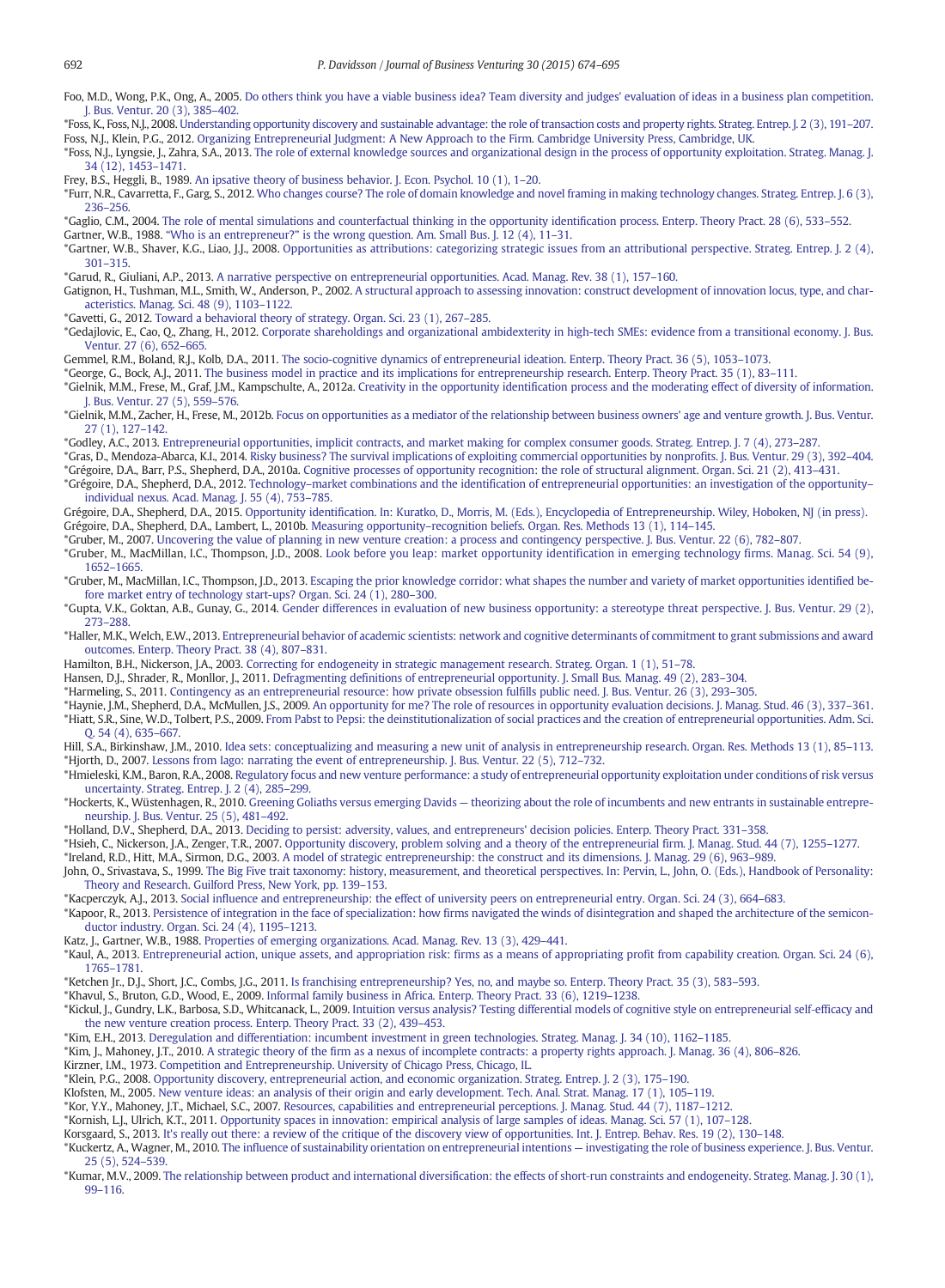<span id="page-19-0"></span>\*Kwon, S.W., Arenius, P., 2010. [Nations of entrepreneurs: a social capital perspective. J. Bus. Ventur. 25 \(3\), 315](http://refhub.elsevier.com/S0883-9026(15)00013-0/rf0685)–330. \*Lamin, A., 2013. [Business groups as information resource: an investigation of business group affiliation in the Indian software services industry. Acad. Manag. J. 56 \(5\),](http://refhub.elsevier.com/S0883-9026(15)00013-0/rf0690) [1487](http://refhub.elsevier.com/S0883-9026(15)00013-0/rf0690)–1509. \*Lechner, C., Leyronas, C., 2009. Small‐[business group formation as an entrepreneurial development model. Enterp. Theory Pract. 33 \(3\), 645](http://refhub.elsevier.com/S0883-9026(15)00013-0/rf0695)–667. \*Lee, S.H., Peng, M.W., Barney, J.B., 2007. [Bankruptcy law and entrepreneurship development: a real options perspective. Acad. Manag. Rev. 32 \(1\), 257](http://refhub.elsevier.com/S0883-9026(15)00013-0/rf0700)–272. \*Lee, J.H., Venkataraman, S., 2006. [Aspirations, market offerings, and the pursuit of entrepreneurial opportunities. J. Bus. Ventur. 21 \(1\), 107](http://refhub.elsevier.com/S0883-9026(15)00013-0/rf0705)–123. Lichtenstein, B.B., Carter, N.M., Dooley, K.J., Gartner, W.B., 2007. [Complexity dynamics of nascent entrepreneurship. J. Bus. Ventur. 22 \(2\), 236](http://refhub.elsevier.com/S0883-9026(15)00013-0/rf0710)–261. \*Lim, J.Y.K., Busenitz, L.W., Chidambaram, L., 2013. [New venture teams and the quality of business opportunities identified: faultlines between subgroups of founders](http://refhub.elsevier.com/S0883-9026(15)00013-0/rf0715) [and investors. Enterp. Theory Pract. 37 \(1\), 47](http://refhub.elsevier.com/S0883-9026(15)00013-0/rf0715)–67. \*Lumpkin, G.T., Lichtenstein, B.B., 2005. [The role of organizational learning in the opportunity](http://refhub.elsevier.com/S0883-9026(15)00013-0/rf0720)‐recognition process. Enterp. Theory Pract. 29 (4), 451–472. \*Ma, R., Huang, Y.C., Shenkar, O., 2011. [Social networks and opportunity recognition: a cultural comparison between Taiwan and the United States. Strateg. Manag. J. 32](http://refhub.elsevier.com/S0883-9026(15)00013-0/rf0725) [\(11\), 1183](http://refhub.elsevier.com/S0883-9026(15)00013-0/rf0725)–1205. \*Mahmood, I., Chung, C.N., Mitchell, W., 2013. [The evolving impact of combinatorial opportunities and exhaustion on innovation by business groups as market devel](http://refhub.elsevier.com/S0883-9026(15)00013-0/rf0730)[opment increases: the case of Taiwan. Manag. Sci. 59 \(5\), 1142](http://refhub.elsevier.com/S0883-9026(15)00013-0/rf0730)–1161. \*Mahnke, V., Venzin, M., Zahra, S.A., 2007. [Governing entrepreneurial opportunity recognition in MNEs: aligning interests and cognition under uncertainty. J. Manag.](http://refhub.elsevier.com/S0883-9026(15)00013-0/rf0735) [Stud. 44 \(7\), 1278](http://refhub.elsevier.com/S0883-9026(15)00013-0/rf0735)–1298. \*Marvel, M.R., 2013. Human capital and search‐based discovery: a study of high‐[tech entrepreneurship. Enterp. Theory Pract. 37 \(2\), 403](http://refhub.elsevier.com/S0883-9026(15)00013-0/rf0740)–419. \*McCaffrey, M., 2014. [On the theory of entrepreneurial incentives and alertness. Enterp. Theory Pract. 38 \(4\), 891](http://refhub.elsevier.com/S0883-9026(15)00013-0/rf0745)–911. \*McKelvie, A., Haynie, J.M., Gustavsson, V., 2011. [Unpacking the uncertainty construct: implications for entrepreneurial action. J. Bus. Ventur. 26 \(3\), 273](http://refhub.elsevier.com/S0883-9026(15)00013-0/rf0750)–292. McKinley, W., 2007. [Managing knowledge in organization studies through instrumentation. Organization 14 \(1\), 123](http://refhub.elsevier.com/S0883-9026(15)00013-0/rf0755)–146. \*McMullen, J.S., Dimov, D., 2013. [Time and the entrepreneurial journey: the problems and promise of studying entrepreneurship as a process. J. Manag. Stud. 50 \(8\),](http://refhub.elsevier.com/S0883-9026(15)00013-0/rf0760) [1481](http://refhub.elsevier.com/S0883-9026(15)00013-0/rf0760)–1512. \*McMullen, J., Shepherd, D., 2006. [Entrepreneurial action and the role of uncertainty in the theory of the entrepreneur. Acad. Manag. Rev. 31 \(1\), 132](http://refhub.elsevier.com/S0883-9026(15)00013-0/rf0765)–152. McMullen, J.S., Plummer, L.A., Acs, Z.J., 2007. [What is an entrepreneurial opportunity? Small Bus. Econ. 28 \(4\), 273](http://refhub.elsevier.com/S0883-9026(15)00013-0/rf0770)–283. \*Miller, K.D., 2007. [Risk and rationality in entrepreneurial processes. Strateg. Entrep. J. 1 \(1](http://refhub.elsevier.com/S0883-9026(15)00013-0/rf1335)‐2), 57–74. \*Miller, J.I., 2012. [The mortality problem of learning and mimetic practice in emerging industries: dying to be legitimate. Strateg. Entrep. J. 6 \(1\), 59](http://refhub.elsevier.com/S0883-9026(15)00013-0/rf0775)–88. Miller, C.C., Washburn, N.T., Glick, W.H., 2013. [The myth of firm performance. Organ. Sci. 24 \(3\), 948](http://refhub.elsevier.com/S0883-9026(15)00013-0/rf0780)–964. \*Mindruta, D., 2013. Value creation in university‐[firm research collaborations: a matching approach. Strateg. Manag. J. 34 \(6\), 644](http://refhub.elsevier.com/S0883-9026(15)00013-0/rf0785)–665. \*Mitchell, R.K., Mitchell, J.R., Smith, J.B., 2008. [Inside opportunity formation: enterprise failure, cognition, and the creation of opportunities. Strateg. Entrep. J. 2 \(3\),](http://refhub.elsevier.com/S0883-9026(15)00013-0/rf0790) [225](http://refhub.elsevier.com/S0883-9026(15)00013-0/rf0790)–242. \*Mitchell, J.R., Shepherd, D.A., 2010. [To thine own self be true: images of self, images of opportunity, and entrepreneurial action. J. Bus. Ventur. 25 \(1\), 138](http://refhub.elsevier.com/S0883-9026(15)00013-0/rf0795)–154. \*Mitchell, J.R., Shepherd, D.A., 2012. [Capability development and decision incongruence in strategic opportunity pursuit. Strateg. Entrep. J. 6 \(4\), 355](http://refhub.elsevier.com/S0883-9026(15)00013-0/rf0800)–381. \*Mole, K.F., Mole, M., 2010. [Entrepreneurship as the structuration of individual and opportunity: a response using a critical realist perspective: comment on Sarason,](http://refhub.elsevier.com/S0883-9026(15)00013-0/rf0805) [Dean and Dillard. J. Bus. Ventur. 25 \(2\), 230](http://refhub.elsevier.com/S0883-9026(15)00013-0/rf0805)–237. \*Mullins, J.W., Forlani, D., 2005. [Missing the boat or sinking the boat: a study of new venture decision making. J. Bus. Ventur. 20 \(1\), 47](http://refhub.elsevier.com/S0883-9026(15)00013-0/rf0810)–69. \*Murphy, P.J., 2011. [A 2 × 2 conceptual foundation for entrepreneurial discovery theory. Enterp. Theory Pract. 35 \(2\), 359](http://refhub.elsevier.com/S0883-9026(15)00013-0/rf0815)–374. \*Nanda, R., Sørensen, J.B., 2010. [Workplace peers and entrepreneurship. Manag. Sci. 56 \(7\), 1116](http://refhub.elsevier.com/S0883-9026(15)00013-0/rf0820)–1126. \*Navis, C., Glynn, M.A., 2010. [How new market categories emerge: temporal dynamics of legitimacy, identity, and entrepreneurship in satellite radio, 1990](http://refhub.elsevier.com/S0883-9026(15)00013-0/rf0825)–2005. Adm. [Sci. Q. 55 \(3\), 439](http://refhub.elsevier.com/S0883-9026(15)00013-0/rf0825)–471. \*Neffke, F., Henning, M., 2013. [Skill relatedness and firm diversification. Strateg. Manag. J. 34 \(3\), 297](http://refhub.elsevier.com/S0883-9026(15)00013-0/rf0830)–316. \*Nicolaou, N., Shane, S., Cherkas, L., Spector, T.D., 2009. [Opportunity recognition and the tendency to be an entrepreneur: a bivariate genetics perspective. Organ. Behav.](http://refhub.elsevier.com/S0883-9026(15)00013-0/rf0835) [Hum. Decis. Process. 110 \(2\), 108](http://refhub.elsevier.com/S0883-9026(15)00013-0/rf0835)–117. \*Oviatt, B.M., McDougall, P.P., 2005. [Defining international entrepreneurship and modeling the speed of internationalization. Enterp. Theory Pract. 29 \(5\), 537](http://refhub.elsevier.com/S0883-9026(15)00013-0/rf0840)–554. \*Ozgen, E., Baron, R.A., 2007. [Social sources of information in opportunity recognition: effects of mentors, industry networks, and professional forums. J. Bus. Ventur. 22](http://refhub.elsevier.com/S0883-9026(15)00013-0/rf0845)  $(2)$ , 174–192. \*Pacheco, D.F., Dean, T.J., Payne, D.S., 2010. [Escaping the green prison: entrepreneurship and the creation of opportunities for sustainable development. J. Bus. Ventur.](http://refhub.elsevier.com/S0883-9026(15)00013-0/rf0850) [25 \(5\), 464](http://refhub.elsevier.com/S0883-9026(15)00013-0/rf0850)–480. \*Parker, S.C., 2011. [Intrapreneurship or entrepreneurship? J. Bus. Ventur. 26 \(1\), 19](http://refhub.elsevier.com/S0883-9026(15)00013-0/rf0855)–34. Parker, S.C., Belghitar, Y., 2006. [What happens to nascent entrepreneurs? An econometric analysis of the PSED. Small Bus. Econ. 27 \(1\), 81](http://refhub.elsevier.com/S0883-9026(15)00013-0/rf0860)–101. \*Patel, P.C., Fiet, J.O., 2011. [Knowledge combination and the potential advantages of family firms in searching for opportunities. Enterp. Theory Pract. 35 \(6\),](http://refhub.elsevier.com/S0883-9026(15)00013-0/rf0865) [1179](http://refhub.elsevier.com/S0883-9026(15)00013-0/rf0865)–1197. \*Patzelt, H., Shepherd, D.A., 2011. [Recognizing opportunities for sustainable development. Enterp. Theory Pract. 35 \(4\), 631](http://refhub.elsevier.com/S0883-9026(15)00013-0/rf0870)–652. \*Plourde, Y., Parker, S.C., Schaan, J.L., 2014. [Expatriation and its effect on headquarters' attention in the multinational enterprise. Strateg. Manag. J. 35 \(6\), 938](http://refhub.elsevier.com/S0883-9026(15)00013-0/rf0875)–947. Plummer, L.A., Haynie, J.M., Godesiabois, J., 2007. [An essay on the origins of entrepreneurial opportunity. Small Bus. Econ. 28 \(4\), 363](http://refhub.elsevier.com/S0883-9026(15)00013-0/rf0880)–379. \*Pollack, J.M., Vanepps, E.M., Hayes, A.F., 2012. [The moderating role of social ties on entrepreneurs' depressed affect and withdrawal intentions in response to economic](http://refhub.elsevier.com/S0883-9026(15)00013-0/rf0885) [stress. J. Organ. Behav. 33 \(6\), 789](http://refhub.elsevier.com/S0883-9026(15)00013-0/rf0885)–810. \*Priem, R.L., Walters, B.A., Li, S., 2011. [Decisions, decisions! How judgment policy studies can integrate macro and micro domains in management research. J. Manag.](http://refhub.elsevier.com/S0883-9026(15)00013-0/rf0890) [37 \(2\), 553](http://refhub.elsevier.com/S0883-9026(15)00013-0/rf0890)–580. \*Randøy, T., Goel, S., 2003. [Ownership structure, founder leadership, and performance in Norwegian SMEs: implications for financing entrepreneurial opportunities.](http://refhub.elsevier.com/S0883-9026(15)00013-0/rf0895) [J. Bus. Ventur. 18 \(5\), 619](http://refhub.elsevier.com/S0883-9026(15)00013-0/rf0895)–637. P. Davidsson / Journal of Business Venturing 30 (2015) 674–695 693

\*Rasmussen, E., Mosey, S., Wright, M., 2011. [The evolution of entrepreneurial competencies: a longitudinal study of university spin](http://refhub.elsevier.com/S0883-9026(15)00013-0/rf0900)‐off venture emergence. J. Manag. [Stud. 48 \(6\), 1314](http://refhub.elsevier.com/S0883-9026(15)00013-0/rf0900)–1345.

\*Read, S., Song, M., Smit, W., 2009. [A meta-analytic review of effectuation and venture performance. J. Bus. Ventur. 24 \(6\), 573](http://refhub.elsevier.com/S0883-9026(15)00013-0/rf0905)–587.

\*Ren, C.R., Guo, C., 2011. [Middle managers' strategic role in the corporate entrepreneurial process: attention-based effects. J. Manag. 37 \(6\), 1586](http://refhub.elsevier.com/S0883-9026(15)00013-0/rf0910)–1610.

\*Renko, M., 2013. [Early challenges of nascent social entrepreneurs. Enterp. Theory Pract. 37 \(5\), 1045](http://refhub.elsevier.com/S0883-9026(15)00013-0/rf0915)–1069.

\*Reuber, A.R., Fischer, E., 2011. [International entrepreneurship in internet-enabled markets. J. Bus. Ventur. 26 \(6\), 660](http://refhub.elsevier.com/S0883-9026(15)00013-0/rf0920)–679.

Rogers, E.M., 1995. [Diffusion of Innovations. 4th ed. The Free Press, New York.](http://refhub.elsevier.com/S0883-9026(15)00013-0/rf0925)

\*Rosso, B.D., 2014. [Creativity and constraints: exploring the role of constraints in the creative processes of research and development teams. Organ. Stud. 35 \(4\),](http://refhub.elsevier.com/S0883-9026(15)00013-0/rf0930) [551](http://refhub.elsevier.com/S0883-9026(15)00013-0/rf0930)–585.

\*Sarason, Y., Dean, T., Dillard, J.F., 2006. [Entrepreneurship as the nexus of individual and opportunity: a structuration view. J. Bus. Ventur. 21 \(3\), 286](http://refhub.elsevier.com/S0883-9026(15)00013-0/rf0935)–305.

\*Sarason, Y., Dillard, J.F., Dean, T., 2010. How can we know the dancer from the dance? Reply to "[Entrepreneurship as the structuration of individual and opportunity: a](http://refhub.elsevier.com/S0883-9026(15)00013-0/rf0940) response using a critical realist perspective" [\(Mole and Mole, 2008\). J. Bus. Ventur. 25 \(2\), 238](http://refhub.elsevier.com/S0883-9026(15)00013-0/rf0940)–243.

Sarasvathy, S., 2001. [Causation and effectuation: towards a theoretical shift from economic inevitability to entrepreneurial contingency. Acad. Manag. Rev. 26 \(2\),](http://refhub.elsevier.com/S0883-9026(15)00013-0/rf0945) [243](http://refhub.elsevier.com/S0883-9026(15)00013-0/rf0945)–288.

Sarasvathy, S., Dew, N., Velamuri, R., Venkataraman, S., 2003. [Three views of entrepreneurial opportunity. In: Acs, Z.J., Audretsch, D.B. \(Eds.\), Handbook of Entrepre](http://refhub.elsevier.com/S0883-9026(15)00013-0/rf0950)[neurship Research. Kluwer, Dordrecht, NL, pp. 141](http://refhub.elsevier.com/S0883-9026(15)00013-0/rf0950)–160.

\*Scarbrough, H., Swan, J., Amaeshi, K., Briggs, T., 2013. Exploring the role of trust in the deal‐making process for early‐[stage technology ventures. Enterp. Theory Pract.](http://refhub.elsevier.com/S0883-9026(15)00013-0/rf0955) [37 \(5\), 1203](http://refhub.elsevier.com/S0883-9026(15)00013-0/rf0955)–1228.

\*Schindehutte, M., Morris, M.H., 2009. [Advancing strategic entrepreneurship research: the role of complexity science in shifting the paradigm. Enterp. Theory Pract. 33](http://refhub.elsevier.com/S0883-9026(15)00013-0/rf0960)  $(1)$ , 241–276.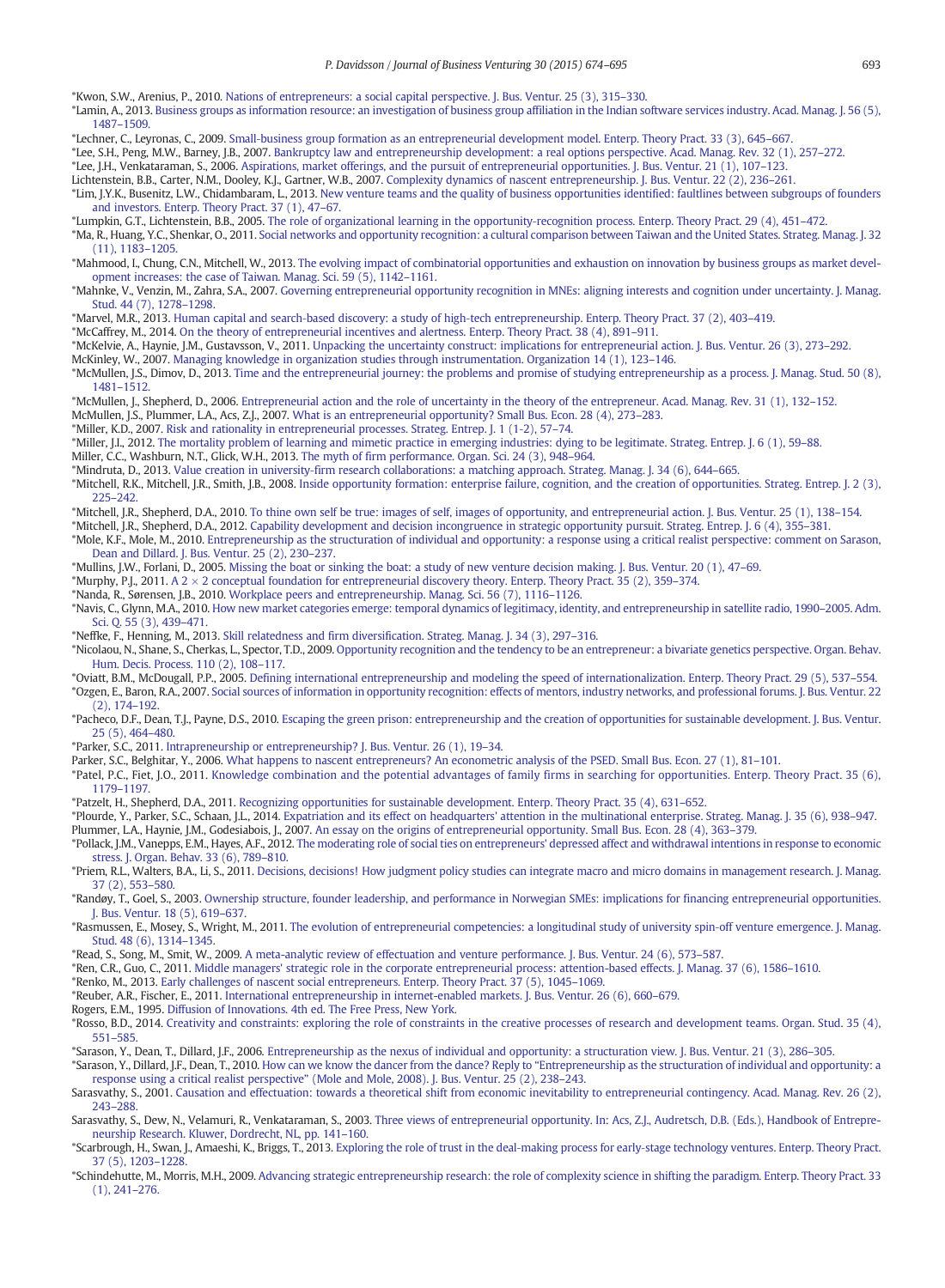<span id="page-20-0"></span>\*Schmidt, J., Keil, T., 2013. [What makes a resource valuable? Identifying the drivers of firm-idiosyncratic resource value. Acad. Manag. Rev. 38 \(2\), 206](http://refhub.elsevier.com/S0883-9026(15)00013-0/rf0965)–228.

Schumpeter, J.A., 1934. [The Theory of Economic Development. Harvard University Press, Cambridge, MA](http://refhub.elsevier.com/S0883-9026(15)00013-0/rf0970).

\*Sequeira, J.M., Carr, J.C., Rasheed, A.A., 2009. [Transnational entrepreneurship: determinants of firm type and owner attributions of success. Enterp. Theory Pract. 33](http://refhub.elsevier.com/S0883-9026(15)00013-0/rf0975) [\(5\), 1023](http://refhub.elsevier.com/S0883-9026(15)00013-0/rf0975)–1044.

\*Shane, S., 2000. [Prior knowledge and the discovery of entrepreneurial opportunities. Organ. Sci. 11 \(4\), 448](http://refhub.elsevier.com/S0883-9026(15)00013-0/rf0980)–469.

\*Shane, S., 2001. [Technological opportunities and new firm creation. Manag. Sci. 47 \(2\), 205](http://refhub.elsevier.com/S0883-9026(15)00013-0/rf0985)–220.

Shane, S., 2003. A General Theory of Entrepreneurship: The Individual–[Opportunity Nexus. Elgar, Cheltenham, UK and Northampton, MA.](http://refhub.elsevier.com/S0883-9026(15)00013-0/rf0990)

Shane, S., 2004. Encouraging university entrepreneurship? The effect of the Bayh–[Dole Act on university patenting in the United States. J. Bus. Ventur. 19 \(1\), 127](http://refhub.elsevier.com/S0883-9026(15)00013-0/rf0995)–151. Shane, S., 2012. [Reflections on the 2010 AMR Decade Award: delivering on the promise of entrepreneurship as a field of research. Acad. Manag. Rev. 37 \(1\), 10](http://refhub.elsevier.com/S0883-9026(15)00013-0/rf1000)–20. Shane, S.A., Delmar, F., 2004. [Planning for the market: business planning before marketing and the continuation of organizing efforts. J. Bus. Ventur. 19 \(6\), 767](http://refhub.elsevier.com/S0883-9026(15)00013-0/rf1005)–785. Shane, S., Eckhardt, J., 2003. The individual–[opportunity nexus. In: Acs, Z.J., Audretsch, D.B. \(Eds.\), Handbook of Entrepreneurship Research. Kluwer, Dordrecht, NL,](http://refhub.elsevier.com/S0883-9026(15)00013-0/rf1010)

[pp. 161](http://refhub.elsevier.com/S0883-9026(15)00013-0/rf1010)–194. \*Shane, S., Venkataraman, S., 2000. [The promise of entrepreneurship as a field of research. Acad. Manag. Rev. 25 \(1\), 217](http://refhub.elsevier.com/S0883-9026(15)00013-0/rf1015)–226.

Shane, S., Venkataraman, S., 2001. [Entrepreneurship as a field of research: a response to Zahra and Dess, Singh, and Erikson. Acad. Manag. Rev. 26 \(1\), 13](http://refhub.elsevier.com/S0883-9026(15)00013-0/rf1020)–16.

\*Sharma, P., Salvato, C., 2011. [Commentary: exploiting and exploring new opportunities over life cycle stages of family firms. Enterp. Theory Pract. 35 \(6\), 1199](http://refhub.elsevier.com/S0883-9026(15)00013-0/rf1025)–1205.

\*Shepherd, D.A., DeTienne, D.R., 2005. [Prior knowledge, potential financial reward, and opportunity identification. Enterp. Theory Pract. 29 \(1\), 91](http://refhub.elsevier.com/S0883-9026(15)00013-0/rf1030)–112. \*Shepherd, D., Haynie, J.M., 2009. [Family business, identity conflict, and an expedited entrepreneurial process: a process of resolving identity conflict. Enterp. Theory](http://refhub.elsevier.com/S0883-9026(15)00013-0/rf1035)

[Pract. 33 \(6\), 1245](http://refhub.elsevier.com/S0883-9026(15)00013-0/rf1035)–1264.

\*Shepherd, D.A., Haynie, J.M., McMullen, J.S., 2012. [Confirmatory search as a useful heuristic? Testing the veracity of entrepreneurial conjectures. J. Bus. Ventur. 27 \(6\),](http://refhub.elsevier.com/S0883-9026(15)00013-0/rf1040) 637–[651.](http://refhub.elsevier.com/S0883-9026(15)00013-0/rf1040)

\*Shepherd, D.A., McMullen, J.S., Jennings, P.D., 2007. [The formation of opportunity beliefs: overcoming ignorance and reducing doubt. Strateg. Entrep. J. 1 \(1](http://refhub.elsevier.com/S0883-9026(15)00013-0/rf1045)–2), 75–95. \*Shepherd, D.A., Patzelt, H., 2011. [The new field of sustainable entrepreneurship: studying entrepreneurial action linking](http://refhub.elsevier.com/S0883-9026(15)00013-0/rf1050) "what is to be sustained" with "what is to be developed"[. Enterp. Theory Pract. 35 \(1\), 137](http://refhub.elsevier.com/S0883-9026(15)00013-0/rf1050)–163.

\*Shepherd, D.A., Patzelt, H., Baron, R.A., 2013. "I care about nature, but…"[: disengaging values in assessing opportunities that cause harm. Acad. Manag. J. 56 \(5\),](http://refhub.elsevier.com/S0883-9026(15)00013-0/rf1055) 1251–[1273.](http://refhub.elsevier.com/S0883-9026(15)00013-0/rf1055)

\*Shepherd, D.A., Williams, T.A., 2014. [Local venturing as compassion organizing in the aftermath of a natural disaster: the role of localness and community in reducing](http://refhub.elsevier.com/S0883-9026(15)00013-0/rf1060) [suffering. J. Manag. Stud. 51 \(6\), 952](http://refhub.elsevier.com/S0883-9026(15)00013-0/rf1060)–994.

\*Shimizu, K., 2012. [Risks of corporate entrepreneurship: autonomy and agency issues. Organ. Sci. 23 \(1\), 194](http://refhub.elsevier.com/S0883-9026(15)00013-0/rf1065)–206.

\*Short, J.C., Ketchen, D.J., Shook, C.L., Ireland, R.D., 2010. The concept of "opportunity" [in entrepreneurship research: past accomplishments and future challenges.](http://refhub.elsevier.com/S0883-9026(15)00013-0/rf1070) [J. Manag. 36 \(1\), 40](http://refhub.elsevier.com/S0883-9026(15)00013-0/rf1070)–65.

\*Shu, C., Liu, C., Gao, S., Shanley, M., 2014. [The knowledge spillover theory of entrepreneurship in alliances. Enterp. Theory Pract. 38 \(4\), 913](http://refhub.elsevier.com/S0883-9026(15)00013-0/rf1075)–940.

\*Sine, W.D., Lee, B.H., 2009. [Tilting at windmills? The environmental movement and the emergence of the US wind energy sector. Adm. Sci. Q. 54 \(1\), 123](http://refhub.elsevier.com/S0883-9026(15)00013-0/rf1080)–155.

\*Sirén, C.A., Kohtamäki, M., Kuckertz, A., 2012. [Exploration and exploitation strategies, profit performance, and the mediating role of strategic learning: escaping the](http://refhub.elsevier.com/S0883-9026(15)00013-0/rf1085) [exploitation trap. Strateg. Entrep. J. 6 \(1\), 18](http://refhub.elsevier.com/S0883-9026(15)00013-0/rf1085)–41.

Smith, B.R., Matthews, C.H., Schenkel, M.T., 2009. [Differences in entrepreneurial opportunities: the role of tacitness and codification in opportunity identification.](http://refhub.elsevier.com/S0883-9026(15)00013-0/rf1090) [J. Small Bus. Manag. 47 \(1\), 38](http://refhub.elsevier.com/S0883-9026(15)00013-0/rf1090)–57.

\*Stenholm, P., Acs, Z.J., Wuebker, R., 2013. [Exploring country-level institutional arrangements on the rate and type of entrepreneurial activity. J. Bus. Ventur. 28 \(1\),](http://refhub.elsevier.com/S0883-9026(15)00013-0/rf1095) 176–[193.](http://refhub.elsevier.com/S0883-9026(15)00013-0/rf1095)

Suddaby, R., 2010. [Editor's comments: construct clarity in theories of management and organization. Acad. Manag. Rev. 35 \(3\), 346](http://refhub.elsevier.com/S0883-9026(15)00013-0/rf1100)–357.

Suddaby, R., Bruton, G.D., Si, S.X., 2015. [Entrepreneurship through a qualitative lens: insights on the construction and/or discovery of entrepreneurial opportunity.](http://refhub.elsevier.com/S0883-9026(15)00013-0/rf1105) [J. Bus. Ventur. 30 \(1\), 1](http://refhub.elsevier.com/S0883-9026(15)00013-0/rf1105)–10.

Sutton, R., Staw, B., 1995. [What theory is not. Adm. Sci. Q. 40, 371](http://refhub.elsevier.com/S0883-9026(15)00013-0/rf1110)–384.

\*Tang, J., Kacmar, K.M., Busenitz, L., 2012. [Entrepreneurial alertness in the pursuit of new opportunities. J. Bus. Ventur. 27 \(1\), 77](http://refhub.elsevier.com/S0883-9026(15)00013-0/rf1115)–94.

\*Thai, M.T.T., Turkina, E., 2014. [Macro-level determinants of formal entrepreneurship versus informal entrepreneurship. J. Bus. Ventur. 29 \(4\), 490](http://refhub.elsevier.com/S0883-9026(15)00013-0/rf1120)–510.

\*Tumasjan, A., Braun, R., 2012. [In the eye of the beholder: how regulatory focus and self-efficacy interact in influencing opportunity recognition. J. Bus. Ventur. 27 \(6\),](http://refhub.elsevier.com/S0883-9026(15)00013-0/rf1125) 622–[636.](http://refhub.elsevier.com/S0883-9026(15)00013-0/rf1125)

\*Tzabbar, D., Kehoe, R.R., 2014. [Can opportunity emerge from disarray? An examination of exploration and exploitation following star scientist turnover. J. Manag. 40](http://refhub.elsevier.com/S0883-9026(15)00013-0/rf1130)  $(2)$ , 449–482.

Ucbasaran, D., Westhead, P., Wright, M., 2006. [Habitual Entrepreneurs. Elgar, Cheltenham, UK and Northampton, MA](http://refhub.elsevier.com/S0883-9026(15)00013-0/rf1135).

\*Ucbasaran, D., Westhead, P., Wright, M., 2009. [The extent and nature of opportunity identification by experienced entrepreneurs. J. Bus. Ventur. 24 \(2\), 99](http://refhub.elsevier.com/S0883-9026(15)00013-0/rf1140)–115.

Utterback, J.M., Abernathy, W.J., 1975. [A dynamic model of process and product innovation. Omega 3 \(6\), 639](http://refhub.elsevier.com/S0883-9026(15)00013-0/rf1145)–656.

\*Vaghely, I.P., Julien, P.A., 2010. [Are opportunities recognized or constructed? An information perspective on entrepreneurial opportunity identification. J. Bus. Ventur.](http://refhub.elsevier.com/S0883-9026(15)00013-0/rf1150)  $25(1)$ , 73–86.

\*Valdez, M.E., Richardson, J., 2013. Institutional determinants of macro‐[level entrepreneurship. Enterp. Theory Pract. 37 \(5\), 1149](http://refhub.elsevier.com/S0883-9026(15)00013-0/rf1155)–1175.

\*Valliere, D., 2013. [Towards a schematic theory of entrepreneurial alertness. J. Bus. Ventur. 28 \(3\), 430](http://refhub.elsevier.com/S0883-9026(15)00013-0/rf1160)–442.

\*Van Burg, E., Berends, H., Van Raaij, E.M., 2014. [Framing and interorganizational knowledge transfer: a process study of collaborative innovation in the aircraft indus](http://refhub.elsevier.com/S0883-9026(15)00013-0/rf1165)[try. J. Manag. Stud. 51 \(3\), 349](http://refhub.elsevier.com/S0883-9026(15)00013-0/rf1165)–378.

\*Van Burg, E., Romme, A.G.L., 2014. [Creating the future together: toward a framework for research synthesis in entrepreneurship. Enterp. Theory Pract. 38 \(2\), 369](http://refhub.elsevier.com/S0883-9026(15)00013-0/rf1170)–397. Van de Ven, A.H., 2007. [Engaged Scholarship: A Guide for Organizational and Social Research. OUP, Oxford.](http://refhub.elsevier.com/S0883-9026(15)00013-0/rf1175)

\*Van de Ven, A.H., Sapienza, H.J., Villanueva, J., 2007. Entrepreneurial pursuits of self‐[and collective interests. Strategic Entrepreneurship Journal 1 \(3](http://refhub.elsevier.com/S0883-9026(15)00013-0/rf1340)‐4), 353–370. \*Van de Vrande, V., Vanhaverbeke, W., 2013. [How prior corporate venture capital investments shape technological alliances: a real options approach. Enterp. Theory](http://refhub.elsevier.com/S0883-9026(15)00013-0/rf1180) [Pract. 37 \(5\), 1019](http://refhub.elsevier.com/S0883-9026(15)00013-0/rf1180)–1043.

Venkataraman, S., 1997. [The distinctive domain of entrepreneurship research: an editor's perspective. In: Katz, J., Brockhaus, J. \(Eds.\), Advances in Entrepreneurship,](http://refhub.elsevier.com/S0883-9026(15)00013-0/rf1185) [Firm Emergence, and Growth. JAI Press, Greenwich, CT, pp. 119](http://refhub.elsevier.com/S0883-9026(15)00013-0/rf1185)–138.

\*Venkataraman, S., Sarasvathy, S.D., Dew, N., Forster, W.R., 2012. [Reflections on the 2010 AMR decade award: whither the promise? Moving forward with entrepre](http://refhub.elsevier.com/S0883-9026(15)00013-0/rf1190)[neurship as a science of the artificial. Acad. Manag. Rev. 37 \(1\), 21](http://refhub.elsevier.com/S0883-9026(15)00013-0/rf1190)–33.

\*Wang, R.D., Shaver, J.M., 2014. Competition‐[driven repositioning. Strateg. Manag. J. 35 \(11\), 1585](http://refhub.elsevier.com/S0883-9026(15)00013-0/rf1195)–1604.

\*Webb, J.W., Kistruck, G.M., Ireland, R.D., Ketchen Jr., D.J., 2010. [The entrepreneurship process in base of the pyramid markets: the case of multinational enterprise/](http://refhub.elsevier.com/S0883-9026(15)00013-0/rf1200) [nongovernment organization alliances. Enterp. Theory Pract. 34 \(3\), 555](http://refhub.elsevier.com/S0883-9026(15)00013-0/rf1200)–581.

\*Webb, J.W., Tihanyi, L., Ireland, R.D., Sirmon, D.G., 2009. [You say illegal, I say legitimate: entrepreneurship in the informal economy. Acad. Manag. Rev. 34 \(3\),](http://refhub.elsevier.com/S0883-9026(15)00013-0/rf1205) 492–[510.](http://refhub.elsevier.com/S0883-9026(15)00013-0/rf1205)

\*Welpe, I.M., Spörrle, M., Grichnik, D., Michl, T., Audretsch, D.B., 2011. [Emotions and opportunities: the interplay of opportunity evaluation, fear, joy, and anger as an](http://refhub.elsevier.com/S0883-9026(15)00013-0/rf1210)[tecedent of entrepreneurial exploitation. Enterp. Theory Pract. 36 \(1\), 69](http://refhub.elsevier.com/S0883-9026(15)00013-0/rf1210)–96.

\*Welter, F., 2011. Contextualizing entrepreneurship — [conceptual challenges and ways forward. Enterp. Theory Pract. 35 \(1\), 165](http://refhub.elsevier.com/S0883-9026(15)00013-0/rf1215)–184.<br>Wiklund, J., Davidsson, P., Audretsch, D.B., Karlsson, C., 2011. The future of entreprene

\*Wiklund, J., Shepherd, D., 2003. [Aspiring for, and achieving growth: the moderating role of resources and opportunities. J. Manag. Stud. 40 \(8\), 1919](http://refhub.elsevier.com/S0883-9026(15)00013-0/rf1225)–1941. \*Witt, U., 2007. [Firms as realizations of entrepreneurial visions. J. Manag. Stud. 44 \(7\), 1125](http://refhub.elsevier.com/S0883-9026(15)00013-0/rf1230)–1140.

\*Wood, M.S., McKelvie, A., Haynie, J.M., 2014. [Making it personal: opportunity individuation and the shaping of opportunity beliefs. J. Bus. Ventur. 29 \(2\), 252](http://refhub.elsevier.com/S0883-9026(15)00013-0/rf1235)–272. \*Wood, M.S., McKinley, W., 2010. [The production of entrepreneurial opportunity: a constructivist perspective. Strateg. Entrep. J. 4 \(1\), 66](http://refhub.elsevier.com/S0883-9026(15)00013-0/rf1240)–84.

\*Wood, M.S., Williams, D.W., 2014. [Opportunity evaluation as rule-based decision making. J. Manag. Stud. 51 \(4\), 573](http://refhub.elsevier.com/S0883-9026(15)00013-0/rf1245)–602.